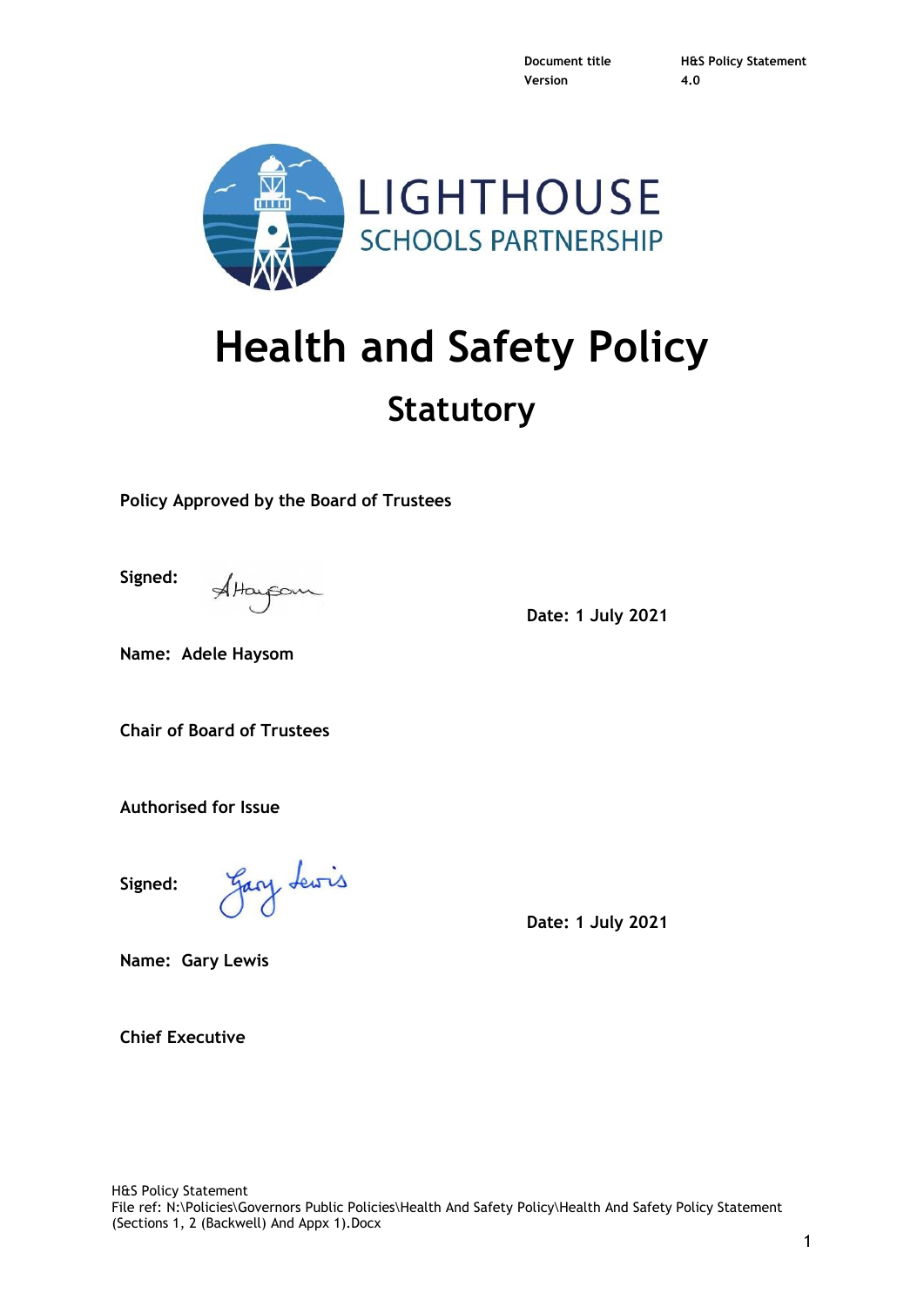**Document title H&S Policy Statement Version 4.0**

#### Document History

| Version | Owner                   | Date                        | Source                  |
|---------|-------------------------|-----------------------------|-------------------------|
| 1.0     | <b>Clare Sanders</b>    | Published 7                 | Adapted by Clare        |
|         |                         | September 2016              | Sanders from a Single   |
|         |                         |                             | Academy H&S Policy      |
|         |                         |                             | issued by Priory        |
|         |                         |                             | <b>Community School</b> |
|         |                         |                             | <b>Enterprises Ltd</b>  |
| 2.0     | <b>Clare Sanders</b>    | Annual                      | Renewal only - no       |
|         |                         | renewal/approval by         | changes                 |
|         |                         | <b>Board of Trustees 11</b> |                         |
|         |                         | <b>July 2017</b>            |                         |
| 2.1     | <b>Clare Giordmaine</b> | 07/02/18                    | Page 5 updated due      |
|         |                         |                             | to LSP growth           |
| 3.0     | Louise Malik            | December 2018               | Regular update          |
| 4.0     | Louise Malik            | <b>March 2021</b>           | Scheduled update        |

| Date document adopted |               |
|-----------------------|---------------|
| Review cycle          | Biennial      |
| Review date           | February 2023 |

This Policy applies to all schools and employees within the Lighthouse Schools Partnership.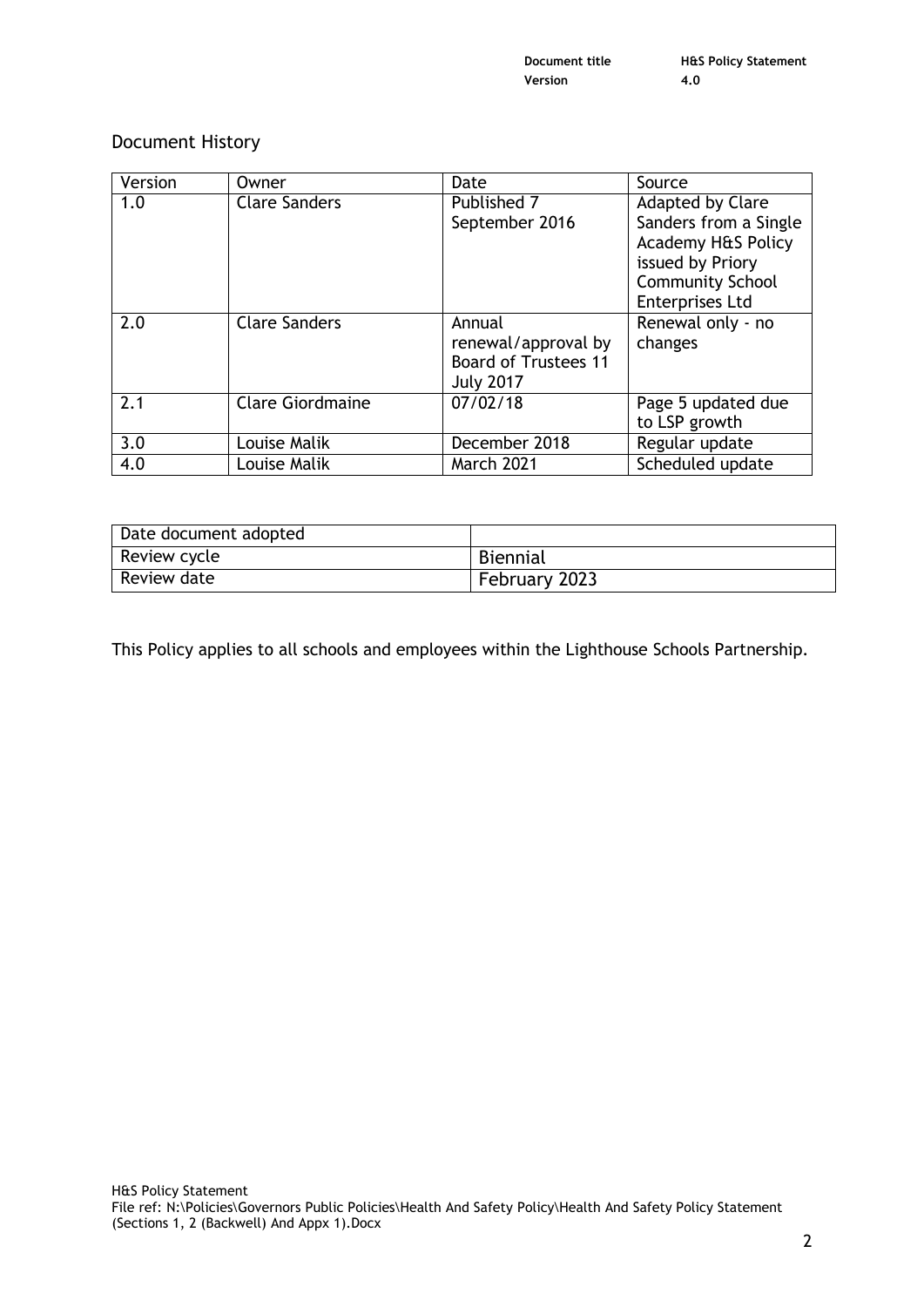## **Contents**

## **Section 1 – Lighthouse Schools Partnership - policy statement, strategic organisation and summary of arrangements (separate document)**

- 1. Lighthouse Schools Partnership Health and Safety Policy Statement
- 2. Lighthouse Schools Partnership Organisation and Responsibilities

Appendix A – A high level summary of the Trust's strategic approach to effective Health and Safety management

## **Section 2 – School/Central Team - details of the organisation and the arrangements for ensuring health, safety and wellbeing (this document)**

- 1. Aims
- 2. Legislation
- 3. Roles and responsibilities
- 4. Monitoring
- 5. Links with other policies
- 6. Accident reporting
- 7. Driving at work
- 8. Equipment
- 9. Fire
- 10. Food Safety
- 11. Glazing
- 12. Hazardous Substances
- 13. Infection prevention and control
- 14. Lettings
- 15. Lockdown procedure
- 16. Lone working
- 17. Manual handling
- 18. New and expectant mothers
- 19. Occupational stress
- 20. Off-site visits
- 21. Risk Assessments
- 22. Site security
- 23. Smoking
- 24. Training
- 25. Violence at work
- 26. Warning and Banning
- 27. Working at height

Appendix 1 - A high level summary of the School's strategic approach to effective Health and Safety management

Appendix 2 - Fire safety checklist (separate document)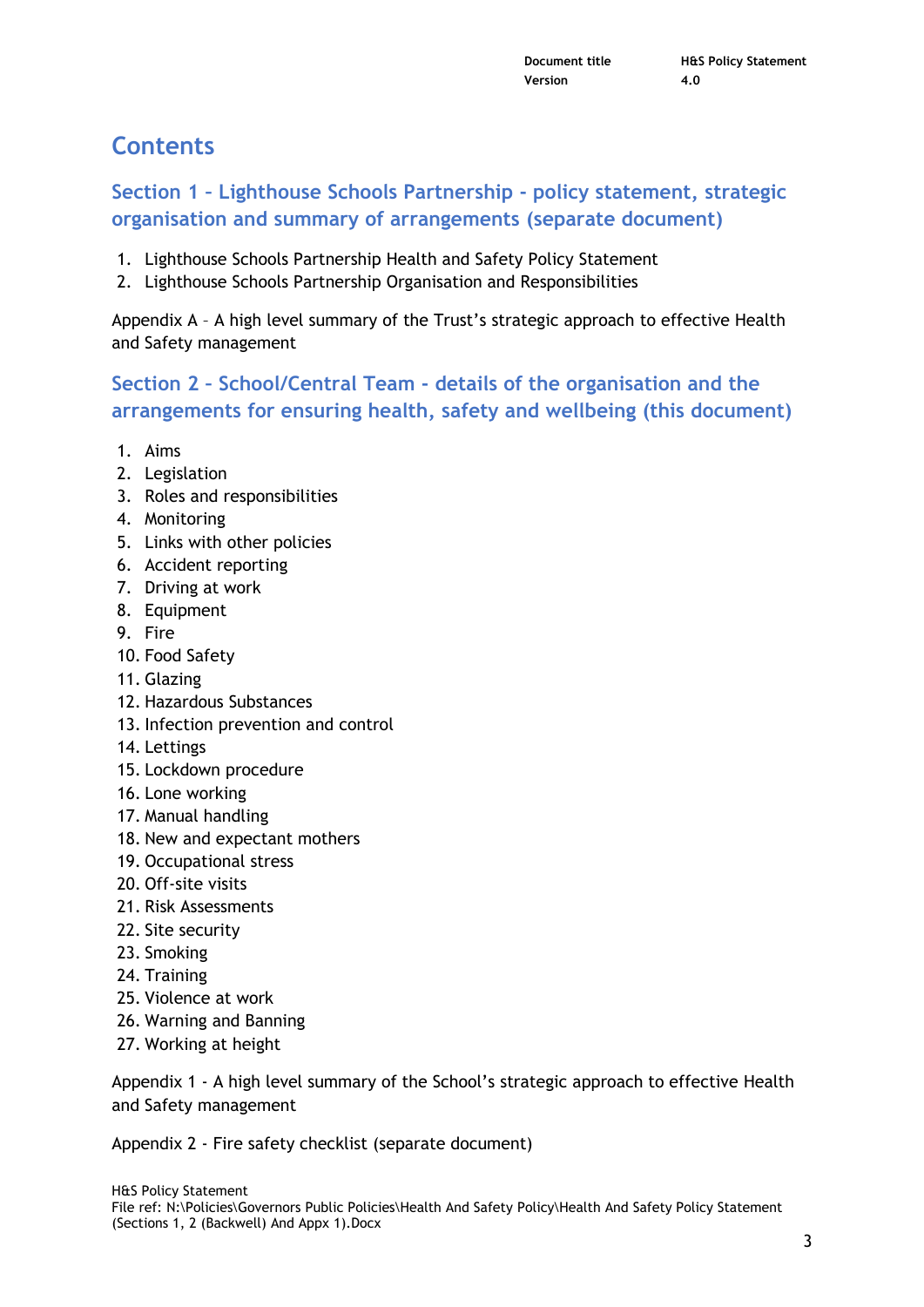Appendix 3 – Asbestos management plan and guidance (separate document)

Appendix 4. Asbestos record (separate document)

Appendix 5 – Asbestos management and communication plan (separate document)

Appendix 6 - Accident report (separate document)

Appendix 7 - Recommended absence period for preventing the spread of infection (separate document)

Appendix 8 - Schedule of school risk assessments (separate document)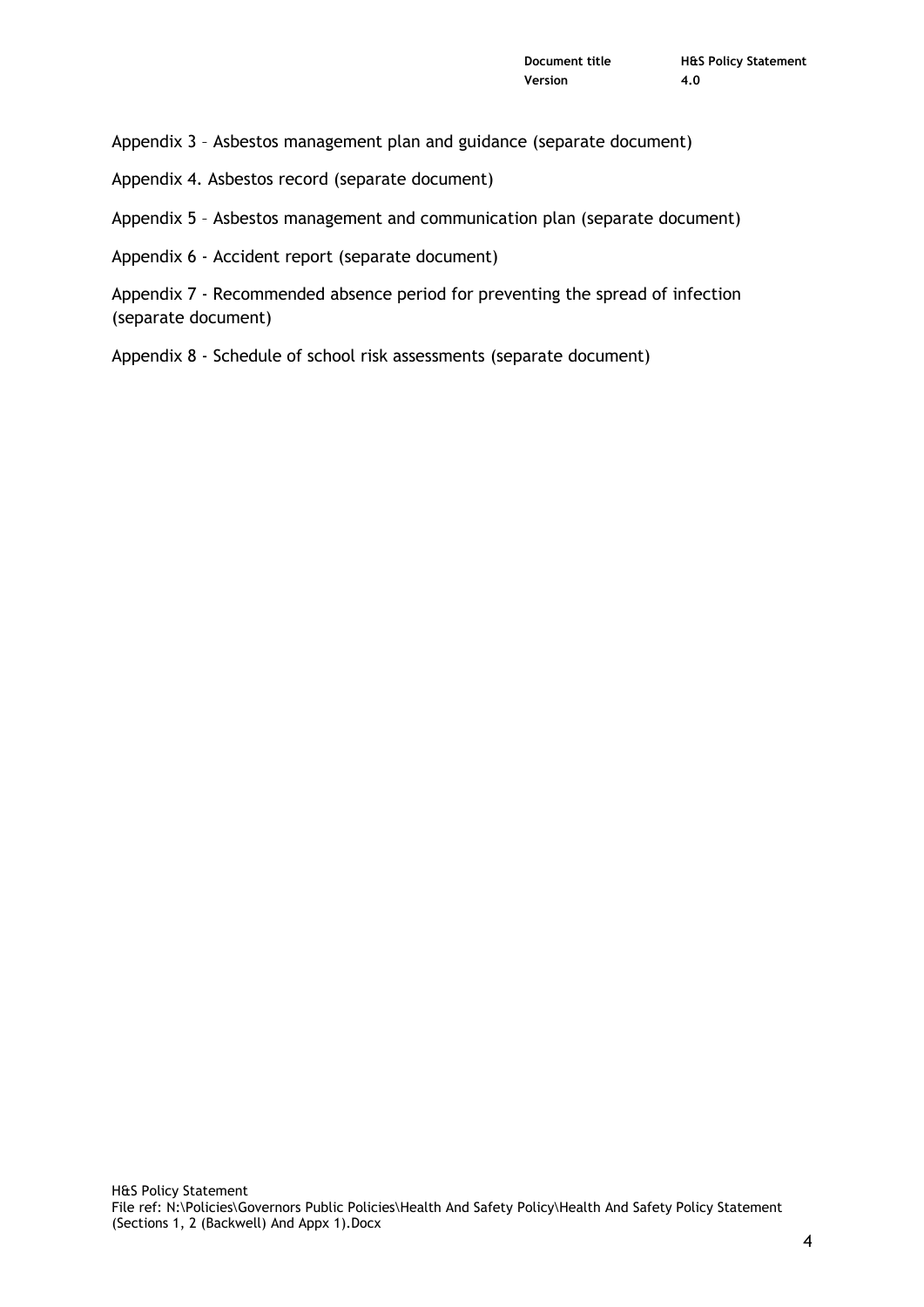**Version 4.0**

**Document title H&S Policy Statement**

## **SECTION 2**

# **HEALTH AND SAFETY POLICY BACKWELL SCHOOL ORGANISATION AND RESPONSIBILITIES**

| <b>Issue No</b> | Author/<br>Owner | Date<br>Written   | Approved by<br>Governors on | <b>Comments</b> |
|-----------------|------------------|-------------------|-----------------------------|-----------------|
|                 | <b>MM</b>        | <b>March 2019</b> | 26 June 2019                |                 |
|                 | <b>MM</b>        | September 2021    | 20 October 2021             |                 |

A high level summary of the school's strategic approach to delivering this policy, and ensuring effective Health and Safety management is summarised in Appendix 1.

#### **1. Aims**

The school aims to:

- Provide and maintain a safe and healthy environment
- Establish and maintain safe working procedures amongst staff, pupils, contractors and all visitors to the school site
- Have robust procedures in place in case of emergencies
- Ensure that the premises and equipment are maintained safely, and are regularly inspected

#### **2. Legislation and policy framework**

This policy is based on advice from the Department for Education on [health and safety in](https://www.gov.uk/government/publications/health-and-safety-advice-for-schools)  [schools](https://www.gov.uk/government/publications/health-and-safety-advice-for-schools) and the following legislation:

- [The Health and Safety at Work etc. Act 1974,](http://www.legislation.gov.uk/ukpga/1974/37) which sets out the general duties employers have towards employees and duties relating to lettings
- [The Management of Health and Safety at Work Regulations 1992,](http://www.legislation.gov.uk/uksi/1992/2051/regulation/3/made) which require employers to make an assessment of the risks to the health and safety of their employees
- [The Management of Health and Safety at Work Regulations 1999,](http://www.legislation.gov.uk/uksi/1999/3242/contents/made) which require employers to carry out risk assessments, make arrangements to implement necessary measures, and arrange for appropriate information and training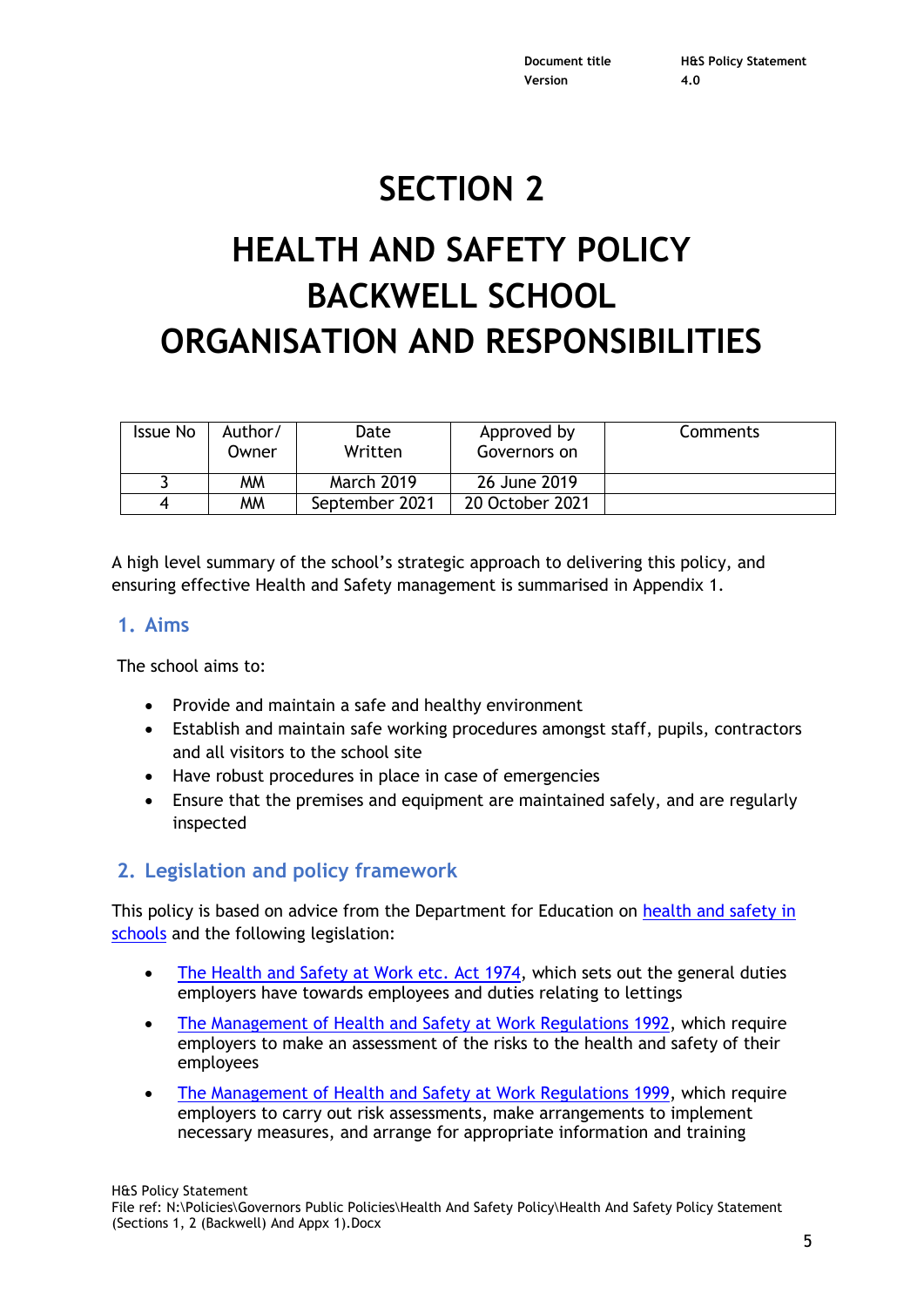- [The Control of Substances Hazardous to Health Regulations 2002,](http://www.legislation.gov.uk/uksi/2002/2677/contents/made) which require employers to control substances that are hazardous to health
- [The Reporting of Injuries, Diseases and Dangerous Occurrences Regulations](http://www.legislation.gov.uk/uksi/2013/1471/schedule/1/paragraph/1/made)  [\(RIDDOR\) 2013,](http://www.legislation.gov.uk/uksi/2013/1471/schedule/1/paragraph/1/made) which state that some accidents must be reported to the Health and Safety Executive and set out the timeframe for this and how long records of such accidents must be kept
- [The Health and Safety \(Display Screen Equipment\) Regulations 1992,](http://www.legislation.gov.uk/uksi/1992/2792/contents/made) which require employers to carry out digital screen equipment assessments and states users' entitlement to an eyesight test
- [The Gas Safety \(Installation and Use\) Regulations 1998,](http://www.legislation.gov.uk/uksi/1998/2451/regulation/4/made) which require work on gas fittings to be carried out by someone on the Gas Safe Register
- [The Regulatory Reform \(Fire Safety\) Order 2005,](http://www.legislation.gov.uk/uksi/2005/1541/part/2/made) which requires employers to take general fire precautions to ensure the safety of their staff
- [The Work at Height Regulations 2005,](http://www.legislation.gov.uk/uksi/2005/735/contents/made) which requires employers to protect their staff from falls from height
- [Control of asbestos regulations 2012,](http://www.legislation.gov.uk/uksi/2012/632/contents/made) which details the 'duty to manage' asbestos, to protect anyone using or working in the premises from the risks to health that exposure to asbestos causes.
- [The Construction \(Design and Management\) Regulations 2015,](http://www.legislation.gov.uk/uksi/2015/51/contents/made) the main set of regulations for managing the health, safety and welfare of construction projects.
- [Legionella bacteria in water systems \(L8\),](http://www.hse.gov.uk/pubns/books/l8.htm) contains practical guidance on how to manage and control the risks in your system
- Provision and [Use of Work Equipment Regulations 1998](https://www.hse.gov.uk/work-equipment-machinery/puwer.htm#:~:text=PUWER%20requires%20that%20equipment%20provided,adequate%20information%2C%20instruction%20and%20training) (PUWER), place duties on people and companies who own, operate or have control over work equipment

The school follows [national guidance published by Public Health England](https://www.gov.uk/government/publications/health-protection-in-schools-and-other-childcare-facilities/chapter-9-managing-specific-infectious-diseases) when responding to infection control issues.

This policy complies with our funding agreement and articles of association.

This policy complies with the Trust's Health and Safety Policy Statement

#### **3. Roles and responsibilities**

The following is a structure and an outline of duties and responsibilities that have been assigned to the Headteacher, Local Governing Body and members of staff.

| <b>Local Governing Body</b>   | Vacant         | Governor responsible for H&S                                               |
|-------------------------------|----------------|----------------------------------------------------------------------------|
| Headteacher                   | Mr Jon Nunes   |                                                                            |
| <b>School Business Leader</b> | Mrs Kim Laney  |                                                                            |
| Head of Site Operations       | Mr M Middleton | H&S trained member of staff and<br>Chair of Health and Safety<br>Committee |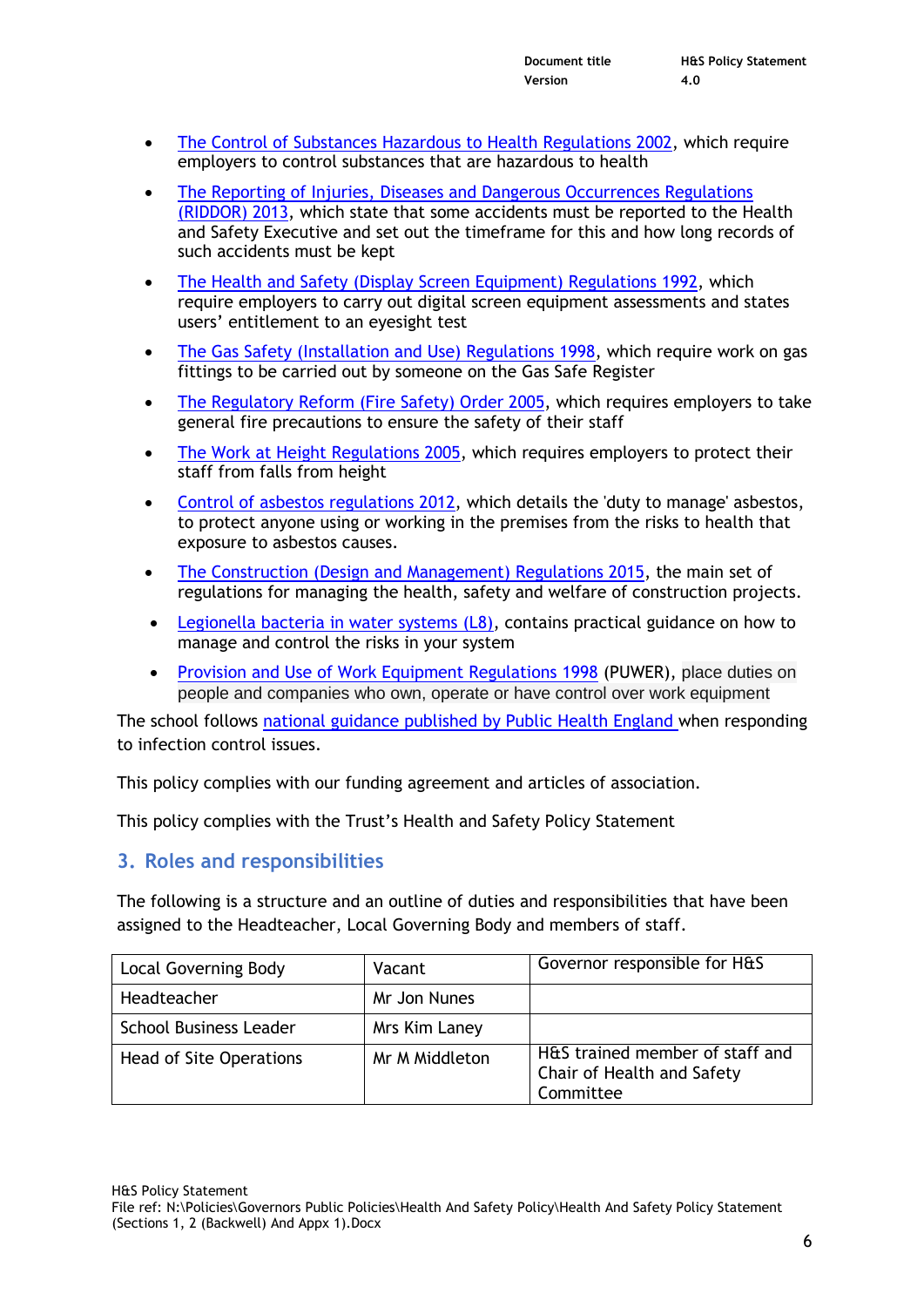## **3.1. The Local Governing Body**

The Local Governing Board (LGB) are responsible for complying with health and safety legislation and the Trust's Health and Safety Policy. Whilst the LGB holds these responsibilities (as a committee of the Board of Trustees) it may delegate day-to-day responsibility to the Headteacher.

The Local Governing Body must ensure that:

- The LGB has a duty to take reasonable steps to ensure that staff, pupils, visitors and contractors are not exposed to risks to their health and safety. This applies to activities on or off the school premises.
- Where reasonably practicable sufficient resources are allocated and authorised within the school's budget to meet statutory procedures and standards for health and safety within the school.
- The school maintains and updates a proportionate and prioritised risk register as part of a holistic risk management process.
- Competency, management, monitoring and auditing of all statutory requirements, compliance contracts, asbestos management, fire risk assessments, water hygiene management, management of radioactive sources and all other maintenance services agreements are carried out on the school premises and in line with current legislation.
- The Local Governing Body appoints a Health and Safety Governor and receives an annual audit of health and safety systems and standards for the school.
- There are effective arrangements for business continuity and an effective emergency plan and emergency procedures for the safe evacuation and lockdown of the school.
- Health and safety is on the agenda by including it intrinsically with business discussions.
- A Health and Safety Committee is established with key representation from senior school staff and staff groups. The chair must be a person in a position of responsibility and influence. The purpose and objectives of the committee are to be defined and the committee must meet a minimum of three times per year.
- Ensure that the Headteacher reports areas of non-compliance to the Chief Executive.

The Trust, as the employer, also has a duty to carry out the following activities. The task of carrying out these duties is delegated from the Board of Trustees to the Local Governing Body:

- Assess the risks to staff and others affected by school activities in order to identify and introduce the health and safety measures necessary to manage those risks.
- Inform employees about risks and the measures in place to manage them.
- Ensure that adequate health and safety training is provided.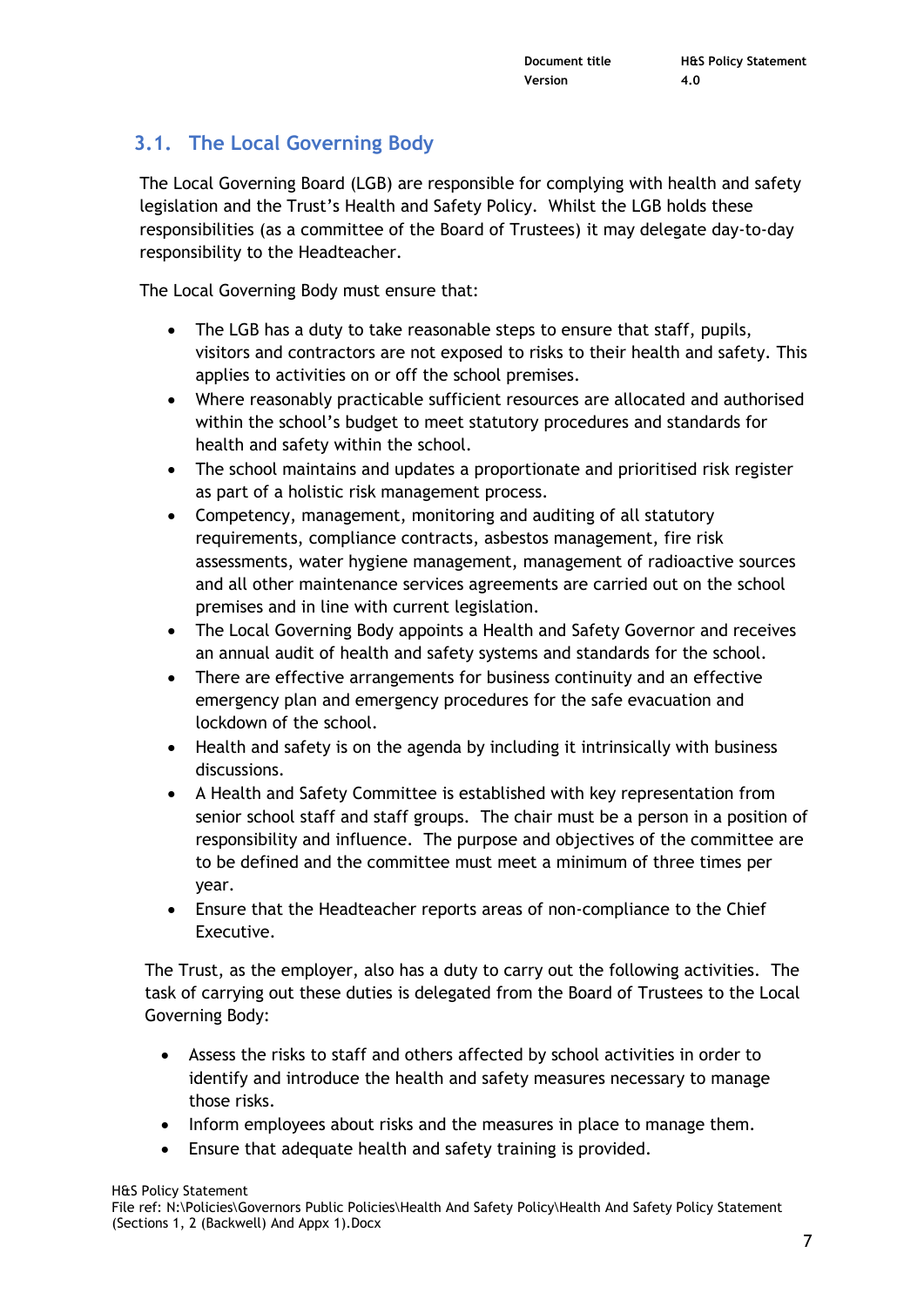## **3.2. The Headteacher**

The Headteacher is responsible for health and safety day-to-day. This involves:

- Implementing and complying with the health and safety policy
- Ensuring there is enough staff to safely supervise pupils
- Working in collaboration with the Chief Financial and Operating Officer and the Hub Estates Lead
- Maintaining and updating the schools risk register
- Ensuring that the school building and premises are safe and regularly inspected
- Providing adequate training for school staff
- Ensuring appropriate evacuation procedures are in place and regular fire drills are held
- Ensuring that in their absence, health and safety responsibilities are delegated to another member of staff.
- Ensuring all risk assessments are completed and reviewed.
- Monitoring cleaning contracts, and ensuring cleaners are appropriately trained and have access to personal protective equipment, where necessary.
- Co-operating with the Local Governing Body to advise on any safety policies that need to be introduced, to enable health and safety policy and procedures to be implemented and complied with.
- Ensuring a positive health and safety culture is encouraged and developed within the school.
- Ensuring effective health and safety management arrangements are in place for carrying out statutory requirements, regular inspections, surveys, risk assessments, implementing actions and submitting inspection reports to the local governing body and other agencies where necessary.
- Ensuring that there are effective arrangements in place for business continuity along with an emergency plan and/or relevant emergency procedures, and that they are effectively communicated to all students, staff, contractors, volunteers, visitors, other members of the public and, where applicable, emergency services and the Local Authority as part of Safeguarding.
- Communicating the policy and other appropriate health and safety information to all relevant people, including contractors.
- Carrying out health and safety investigations, or to ensure an investigation has been carried out by a competent person.
- Ensuring all staff have had induction training and are competent to carry out their roles and are provided with adequate information, instruction and training.
- Ensuring that a Health and Safety Committee is established with key representation from senior school staff and staff groups. The chair must be a person in a position of responsibility and influence. The purpose and objectives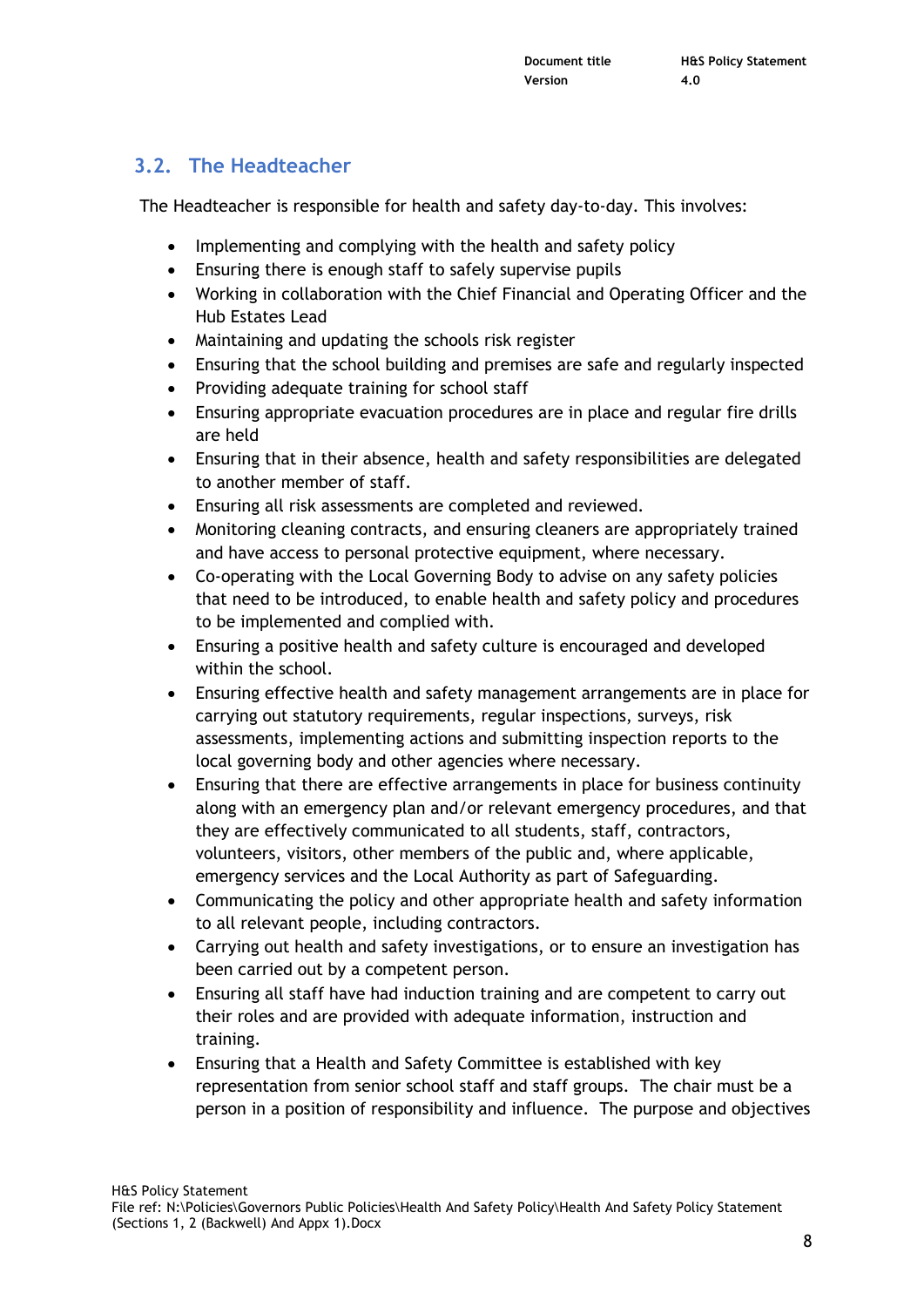of the committee are to be defined and the committee must meet a minimum of three times per year.

- Ensuring consultation arrangements are in place for staff. This will be in partnership with their trade union representatives (where appointed) and recognising the right of trade unions in the workplace.
- Reporting to the local governing body and the Trust's Chief Executive and Chief Financial and Operating Office, respectively, including any areas of noncompliance and any hazards which cannot be rectified within the school's budget.
- Ensuring that the premises, plant and equipment are maintained in a safe working condition.
- Ensuring that the school appoints a lead first aider and lead on pupil medication. This can be held by one postholder.
- Ensuring that the school has a sufficient number of training first aiders, including paediatric first aid if applicable.
- Ensuring that the school appoints a named Educational Visits Co-ordinator and Lead/Deputy Party Leaders, who have received relevant training to carry out the role.
- Ensuring that pupil off site visits or learning outside of the classroom has effective health and safety management arrangements in place for pupils and staff to:
	- $\circ$  Ensure risk assessments for the activities are undertaken, and suitable and sufficient action plans and procedures are implemented, and
	- $\circ$  Ensure information and arrangements to parents/carer's of pupils on all off-site visits or learning outside of the classroom activities are communicated effectively.

The Headteacher may either undertake, or decide to delegate certain tasks to appropriate senior staff or managers within the school. Some health and safety tasks have been delegated by the Headteacher to the Business Manager as detailed below. It is clearly understood by everyone concerned that, the delegation of certain duties will not relieve the Headteacher from the overall day-to-day responsibilities for health and safety within the school.

## **3.3. Head of Site Operations**

The Head of Site Operations is responsible and accountable for delivering the schools health and safety policy in collaboration with the Headteacher. The Head of Site Operations must also ensure the school meets and adheres to the health and safety legislation, as advised by the Trust's competent health and safety provider.

The Head of Site Operations is also required to:

 Be responsible for checking competency, managing, monitoring and auditing all compliance contracts awarded by the school and maintenance service agreements carried out on the school premises.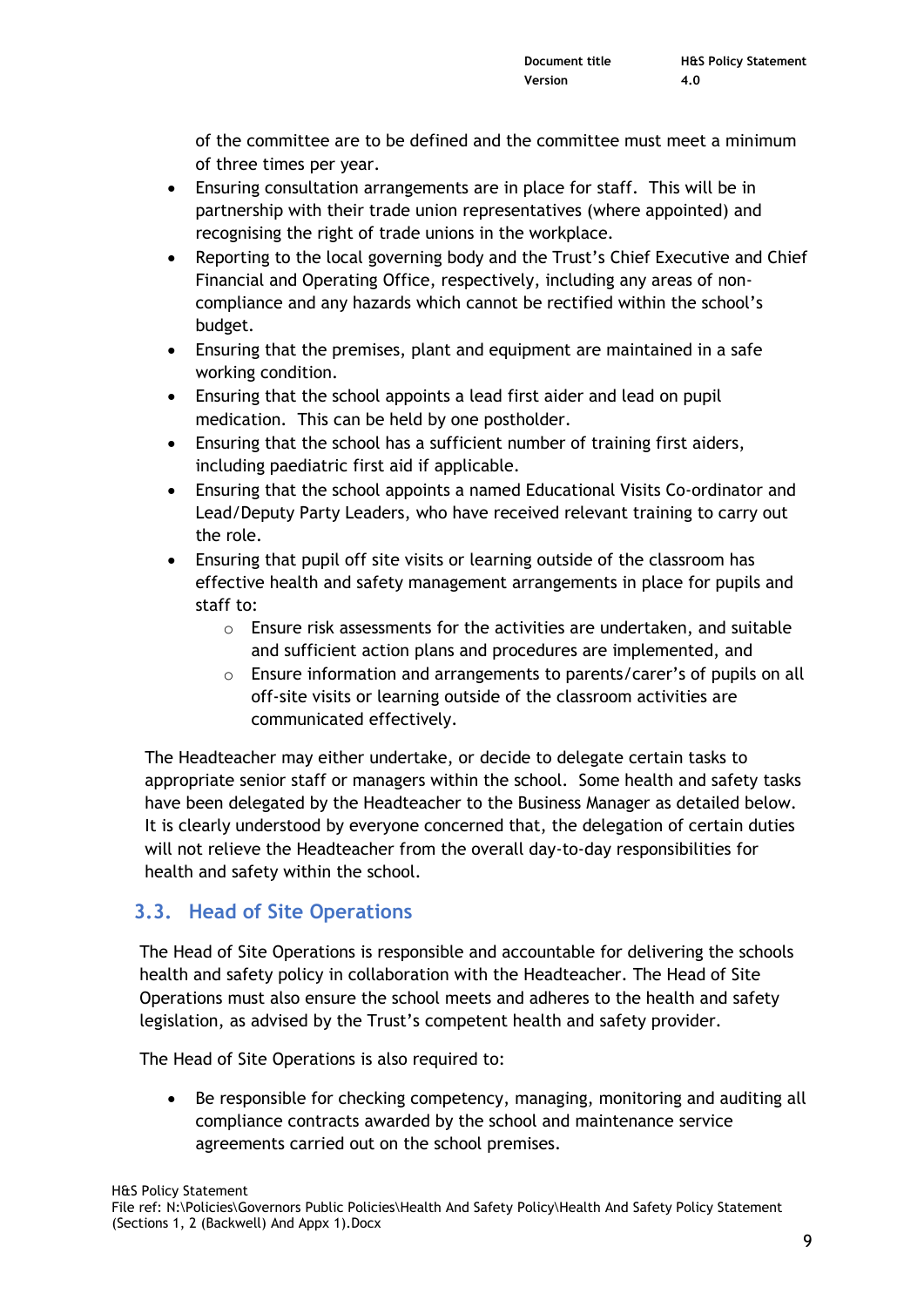- Develop and implement relevant action plans based on risk assessments, outcomes of meetings, audits and inspections and emergency arrangements.
- Review existing health and safety policies and procedures in the school, to ensure all staff, students and contractors adhere to them.
- Be responsible for the implementation of effective arrangements for business continuity and an emergency plan, emergency procedures and the safe evacuation and lockdown of school premises.
- To ensure that the school's asbestos register and the asbestos management plan is maintained and available as required.
- Investigate all serious incidents and liaise with appropriate authorities and third parties as necessary.
- Convene and attend all Health and Safety Committee meetings, or equivalent. Working with the Headteacher to ensure that a Health and Safety Committee is established, or incorporated within another committee, with key representation from senior school staff and staff groups. The purpose and objectives of the committee are to be defined and the committee must meet a minimum of three times per year.
- Monitor purchasing and contracting procedures to ensure compliance with the schools Health and Safety Policy.
- Ensure there is a systematic and methodical system of servicing and inspection to maintain workplace equipment in the school.
- Ensure that first aid boxes are available in agreed strategic places around the site and that these are inspected on a termly basis, or as required.
- Be responsible for checking the competency of contractors. Managing, monitoring and auditing all statutory requirements, compliance contracts, asbestos management, fire risk assessments, water hygiene management, management of radioactive sources and all other maintenance service agreements carried out on the school premises. This should be undertaken with guidance from the Trust's Chief Financial and Operating Officer.
- Ensure competency of all contractors engaged by the school to undertake work or activities at the school e.g. insurance, financial viability, health and safety policies, Exor registered, method statements, risk assessments, accident records, DBS.
- Ensure building projects comply with the Construction (Design and Management) Regulations 2015 (CDM 2015), length or project as well as other statutory instruments e.g. 'Principal Designer' has been appointed.
- Ensure reasonable attempts to identify the hazards arising out of any contractors work or activities are undertaken. Provide any health and safety information to contractors' e.g. asbestos register/location, underground services, floor loading, safe working loads, school activities, ensuring safeguarding requirements are met.
- Reporting to the Headteacher any areas of non-compliance and any hazards which cannot be rectified within the school's budget.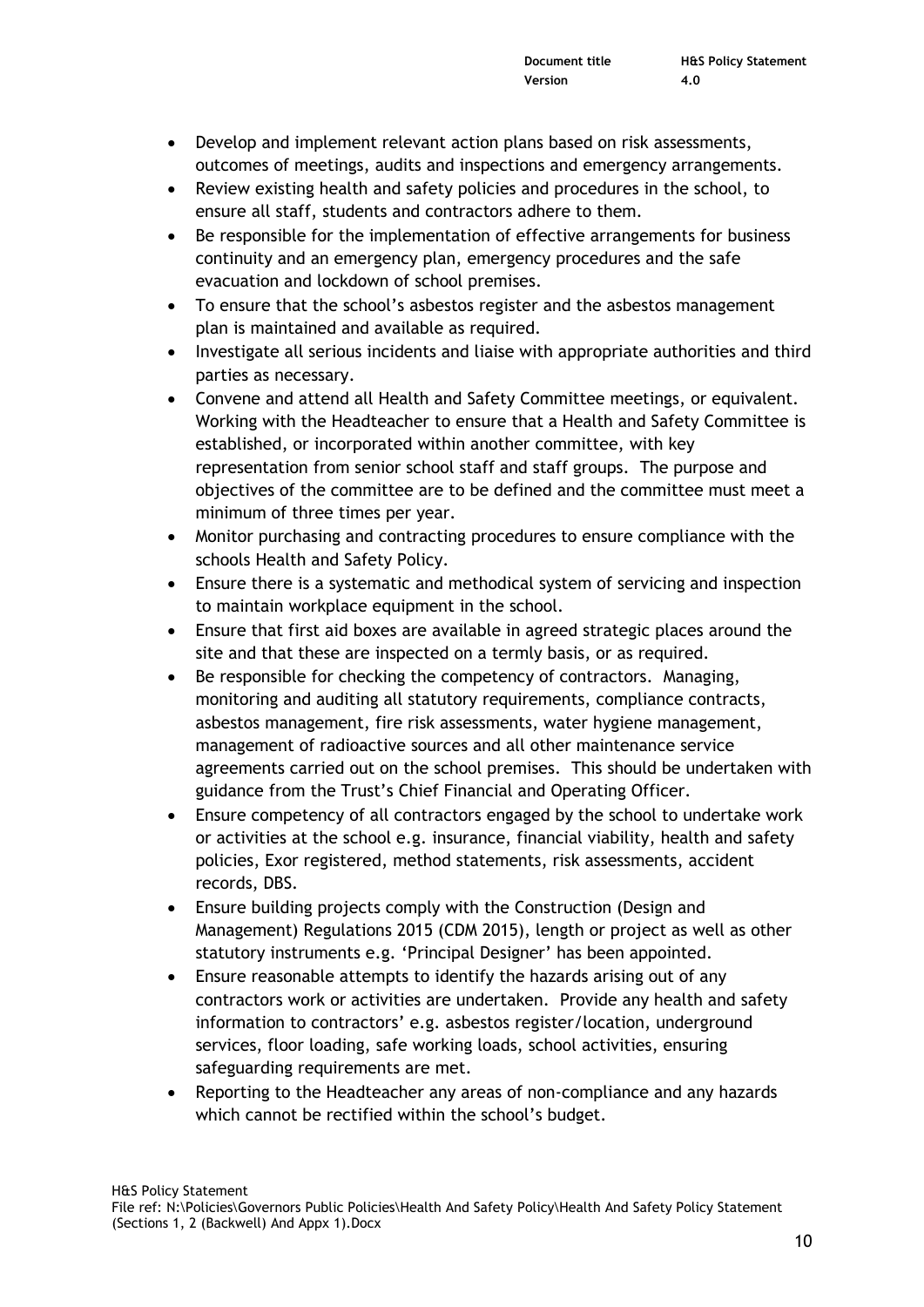- Ensure all staff are made aware of the contents of the Health and Safety Policy and their responsibilities within it.
- Ensure the development of health and safety development plans as required.
- Carry out termly Health & Safety Inspections (as a minimum 3 times per year) of the school site and buildings. Using the template document provided within Every, ensure that equipment, furniture and activities are safe and record these inspections, reporting any defaults in line with school procedure where required. Arrange for the repair, replacement or removal of any item of furniture or equipment that have been identified as unsafe.

## **3.4. Site Manager**

The Site Manager is responsible and accountable to the Head of Site Operations and Headteacher for all matters relating to health, safety and welfare within the scope of their duties.

The Site Manager's responsibilities are to:

- Report to the Head of Site Operations any non-compliance, defects and hazards that are brought to his/her notice.
- Notify the Head of Site Operations whenever contractors are due to enter the school to undertake maintenance, service or works contracts. Any works that affect the fabric of the building will be subject to a permit to work.
- Ensure all relevant information, surveys, inspections, statutory and compliance findings are communicated to the Head of Site Operations for actions to be considered, authorised and implemented.
- Support and contribute to the effective operation of the Health and Safety Committee, or equivalent.
- Be responsible for coordinating all contractual work and maintenance carried out on school premises, including health and safety matters concerned with other contractors.
- In conjunction with the Head of Site Operations ensure that strict procedures are laid down for building work such as roofing, excavation and drainage, alterations to building structures, refurbishments and renovations or remodelling schemes.
- Ensure that all site, cleaning and catering staff are equally aware of the school's Health and Safety Policy and that they are aware of any arrangements of the policy that affects their work activities, e.g. storage arrangements, materials, equipment and hazardous substances.
- Implement a systematic and methodical system of servicing, inspecting, maintaining and checking workplace equipment within the school. Once tested ensuring that a full list of items tested is generated and retained.
- Implement a systematic and methodical system to ensure that all safety systems are checked and serviced, e.g. fire alarm, fire doors, firefighting equipment, smoke detectors, etc.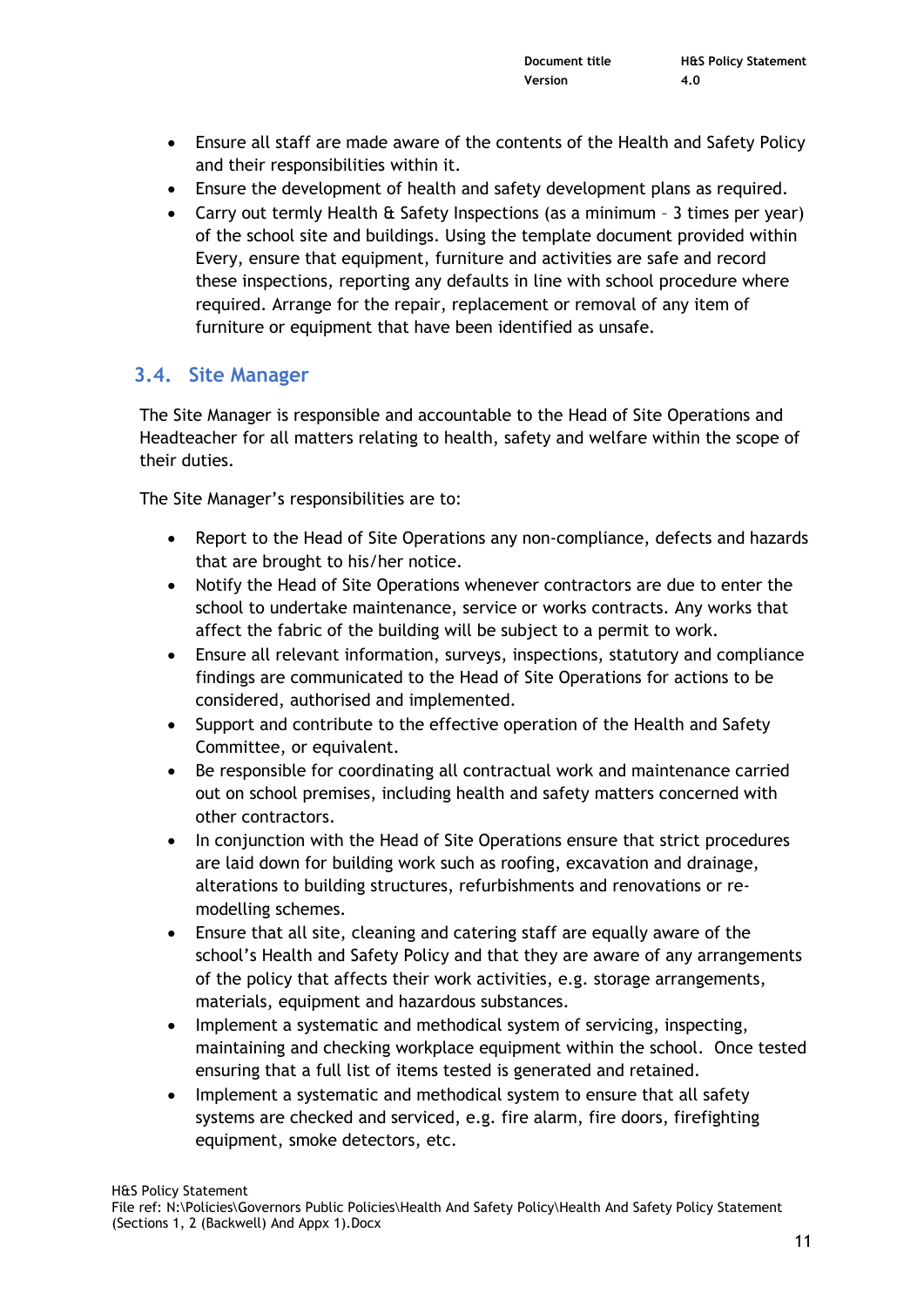- Implement a systematic and methodical system to ensure that the use of showers and all water systems are checked and maintained to ensure the control of Legionella.
- Ensure asbestos information is provided to all relevant contractors to enable them to plan and undertake their works without risk of exposure to asbestos fibres.
- Ensure that all contractors share the school's commitment to safeguarding children.
- Undertake and co-ordinate the site team's specific emergency procedures, as detailed in the emergency plan.
- Manage full details of Compliance contracts and ensure they are carried out according to the contracts in a timely manner, maintaining full records of visits.

## **3.5. Deputy & Assistant Headteachers, Heads of Faculty/Department, Heads of Houses and Support Staff Line Managers**

Line Managers are responsible to the Business Leader and Head of Site Operations for the health and safety of all staff, workplaces and activities under their control. To achieve this, their duties include the following:-

- Developing strong, positive health and safety attitudes among those employees reporting directly to them. Ensuring that a positive health, safety and welfare awareness culture is also developed, actively encouraged and reinforced with all students.
- Applying the school's Health and Safety Policy to their own department or area of work and be directly responsible to the Business Manager for the application of the health and safety procedures and arrangements to all staff and students.
- Developing, publishing and sharing with members of the team, specific Health and Safety procedures for high risk departments, such as Science, Design and Technology, PE and Art.
- Maintaining or having access to an up to date library of relevant published health and safety guidance from sources including CLEAPSS, AfPE and ensure that all staff are aware of and make use of such guidance.
- Ensuring regular health and safety risk assessments are undertaken for the activities for which they are responsible and that control measures are implemented and shared with all staff.
- Ensuring that appropriate safe working procedures are brought to the attention of all staff under their control.
- Ensuring that where necessary, the appropriate personal protective equipment is available, in good condition and used and that any other identified safety measures in the risk assessment are implemented.
- Resolving any health, safety and welfare problems members of staff refer to them, and inform the Headteacher/Business Manager of any problems to which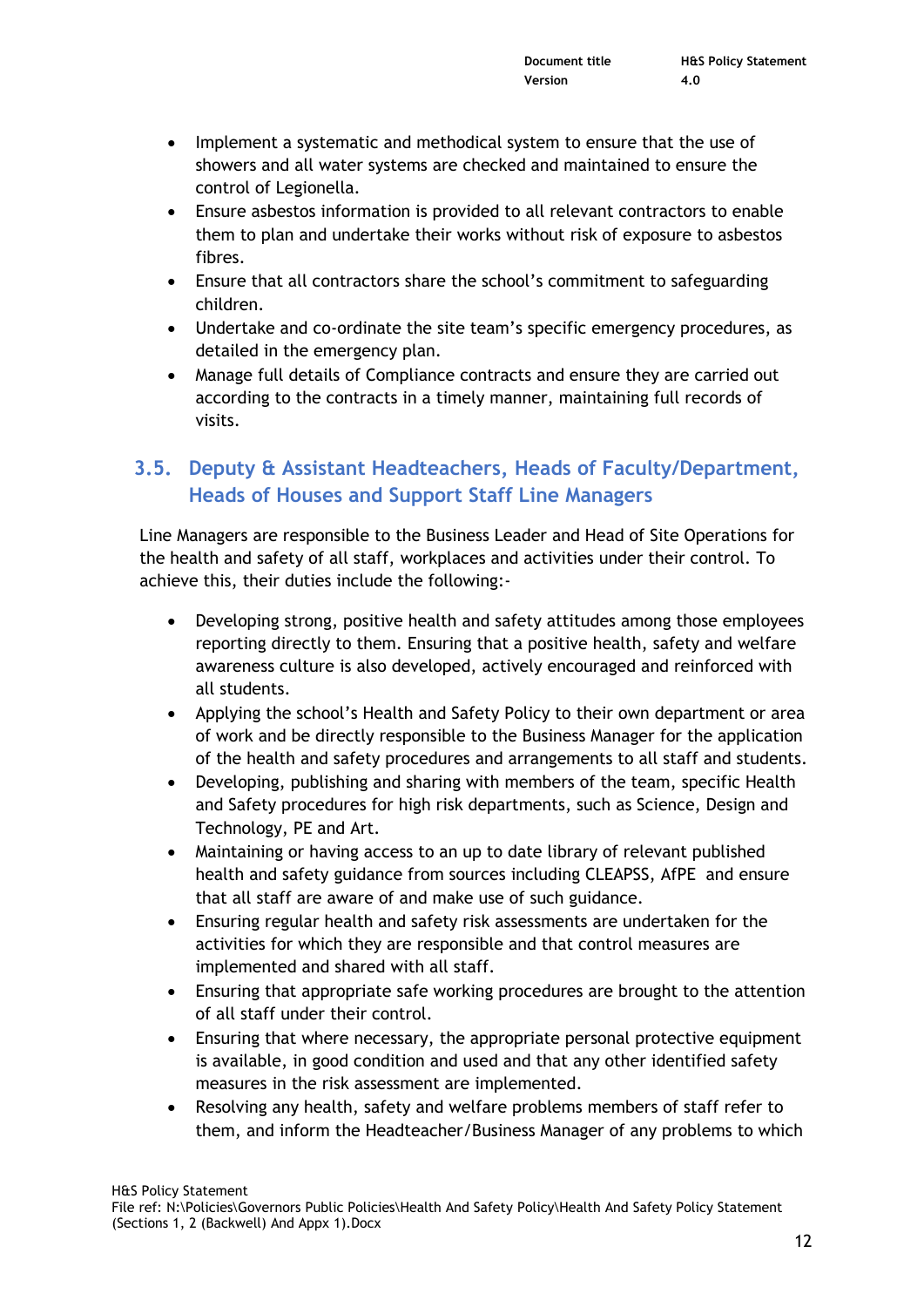they cannot achieve a satisfactory solution within the resources available to them.

- Carrying out termly inspections (as a minimum 3 times per year) of their areas of responsibility to ensure that equipment, furniture and activities are safe and record these inspections, reporting any defaults in line with school procedure where required. Arrange for the repair, replacement or removal of any item of furniture or equipment that has been identified as unsafe.
- Checking the adequacy of fire precautions and procedures in liaison with the Business Manager. Ensuring that a copy of the lockdown, Fire Action Notices and assembly point(s) are prominently displayed in all rooms and areas for which they are responsible.
- Ensuring, so far as is reasonably practicable, the provision of sufficient information, instruction, training and supervision to enable other employees and students to avoid hazards and contribute positively to their own health and safety.
- Establishing acceptable housekeeping and safe storage standards, in all areas of their responsibility.
- Developing a training plan that includes specific job instructions, induction and health and safety training for new or transferred employees. Ensuring that the training needs of their staff are monitored and training opportunities made available. Notify the Business Manager of any identified training needs annually via the training development plan and as part of the induction programme for any new staff that join during the year.
- Ensuring that all accidents (including dangerous occurrences) occurring within their department are promptly reported and investigated using the appropriate forms etc.

## **3.6. Teaching Staff, Cover Supervisors and Supply Teachers**

Teaching Staff, Cover Supervisors and Supply Teachers are responsible to their line managers or heads of department for the health and safety of themselves, other staff and students, and activities under their control. In order to achieve this, their duties include the following:-

- Ensuring that a positive health, safety and welfare awareness culture is developed, actively encouraged and reinforced with all students.
- Implementing the health, safety and welfare procedures for students at a level appropriate for their requirements. Ensuring that these procedures are explained in terms that they can be easily understood.
- Carrying out safety briefings that refer to specific risk assessments, especially before any hazardous or high-risk activities and lessons. Seeking information on any special safety measures that must be adopted in their own areas of responsibility and ensuring that they are adhered to.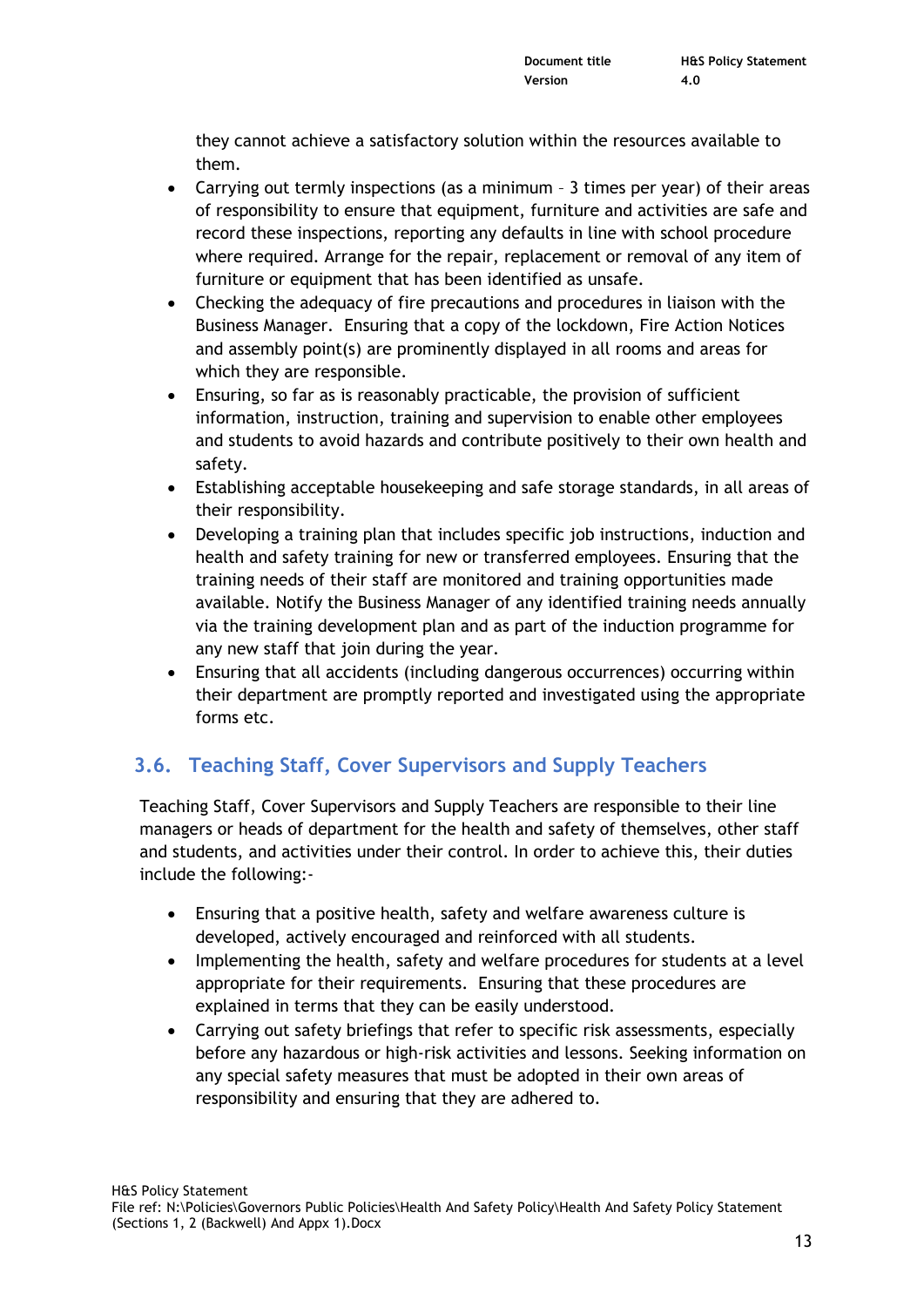- Ensuring that all students, probationers and supply teachers are aware of the general health and safety requirements of the school and the detailed requirements, or arrangements for activities relevant to them.
- Ensuring, so far as is reasonably practicable, the provision of sufficient information, instruction, training and supervision to enable other employees and students to avoid hazards and contribute positively to their own health and safety.
- Exercising effective supervision of students and maintain an awareness of emergency procedures in respect of lockdown, fire, first aid and accident or incident reporting.
- Setting an example by personally following safe working practices.
- Ensuring that where necessary, the appropriate personal protective equipment is available, in good condition and used and that any other identified safety measures in the risk assessment are implemented.
- Ensuring that all electrical and other equipment, particularly in higher risk areas, is visually checked before use.
- Reporting to the Line Manager any defects in equipment or identified inadequacies in procedures. N.B where any defect renders the equipment potentially hazardous, it should be isolated and clearly labelled 'awaiting repair', until repaired or replaced.
- Integrating all relevant aspects of health and safety into the teaching process and if necessary, giving special lessons - e.g. the use of equipment in technology lessons.
- Highlighting any training needs deemed necessary to fulfil their role to their line manager.
- Establishing acceptable housekeeping and safe storage standards, in all areas of their responsibility.

## **3.7. Other Employees**

Under the Health and Safety at Work Act etc. 1974 all employees have general health and safety responsibilities. Staff must be aware that they are obliged to take care of their own health and safety whilst at work along with that of others who may be affected by their actions.

All employees have responsibility to:

- Take reasonable care of their own health and safety and that of others who may be affected by what they do at work
- Comply with the Trust and school's health and safety policy and procedures at all times.
- Work in accordance with training and instructions
- Model safe and hygienic practice for pupils
- Understand emergency evacuation procedures and feel confident in implementing them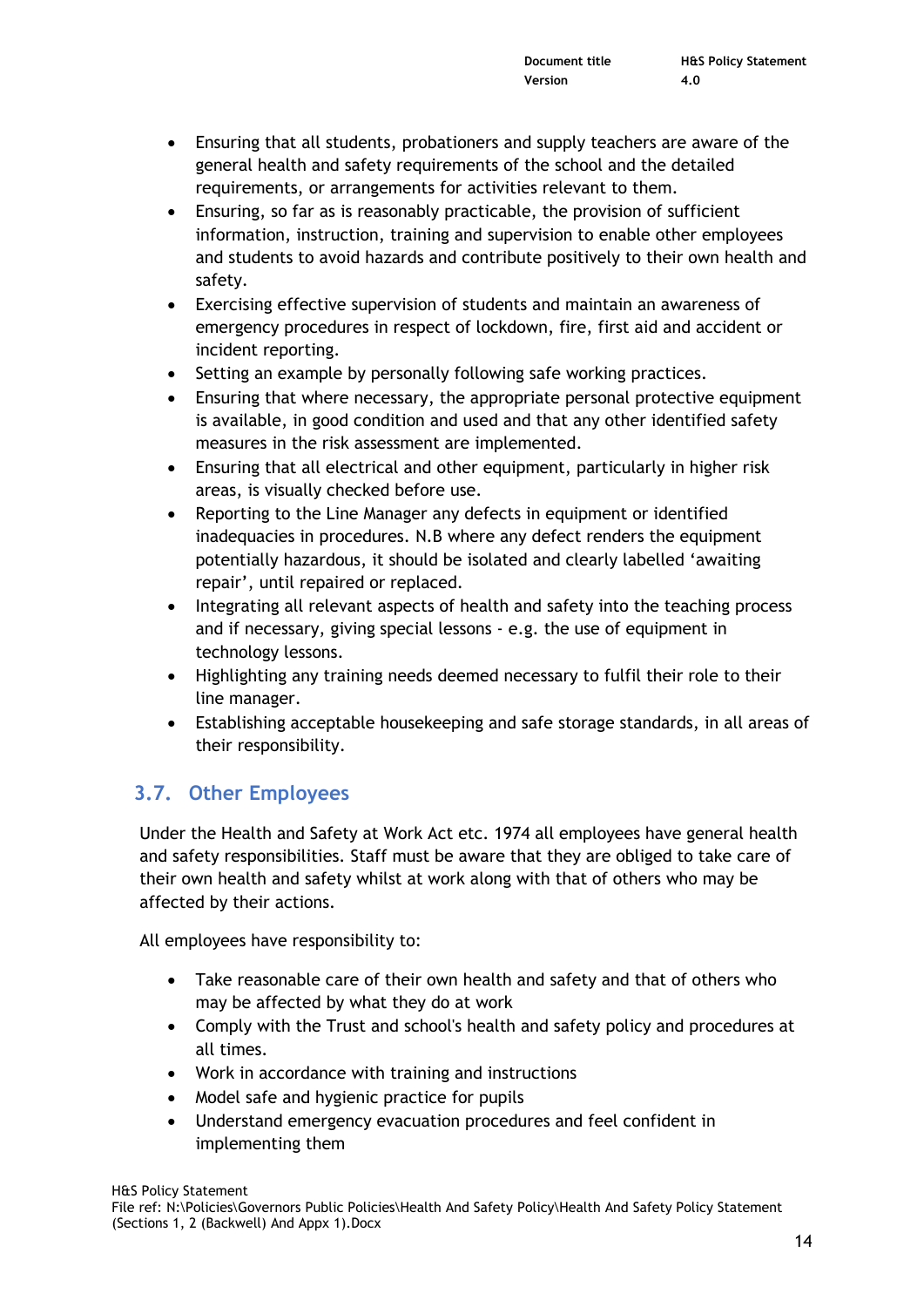- Report all accidents, incidents and dangerous occurrences in line with the reporting procedure.
- Report all defects in condition of premises or equipment and any health and safety concerns immediately to their line manager and/or use the system available for doing this, and where relevant, taking any immediate safety action to stop the issue causing harm to others while a remedy is put in place.
- Report immediately to their line manager any shortcomings in the schools arrangements for health and safety.
- Co-operate with the schools leadership and management on all matters relating to health and safety
- Not to intentionally interfere with or misuse any equipment or fittings provided in the interests of health safety and welfare.
- Inform their immediate line manager if something happens that might affect their ability to work, e.g. suffering an injury, taking prescribed medications that could affect them, penalty points on a driving license, becoming pregnant or any other matter that may impact on the safe and healthy performance of their role.
- Ensure that they only use equipment or machinery that they are competent/have been trained to use.
- Make use of all necessary control measures and personal protective equipment provided for safety or health reasons.

## **3.8. Pupils and parents**

All pupils and parents are required to:

- Adhere to detailed procedures and policies at the school,
- Cooperate with all staff on health and safety matters,
- Not interfere with anything provided to safeguard their own health and safety,
- Take reasonable care of their own health and safety,
- Report all health and safety concerns to a member of staff.

#### **3.9. Contractors**

All contractors must report to reception, be signed in and given an identity/visitors badge. On leaving the site they will need to sign out and inform the appropriate member of staff of the work that has been carried out and any further work that is required.

Contractors will receive induction and agree health and safety practices with the Head of Site Operations or Site Manager before starting work. Before work begins the contractor will provide evidence that they have completed an adequate risk assessment of all their planned work.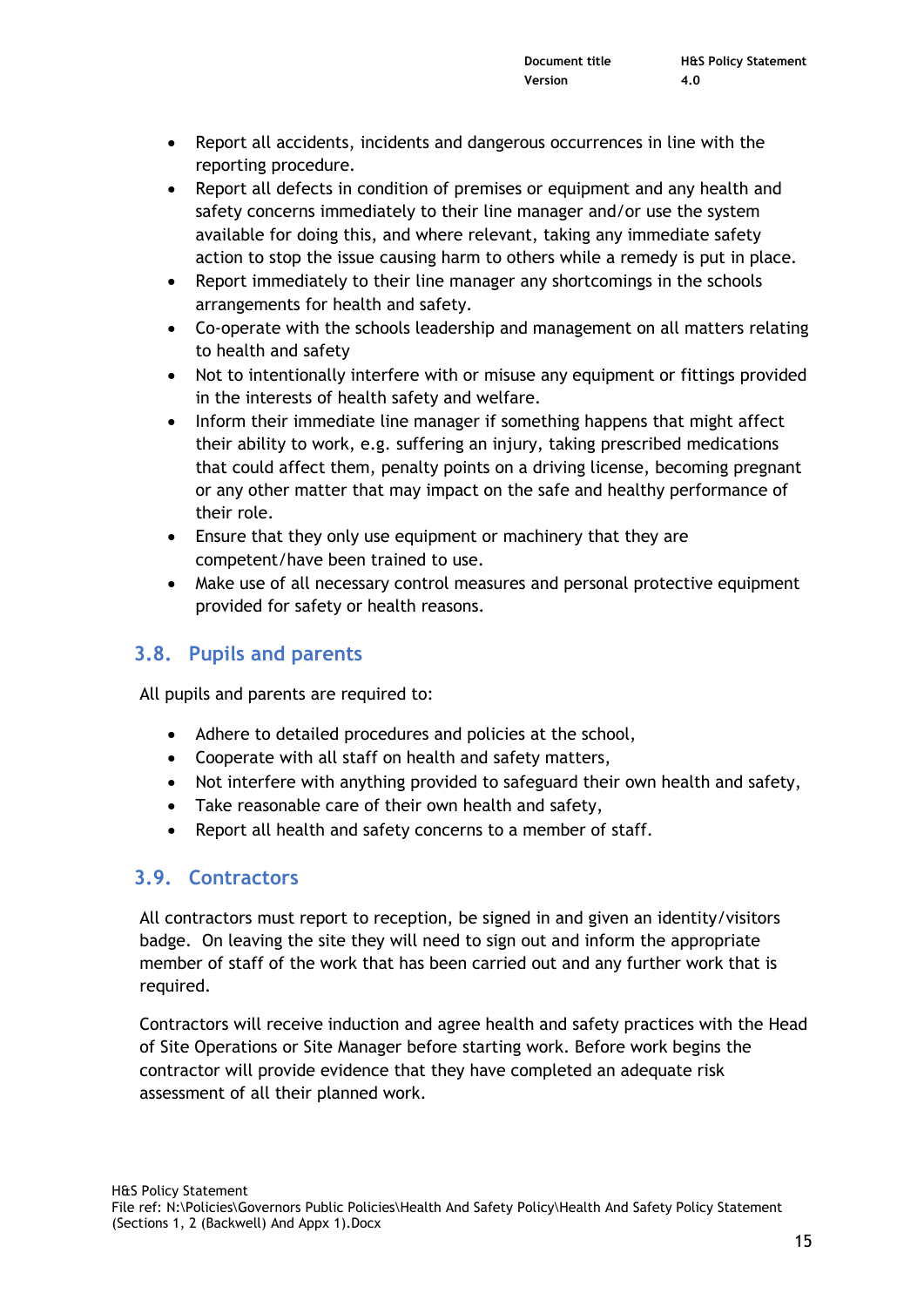A contractor's health and safety record will be taken into consideration as part of any procurement selection process.

#### **3.10. Visitors**

All visitors must report to reception, be signed in and given an identity/visitors badge. On leaving the site visitors will need to sign out.

Visitors will be provided with site safety information on arrival.

#### **3.11. Work Experience Students**

A nominated person will provide health and safety induction to work experience students. The nominated person will also carry out the risk assessment and ensure all suitable and relevant checks are carried out on the work experience provider.

The student(s) will be monitored/supervised by the class teacher or other member of staff that they are assigned to and liaise if necessary with the nominated person.

#### **3.12. First Aiders and Nominated Persons**

Staff, who are competently trained, will be appointed as first aiders and will receive refresher training as necessary. First Aiders will be required to ensure that they have a fully stocked first aid kit at their normal place of work to enable them to respond effectively to any notified incident. First Aiders should also ensure that the first aid cupboard has a stock of incident reporting forms to enable them to complete and report the incident in a timely manner.

Staff, who are competently trained will be appointed as first aiders and will receive refresher training as necessary to:

- Attend to injuries resulting from minor accidents occurring at the school and ensure that students receive appropriate attention and advice. Parent/guardian to be informed.
- Depending on advice from paramedics, the parent/guardian or member of staff, escort them to a doctor or hospital where injuries are considered more serious. Telephone parent/guardian to inform of status of student.
- To complete accident reports in respect of all incidents affecting staff, students and other persons on site.
- Immediately inform the Business Leader and Head of Site Operations of all serious incidents.
- To inform the Business Leader and Head of Site Operations of all RIDDOR reportable incidents within 24 hours of the incident occurring.

A sufficient number of trained first aiders are appointed taking into consideration the hours that the school is open for and size of the school site (e.g. several individual buildings).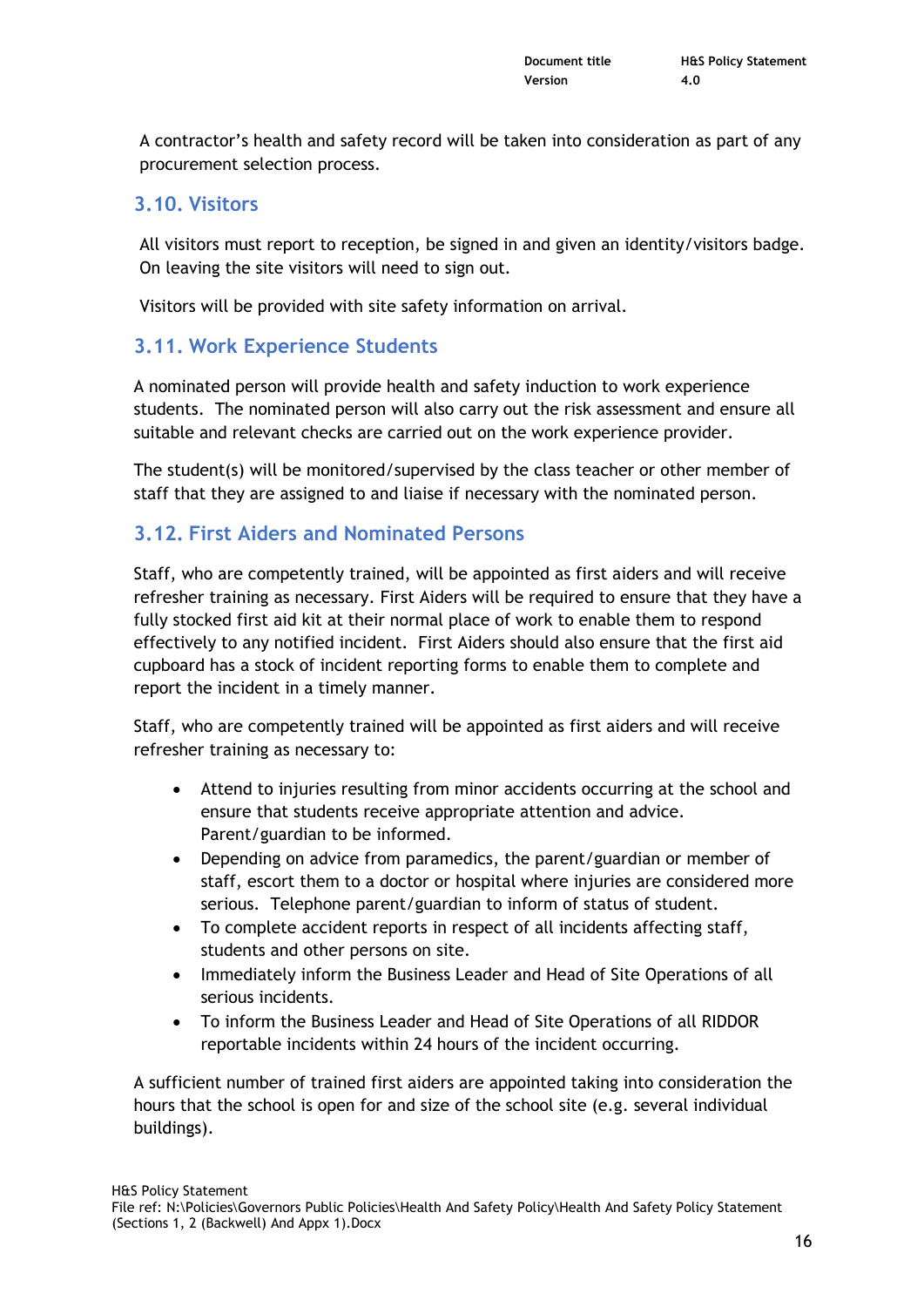## **3.13. First Aid Coordinator**

The First Aid Coordinator will develop and maintain working relationships with other staff, work effectively and in co-operation with all other staff in the school using their own knowledge and skills, to contribute positively to the overall welfare of the school and its students.

The First Aid Coordinator will be responsible for:

- Maintaining school and student records of first aid support given to staff and students.
- Maintaining first aid stocks and records, ensuring that sufficient appropriate materials and equipment are available to administer first aid when the need arises and maintaining and restocking first aid boxes.
- Completing accident reports in respect of all accidents, incidents and dangerous occurrences affecting staff, students and other persons on site.
- Immediately informing the Business Leader and Head of Site Operations of all serious incidents
- Informing the school's Business Leader and Head of Site Operations of all RIDDOR reportable incidents within 24 hours of the incident occurring.
- Analysing the accidents and reporting them to the Health & Safety Committee, or equivalent, on a termly basis.
- Maintaining an up-to-date log of current first-aiders and ensuring this information is distributed/displayed as necessary

## **3.14. Appointed Educational Visits Coordinator (EVC)**

If an Educational Visits Coordinator (EVC) (or Lead/Deputy Party Leader) has not been appointed by the school, the roles and responsibilities remain with the Headteacher or Business Manager.

The Educational Visits Coordinator's responsibilities are to:

- Attend appropriate and relevant training when required to ensure the competence for the role.
- Coordinate pupil off-site visits or learning outside the classroom and ensure that effective health and safety management arrangements are in place for pupils, staff and volunteers.
- Ensure that suitable risk assessments have been recorded for the activity and suitable and sufficient actions and procedures have been implemented.
- Ensure that advice from the SENCO is sought if applicable for individual students.
- Ensure that there are emergency contingencies, alternative options and that necessary details and information is provided at key locations, or within online / server systems.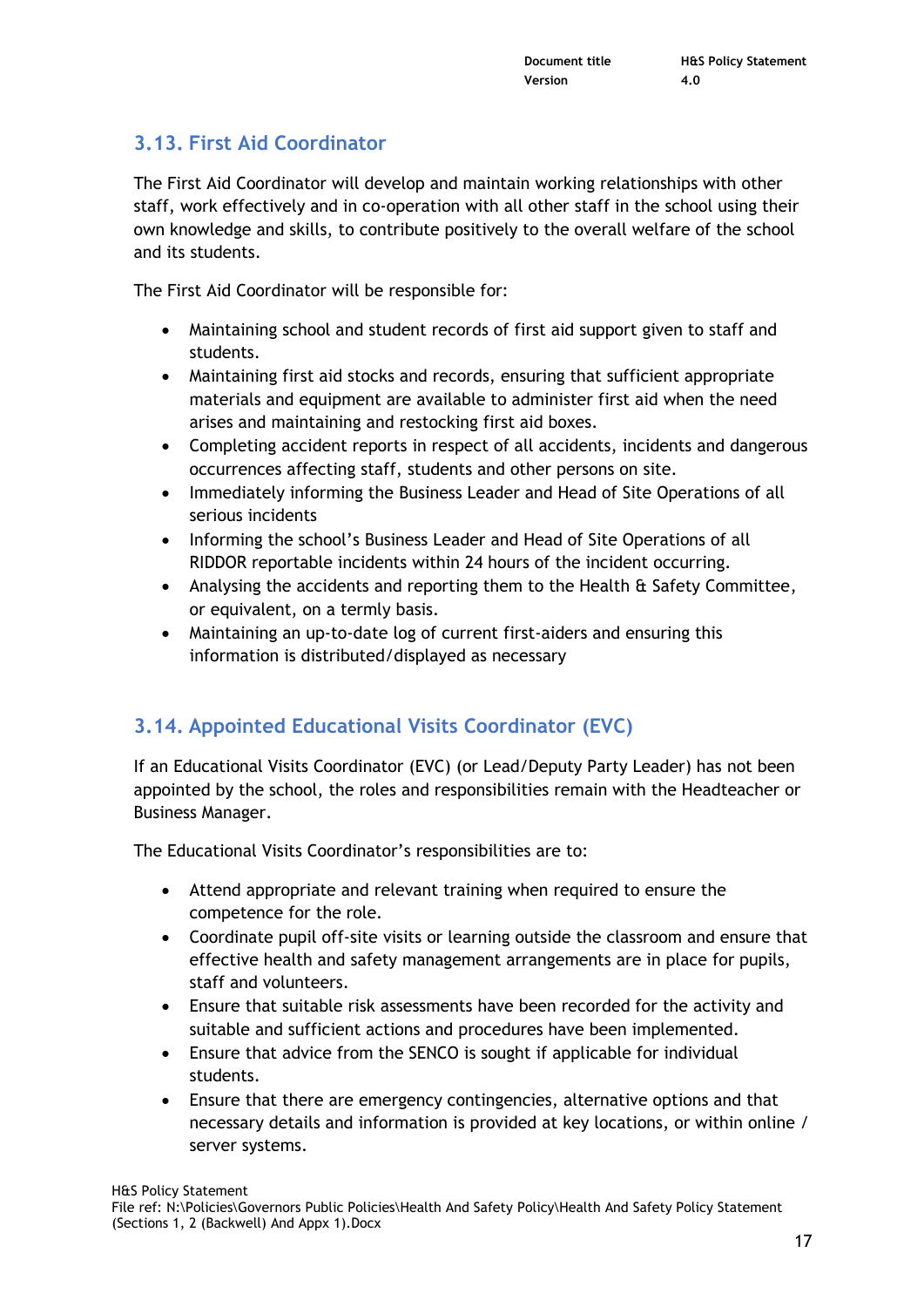- Communicate all relevant information and arrangements to providers of off-site visits, staff, students and parents/carers of students to ensure that the key learning objectives of the visit can safely be achieved.
- Ensure that sufficient finances and resources are allocated and authorised for pupil off-site visits or learning outside the classroom activities.
- Take reference from the [National Guidance for the Management of Outdoor](https://oeapng.info/)  [Learning, Off-Site Visits and Learning outside the Classroom,](https://oeapng.info/) the Foreign Office, and the Trust, when appropriate.

## **3.15. Trade Union Safety Representative**

There is no requirement to have a union health and safety representative at the school. If a person wishes to represent staff, they should have been employed by the school for the proceeding two years or have enough experience in similar employment. The Safety Representative and Safety Committees Regulations 1977, as amended, has detailed information on what the law requires employers to undertake when consulting staff on health and safety matters.

Any Trade Union Safety Representative will be encouraged by the Headteacher and/or Business Leader to fulfil his or her duties as well as being released for any appropriate training. They will also consult regularly with the Safety Representative on health & safety matters. He or she will be entitled to inspect the school in accordance with the agreed Trade Union procedures.

Dr G Evans – Radiation Protection Officer Mr B Champion – Chief Science Technician

#### **4. Monitoring**

This policy will be reviewed by the Headteacher biennially.

At every review, the policy will be approved by the school's Health and Safety Committee

#### **5. Links with other policies**

- Stress Management
- Risk Management
- Safeguarding
- Supporting pupils with medical conditions
- Business Continuity and Critical Incident Plan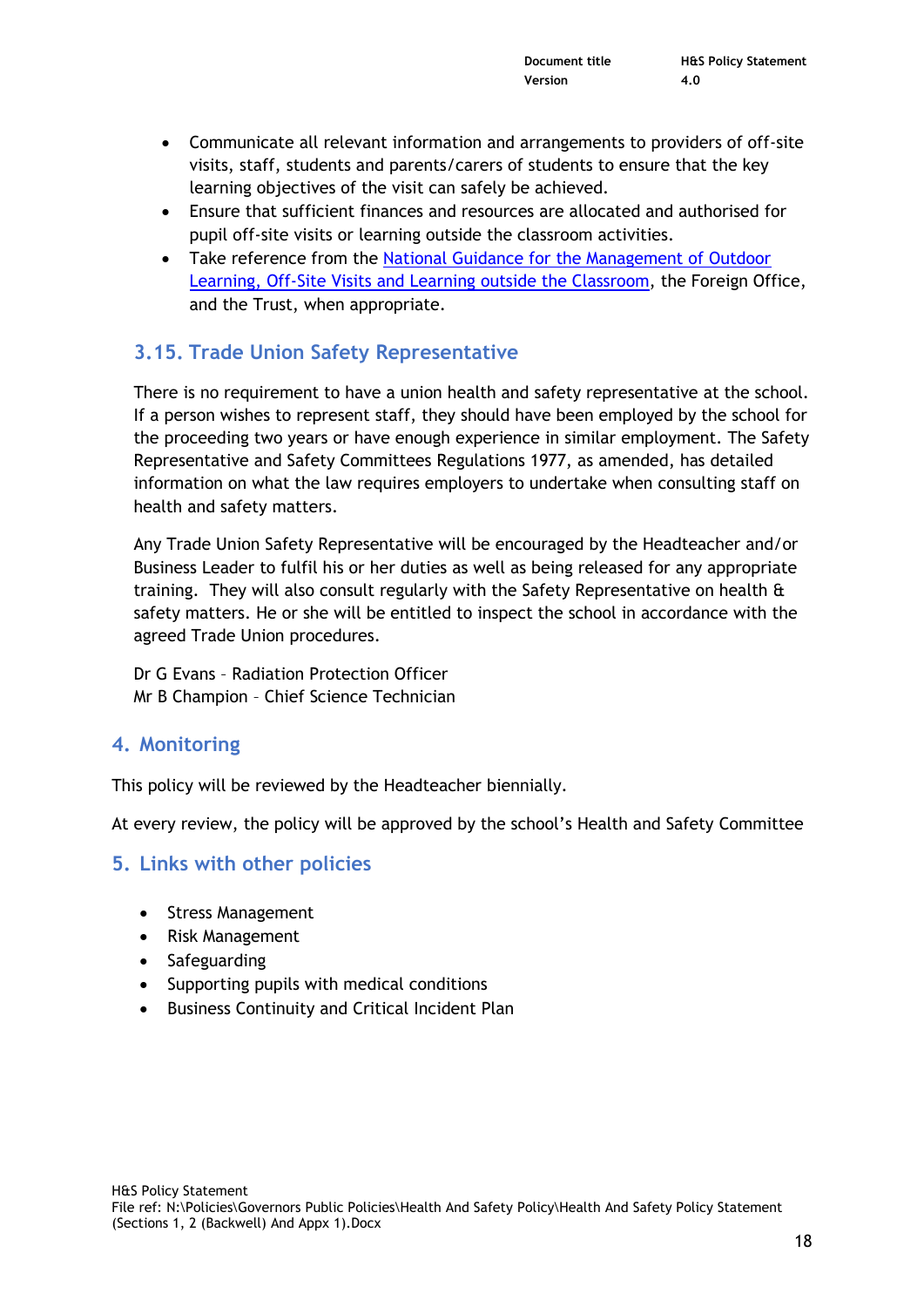## **6. Accident, First Aid and reporting**

#### **6.1. Accident record book**

An electronic or paper based accident form/book will be completed as soon as possible after the accident occurs by the member of staff or first aider who deals with it. An accident form template can be found in appendix 6.

As much detail as possible will be supplied when reporting an accident.

Information about injuries will also be kept in the pupil's educational record.

Records held in the first aid and accident book will be retained by the school in line with the LSP Records Management Policy and in accordance with regulation 25 of the Social Security (Claims and Payments) Regulations 1979, and then securely disposed of.

#### **6.2. Head injuries**

The [NHS has advice on how to deal with Head injuries.](https://www.nhs.uk/conditions/minor-head-injury/) The school will use its best judgement and will err on the side of caution on a case by case basis whether or not to contact NHS services directly or to advise family members to seek medical attention.

#### **6.3. Reporting to the Health and Safety Executive**

The Head of Site Operations will keep a record in the Every system of any accident, incident or dangerous occurrence (an event that do not cause harm but do have the potential to cause injury or ill health) which could result in a reportable injury, disease, or dangerous occurrence as defined in the RIDDOR 2013 legislation (regulations 4, 5, 6 and 7).

Logging a potentially Reportable Incident in Every notify your Hub Estates Manager of the incident. The Hub Estates Manager will forward the information for advice from the Trust's appointed Health and Safety Advisor who will report incidents, where appropriate, to the Health and Safety Executive as soon as is reasonably practicable and in any event within 10 days of the incident. .

The issue will be 'completed' by your Hub Estates Manager on Every at such time as Delegated Services have either confirmed that they have reported the incident to the HSE or that it is unnecessary to do so. In the case of dangerous occurrences, the issue will be closed when any necessary remedial action has been taken.

Reportable injuries, diseases or dangerous occurrences include:

- Death
- Specified injuries. These are:
	- o Fractures, other than to fingers, thumbs and toes
	- o Amputations
	- $\circ$  Any injury likely to lead to permanent loss of sight or reduction in sight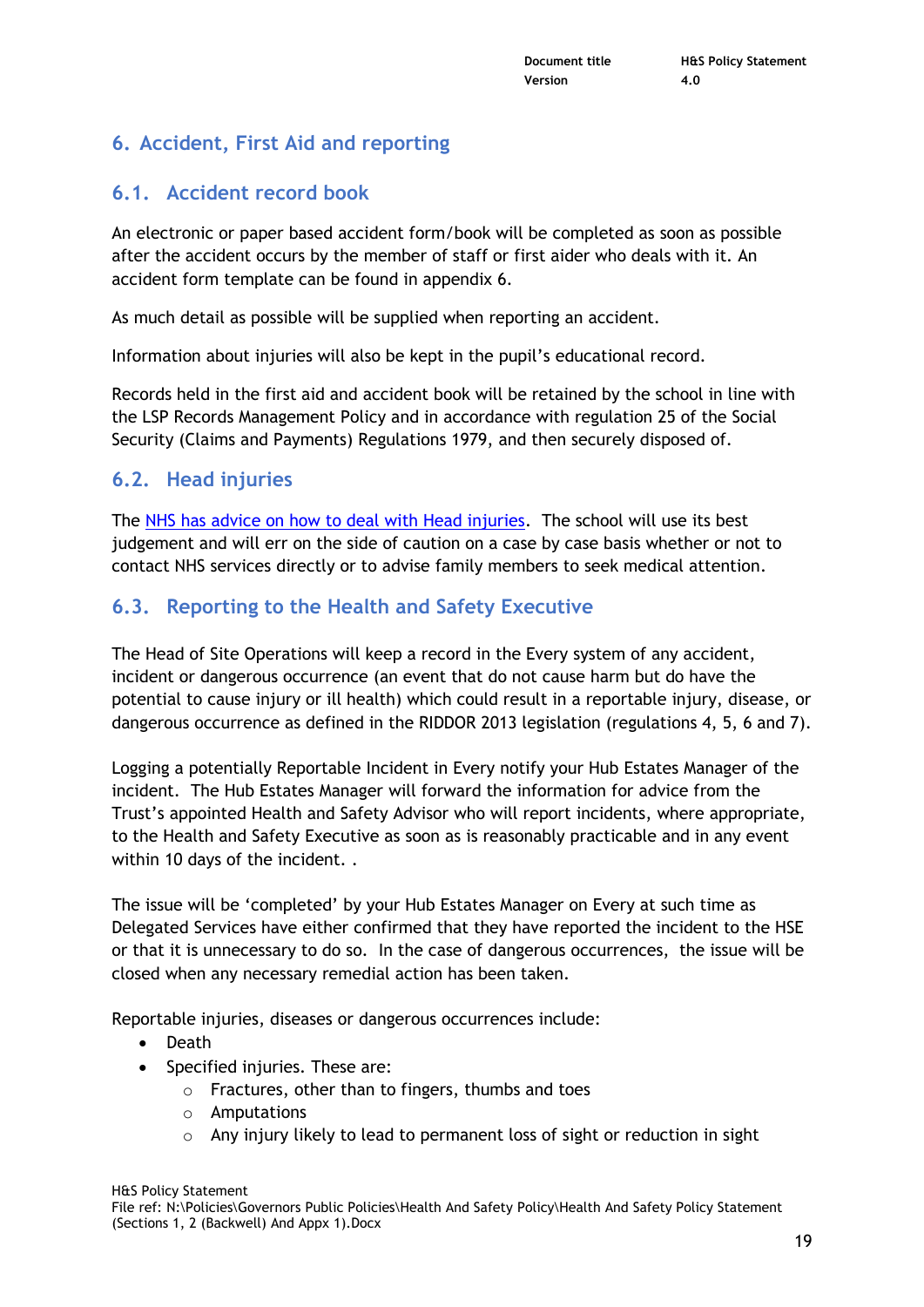- $\circ$  Any crush injury to the head or torso causing damage to the brain or internal organs
- o Serious burns (including scalding)
- o Any scalping requiring hospital treatment
- o Any loss of consciousness caused by head injury or asphyxia
- $\circ$  Any other injury arising from working in an enclosed space which leads to hypothermia or heat-induced illness, or requires resuscitation or admittance to hospital for more than 24 hours
- Injuries where an employee is away from work or unable to perform their normal work duties for more than seven consecutive days.
- Where an accident leads to someone being taken to hospital.
- Where something happens that does not result in an injury, but could have done.
- Dangerous occurrences that do not result in an injury, but could have done. Examples of near-miss events relevant to schools include, but are not limited to:
	- $\circ$  The collapse or failure of load-bearing parts of lifts and lifting equipment
	- $\circ$  The accidental release of a biological agent likely to cause severe human illness
	- o The accidental release or escape of any substance that may cause a serious injury or damage to health
	- o An electrical short circuit or overload causing a fire or explosion

#### **6.4. Notifying parents**

The First Aid Coordinator will inform parents of any significant accident or injury sustained by a pupil, and any first aid treatment given, on the same day, or as soon as reasonably practicable.

#### **6.5. Reporting to Ofsted and child protection agencies**

The Headteacher, in conjunction with the Chief Financial and Operating Officer, will notify Ofsted of any serious accident, illness or injury to, or death of, a pupil while in the school's care. This will happen as soon as is reasonably practicable, and no later than 14 days after the incident.

The Headteacher, in conjunction with the Chief Financial and Operating, will also notify the appropriate Local Authority of any serious accident or injury to, or the death of, a pupil while in the school's care.

## **6.6. Reporting to the Governors Health and Safety Committee**

Details of all accidents, incidents or dangerous occurrences (events that do not cause harm but do have the potential to cause injury or ill health) which could result in a reportable injury, disease, or dangerous occurrence as defined in the RIDDOR 2013 legislation (regulations 4, 5, 6 and 7) are provided to the schools Health and Safety Committee, or equivalent. The Committee will be advised of issues and trends and of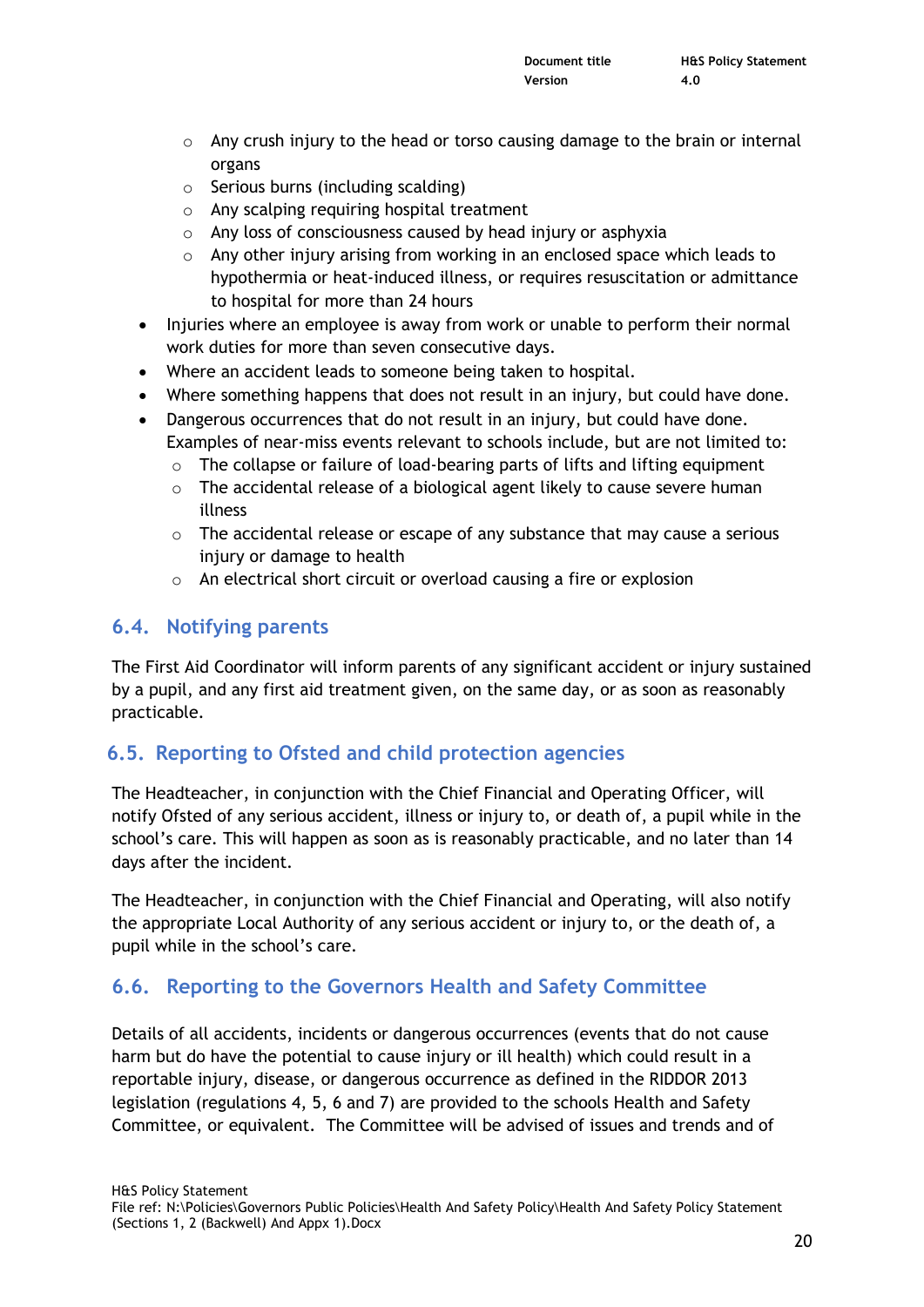measures that can be implemented to prevent reoccurrence. The Committee will ensure that all actions are taken to prevent any reoccurrence, so far as is reasonably practicable.

## **6.7. Pupil Medications**

Information on pupils who have specific medical requirements e.g. asthmatics, epileptics, is kept on the schools CPOMS system and made available electronically to the necessary staff.

Children and young people, who are asthmatic, are required to keep a spare inhaler at the school. Spare inhalers must be kept in a secure staffed areas and labelled with the child/young person's name. The secure storage area should be accessed by designated staff to ensure that the inhalers are available in an emergency.

Medication may only be administered for documented medical conditions where routine administration has been formally agreed or in an emergency situation, where it is critical to life and the Headteacher has prior written knowledge about the child or young person's medical condition. Any medication of this nature must be kept in a secure location and all relevant staff be informed and advised on how to access it.

Staff administering medication in an emergency must be fully trained to do so.

The First Aider Coordinator is responsible for:

- Administering prescription and other medicines where there is no alternative to them being taken in school time, when written parental consent has been obtained to do so.
- Collecting data including administration of medication, Personal Health Plans, consent forms and medication retained, and keeping it up to date at all times.
- Liaising with the Health and Safety Advisor, Health Centre, School Nurses and parents as appropriate.
- Managing the input, maintenance and retrieval of all medical data in respect of students and staff at the School, ensuring that confidential information is held securely.

Individual risk assessments should be completed for pupils requiring medication if risks are not adequately reflected in the parental consent form.

Arrangements for the administration of medication in the school will be in accordance with the school's Supporting pupils with medical conditions Policy.

## **7. Driving at Work**

Health and safety law applies to work activities on the road in the same way as it does to all other work activities. A risk assessment has been completed for work-related driving activity and considers control measures such as: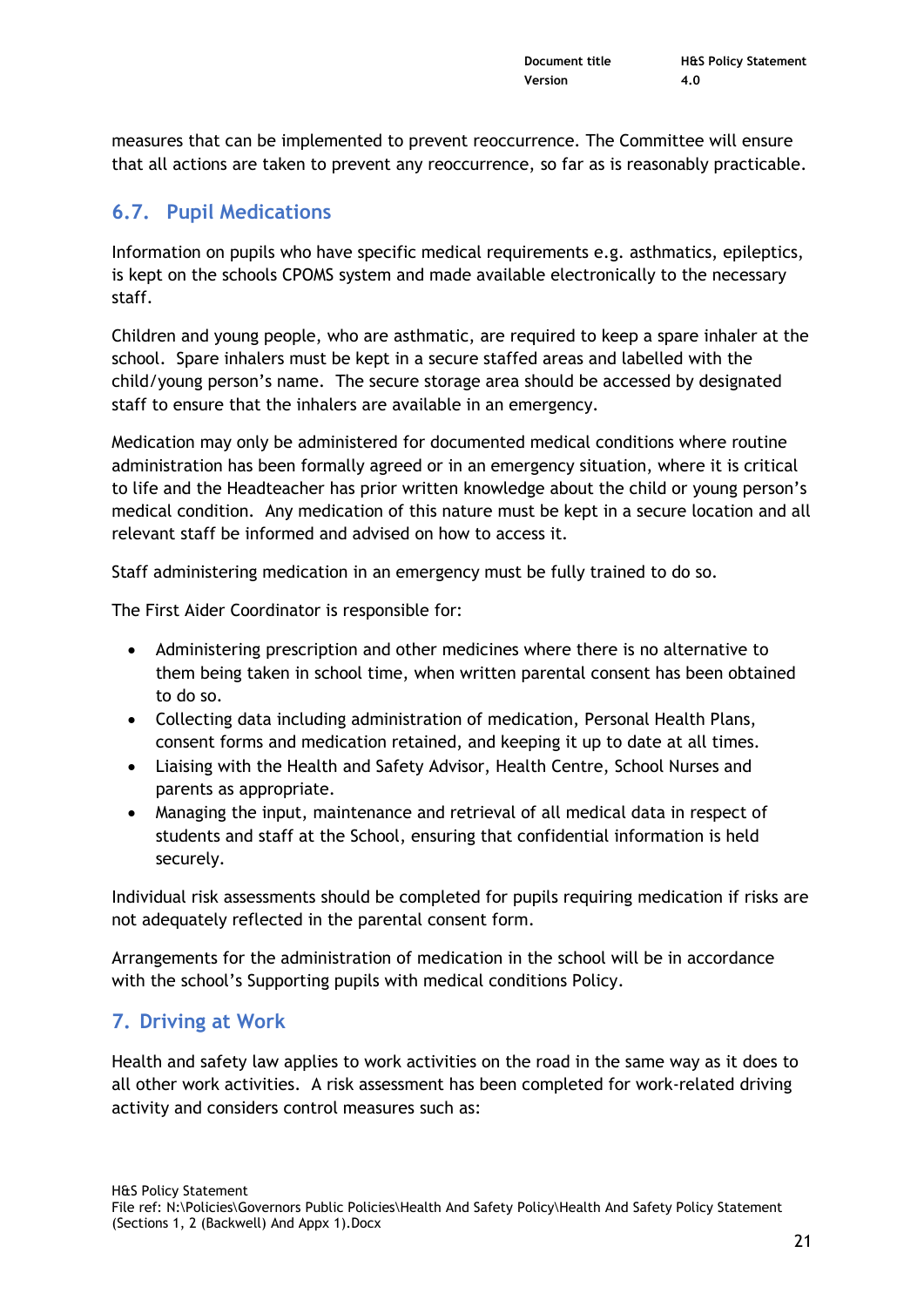- Whether drivers are competent and capable of doing their work in a way that is safe for them and other people?
- Whether drivers are properly trained?
- Whether drivers have clear instructions about how to keep themselves safe while on the road?

The school has followed advice from the **HSE** on driving at work.

#### **8. Equipment**

The Provision and Use of Work Equipment Regulations 1998 (PUWER) places duties on people and companies who own, operate or have control over work equipment.

All equipment and machinery is maintained in accordance with the manufacturer's instructions. In addition, maintenance schedules outline when extra checks should take place.

When new equipment is purchased, it is checked to ensure that it meets appropriate educational standards.

All equipment is stored in the appropriate storage containers and areas. All containers are labelled with the correct hazard sign and contents.

#### **8.1. Electrical equipment**

All staff are responsible for ensuring that they use and handle electrical equipment sensibly and safely.

Any pupil or volunteer who handles electrical appliances does so under the supervision of the member of staff who so directs them.

Any potential hazards, electrical faults or faulty fittings must not be used and must be reported to the Site Team immediately.

Permanently installed electrical equipment is connected through a dedicated isolator switch and adequately earthed. All isolator switches are clearly marked to identify their machine.

Only trained staff members can check plugs.

Where necessary a portable appliance test (PAT) will be carried out by a competent person in line with the risk assessment. A PAT register is maintained and all defects identified are either repaired or removed immediately.

Electrical apparatus and connections will not be touched by wet hands and will only be used in dry conditions.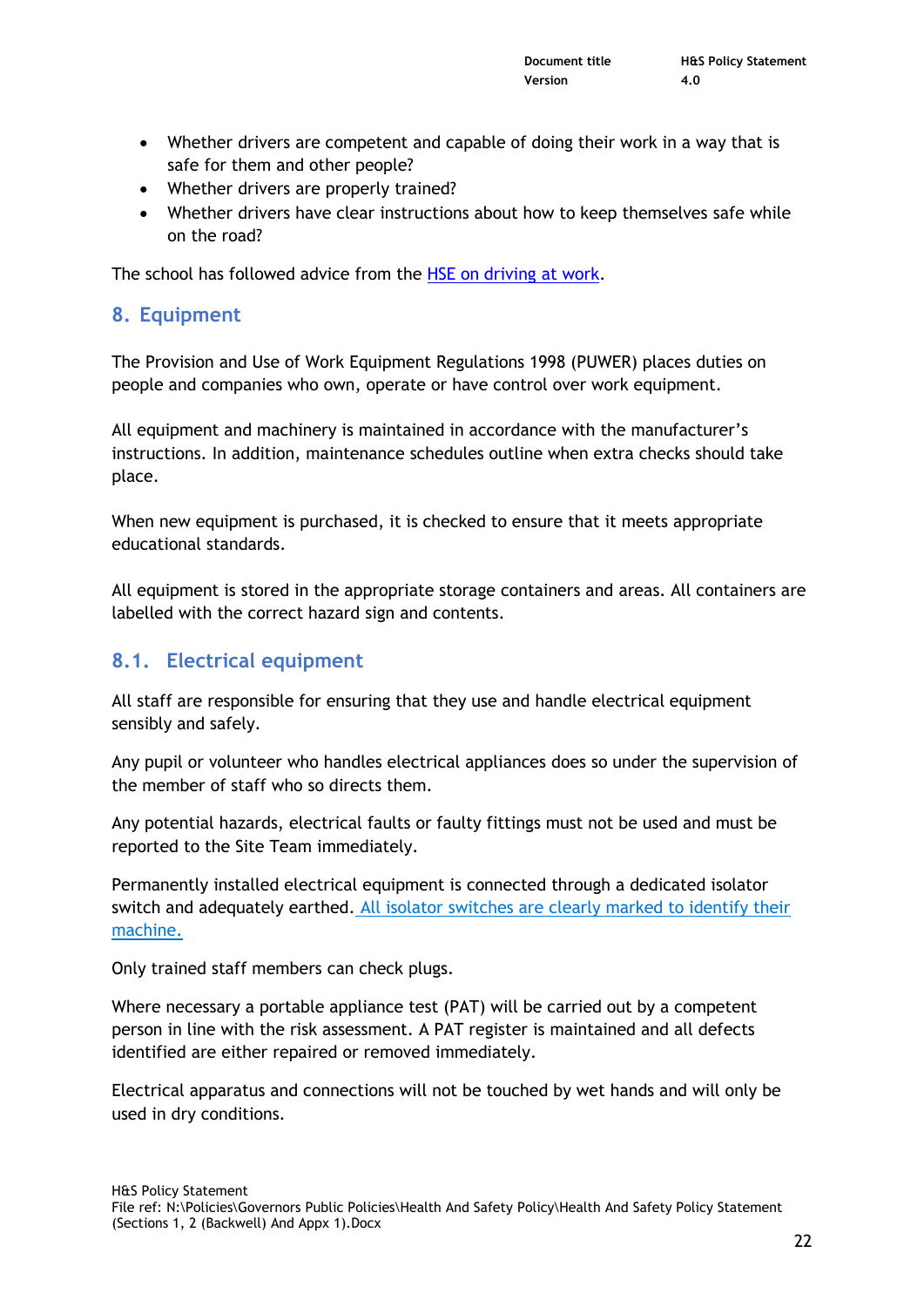Maintenance, repair, installation and disconnection work associated with permanently installed or portable electrical equipment is only carried out by a competent person.

Staff are informed that they should not bring electrical items in from home unless they are new or a recent portable appliance test (PAT) can be evidenced.

Where it is necessary to use an extension lead this must be only as a temporary measure. Extension leads should be fully unwound.

Hirers of the school's facilities, contractors and visitors must ensure that any electrical equipment they bring in to the school must have an appropriate portable electrical test and be safe to use. Random checks of electrical equipment may be required to ensure compliance with this arrangement.

## **8.2. PE equipment**

Pupils are taught how to carry out and set up PE equipment safely and efficiently. Staff check that equipment is set up safely before use.

Any concerns about the condition of the gym floor or other apparatus will be reported to the Site Team.

PE equipment will be inspected annually by a competent person, and records kept.

## **8.3. Outdoor play equipment**

External play equipment will only be used when supervised. The equipment will be checked daily by staff for any apparent defects and for contamination by animals.

Outdoor play equipment will be independently inspected annually by a suitably qualified individual.

#### **8.4. Display screen equipment**

All staff who use computers daily as a significant part of their normal work have a display screen equipment (DSE) assessment carried out. 'Significant' is taken to be continuous/near continuous spells of an hour or more at a time.

Staff identified as DSE users are entitled to an eyesight test for DSE use upon request, and at regular intervals thereafter, by a qualified optician (and a contribution towards corrective glasses provided if required specifically for DSE use in line with the Staff Expenses Policy).

## **8.5. Specialist equipment**

Parents are responsible for the maintenance and safety of their children's individual specialist equipment such as wheelchairs. In school, staff promote the responsible use of such equipment.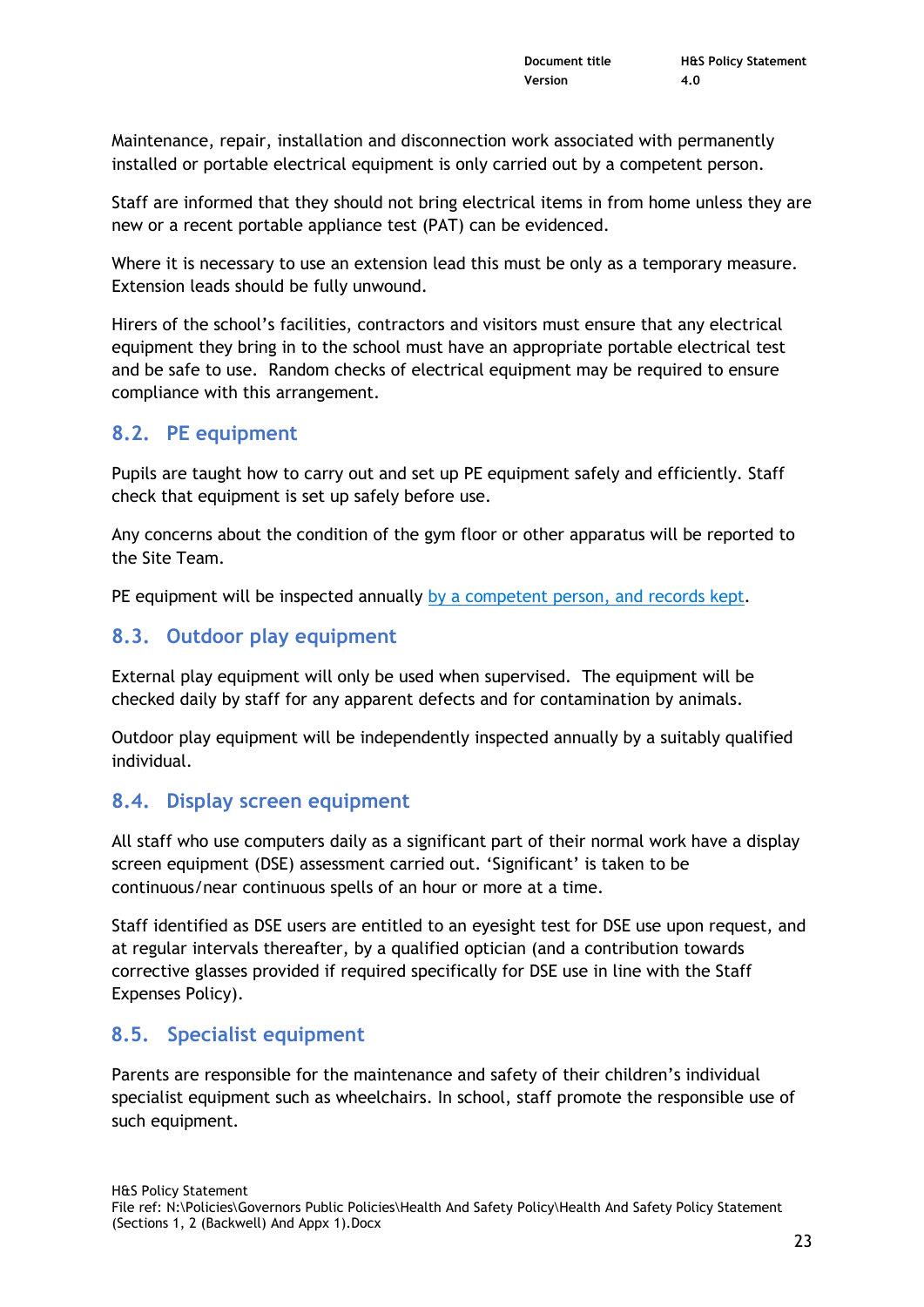Oxygen cylinders are stored in a designated space, and staff are trained in the removal storage and replacement of oxygen cylinders.

#### **9. Fire**

The school maintains a fire log containing full details of evacuations, servicing and checks. The log is regularly updated by the Head of Site Operations, Site Manager and the Business Leader.

Emergency exits, assembly points and assembly point instructions are clearly identified by safety signs and notices, and free from obstructions. Final exit doors must be unlocked while there are people in the building.

Fire risk assessment of the premises is maintained and reviewed regularly.

Emergency evacuations are practised at least three times per year. Details should be recorded in the school's fire log book.

The fire alarm is a loud continuous siren.

Fire alarm testing will take place at least once a week. Manual break glass points from different zones should be used to trigger the alarm to ensure that all break glass or other points are in working order. Details should be recorded in the school's fire log book.

Fire extinguishers and emergency lighting are formally inspected at least annually. Details are recorded in the school's fire log book.

The location of explosive substances such as gas supply pipes, butane gas cylinders and highly flammable substances should be known and made available to emergency services as required.

New staff will be trained in fire safety as part of their induction training and all staff and pupils will receive annual refresher training and be made aware of any new fire risks.

In the event of a fire:

- The alarm will be raised immediately by whoever discovers the fire and emergency services contacted. Evacuation procedures will also begin immediately.
- Fire extinguishers may be used by staff only, and only then if staff are trained in how to operate them and are confident they can use them without putting themselves or others at risk.
- Staff and pupils will congregate at the assembly points. These are the assembly points:
	- $\circ$  Court adjacent to the Arc Years 7 to 11 plus all staff not attached to Sixth Form.
	- o Tennis Court adjacent to new building Sixth form students plus their teachers.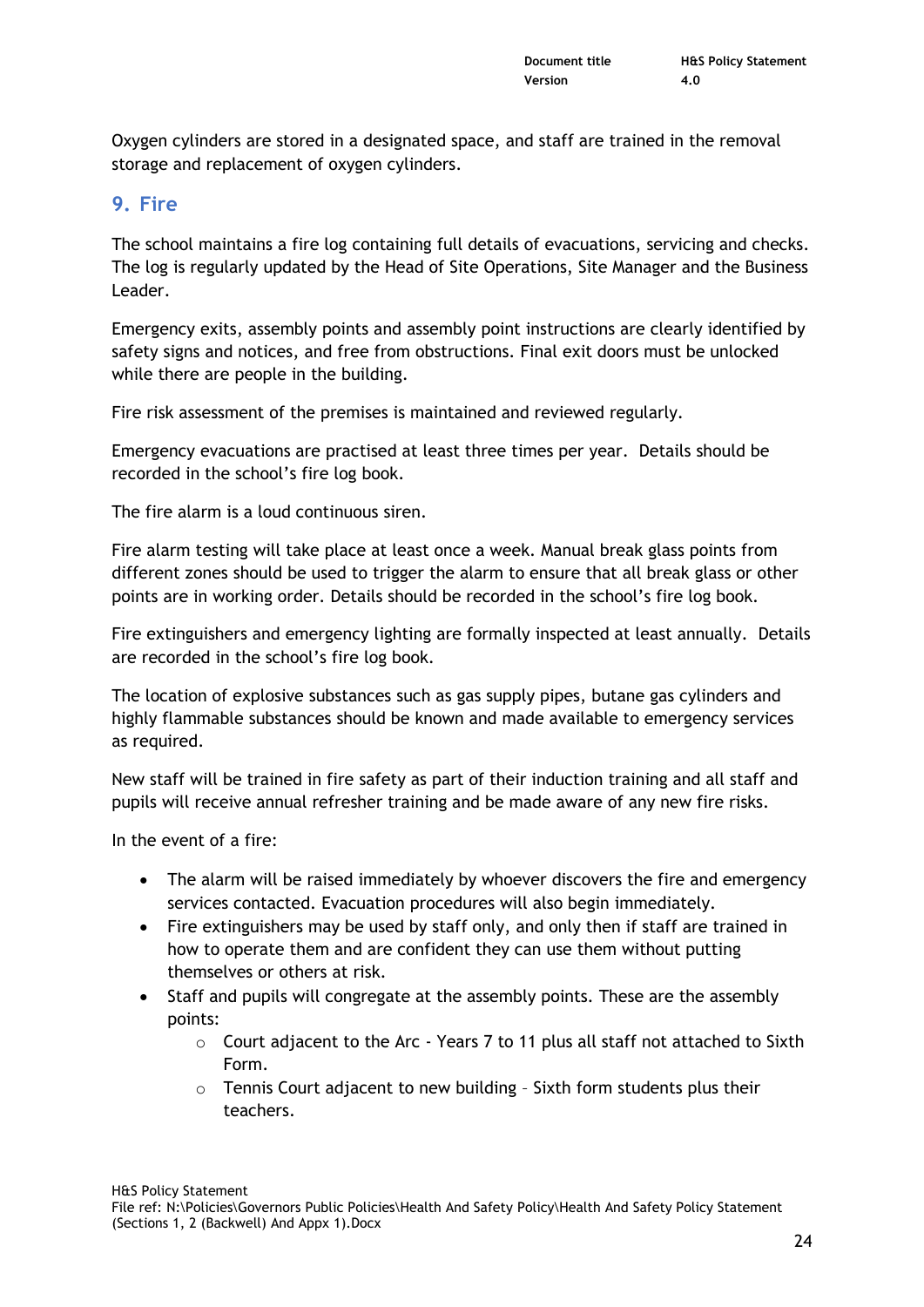- Form tutors/class teachers will take a register of pupils, which will then be checked against the attendance register of that day.
- The Business Leader will take a register of all staff.
- Staff and pupils will remain outside the building until the emergency services say it is safe to re-enter.

The school will have special arrangements in place for the evacuation of people with mobility needs and fire risk assessments will also pay particular attention to those with disabilities.

A fire safety checklist can be found in appendix 2.

#### **10. Food Safety**

Food safety is managed through the Food Standards Agency advice and guidance. It is linked to occupational health and safety through the equipment and utilities used and the activities.

Food safety and hygiene uses a HACCP (Hazard Analysis and Critical Control Point) system similar in framework to risk assessment and risk control systems.

All activity using food including catering, curriculum activities and PTA events are controlled using the same standards.

#### **11. Glazing**

Glazing surveys are completed, as necessary, in critical locations and any required actions taken.

#### **12. Hazardous Substances**

Schools are required to control all hazardous substances. These can take many forms and the most common are detailed below:

## **12.1. Control of Substances Hazardous to Health (COSHH)**

COSHH includes any form of hazardous material, including:

- Chemicals
- Products containing chemicals
- Liquids
- Fumes
- Dusts
- Vapours
- Fibres
- Nano-particles
- Mists
- Gases

H&S Policy Statement

File ref: N:\Policies\Governors Public Policies\Health And Safety Policy\Health And Safety Policy Statement (Sections 1, 2 (Backwell) And Appx 1).Docx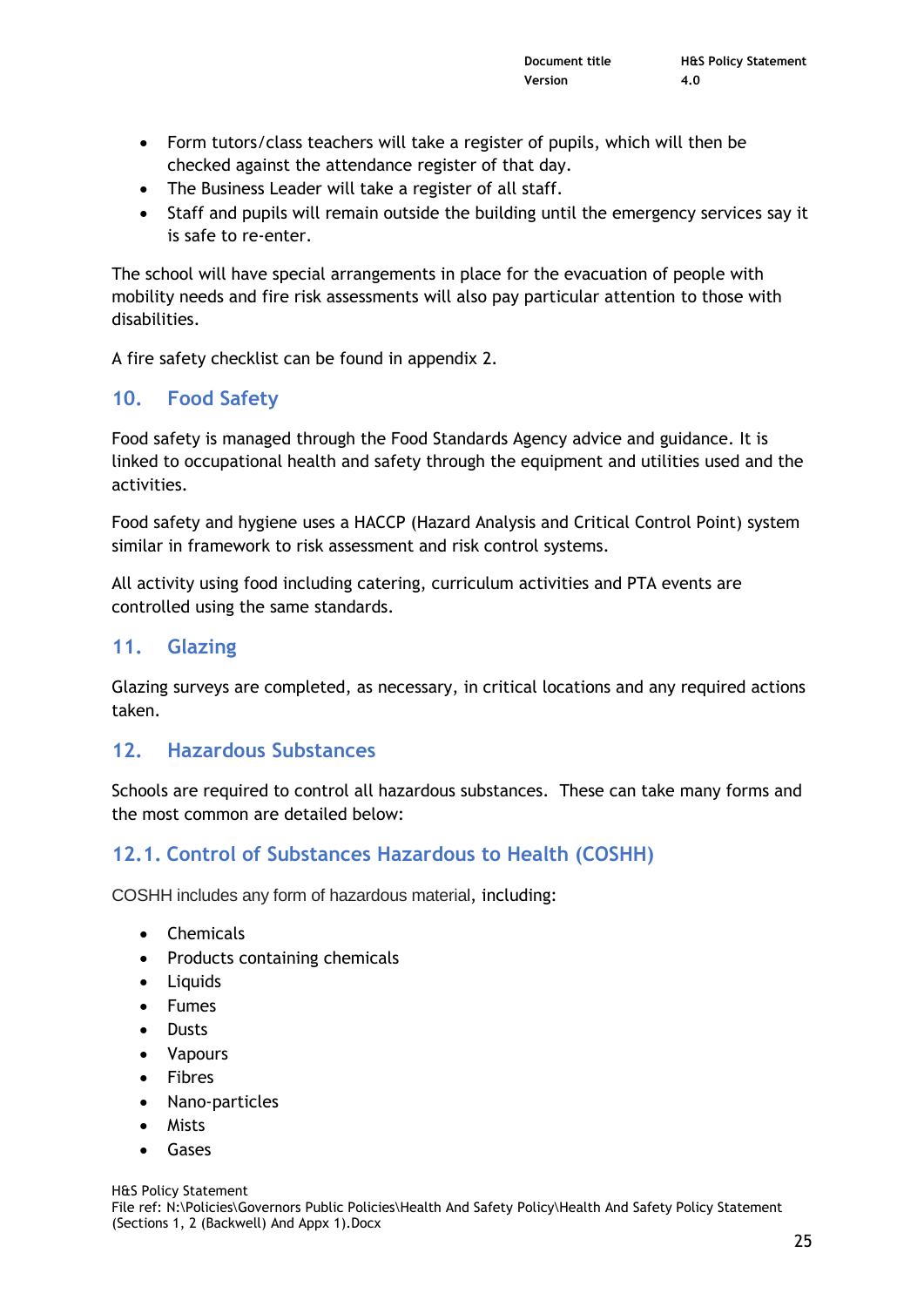Bacteria and viruses

An inventory of all hazardous substances used on site is maintained by the school and reviewed regularly.

Control of substances hazardous to health (COSHH) risk assessments are completed by the Head of Site Operations and circulated to all employees who work with hazardous substances. Staff will also be provided with protective equipment, where necessary. The COSHH register is located in the Site Office and on the Q:/Drive.

Staff use and store hazardous products in accordance with instructions on the product label. All hazardous products are kept in their original containers, with clear labelling and product information.

Any hazardous products are disposed of in accordance with specific disposal procedures.

Emergency procedures, including procedures for dealing with spillages, are displayed near where hazardous products are stored and in areas where they are routinely used.

#### **12.1.1. Legionella**

The school recognises that the management of water hygiene is essential to ensure the prevention of Legionnaires disease, which is a potentially fatal pneumonia caused by legionella bacteria, and other diseases caused by water borne organisms.

Legionnaires disease can occur from exposure to legionella bacteria, usually in airborne water droplets, mists or vapours, generated from systems such as cooling towers, evaporative condensers and hot and cold water services. The propagation of Legionella bacteria is enhanced by the following system conditions:

- Where the water temperature in a system falls between  $20^{\circ}$ c and  $45^{\circ}$ c; the active temperature range of the bacteria
- Systems in which water is re-circulated or stored
- Situation where bacteria growth is supported by the presence of biofilms and other organic material, scale, rust or sludge which provide nutrients to the bacteria.

The Head of Site Operations is appointed as the responsible person for implementing arrangements to control the risk of legionella within systems and for reviewing the effectiveness of the arrangements. The Head of Site Operations appoints the Site Manager as the deputy responsible person and will ensure that arrangements are in place if either the responsible person or their deputy are not available.

The Head of Site Operations will manage potential risk from Legionella exposure in accordance with current legislation, guidance and good practice by:

• Identifying and assessing sources of risk,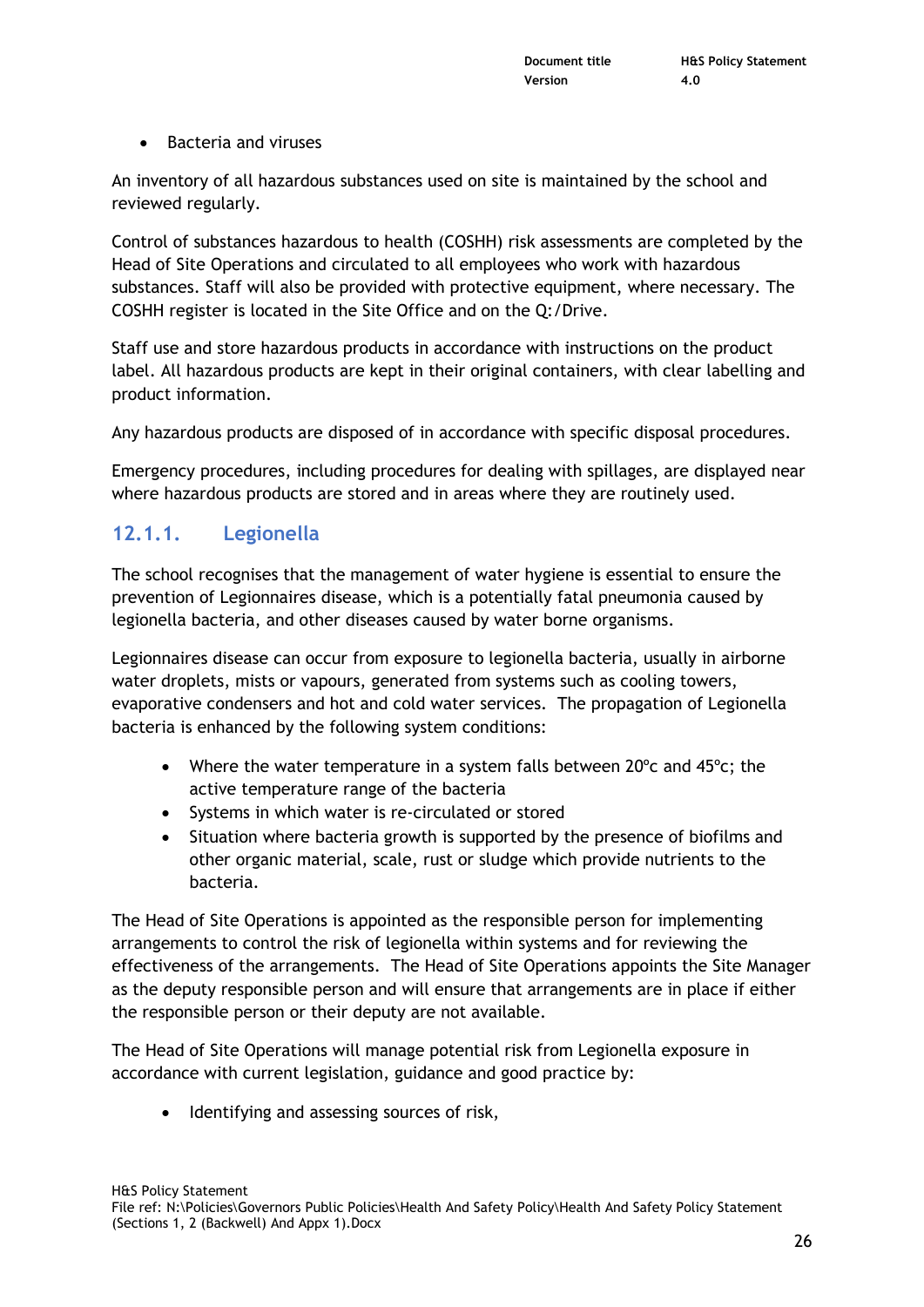- Implementing, managing and monitoring Legionella control measures (detailed below),
- Ensuring that suitable and sufficient staff, training and financial resources are available,
- Keeping up to date records.

The following control measures are designed to mitigate the risk of Legionella exposure and should be delivered in accordance with [Legionella bacteria in water systems Approved](http://www.hse.gov.uk/pubns/books/l8.htm)  [Code of Practice:](http://www.hse.gov.uk/pubns/books/l8.htm)

- A Legionella risk assessment is carried out every three years. This risk assessment will be reviewed at least annually and when significant changes have occurred to the water system and/or building footprint.
- Little used water outlets will be flushed at least weekly
- Temperature checks will be completed at least monthly
- Disinfection of showers will be completed at least quarterly
- Calorifiers, thermostatic valves and water storage tanks will be inspected at least annually and the necessary cleaning/servicing undertaken
- Control measures will be completed by a suitable competent individual
- The Site Manager and Broadwater Technologies are responsible for ensuring that the identified control measures are conducted and recorded in the school's water log book.

If an outbreak of Legionella bacteria is expected the Headteacher should contact the Chief Financial and Operating Officer as a matter of urgency.

The necessary notification to the Health and Safety Executive along with the necessary remedial action will be undertaken immediately by suitable competent individual.

## **12.2. Gas safety**

Installation, maintenance and repair of gas appliances and fittings will be carried out by a competent Gas Safe registered engineer.

Gas pipework, appliances and flues are regularly maintained.

All rooms with gas appliances are checked regularly to ensure that they have adequate ventilation.

#### **12.3. Asbestos**

The asbestos management plan and associated guidance is attached as Appendix 3.

Staff are briefed on the hazards of asbestos, the location of any asbestos in the school and the action to take if they suspect they have disturbed it. This training is incorporated in induction training for new staff and forms part of annual Health and Safety refresher training for staff.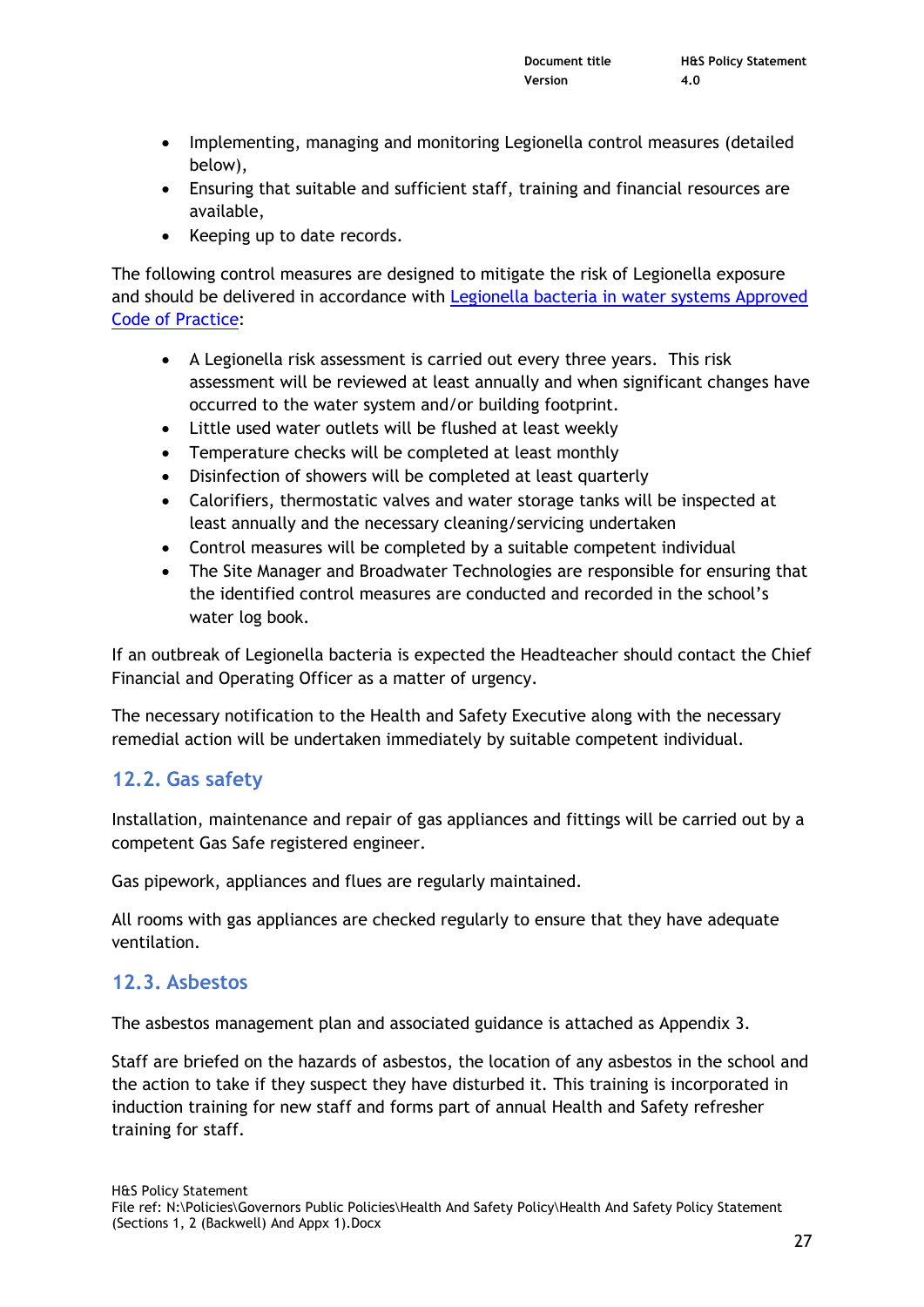An asbestos condition survey must be undertaken every year. If asbestos is identified, a decision must be made as to whether the asbestos should be removed, in consultation with the Trust's Chief Financial and Operating Officer. If the asbestos is not deemed to be a risk, due to its location and/or condition, the Headteacher will become responsible for its management.

A regular inspection system is in place to monitor the condition of the asbestos (where it is accessible) and the findings recorded. If any damage or flaking is noticed to an asbestos containing material, either during an inspection or otherwise, it should be reported immediately to the Headteacher and the Trust's Chief Financial and Operating Officer.

Material known to contain asbestos e.g. ceiling tiles, must never be drilled or screwed into, nor must any item be affixed to it e.g. posters, mobiles, especially with pins or staples.

Arrangements are in place to ensure that contractors are made aware of any asbestos in the area that they will be working in and that it is not disturbed by their work. Contractors will be advised that if they discover material which they suspect could be asbestos, they will stop work immediately, until the area is declared safe, and report to the Headteacher. Contractors are required to sign and confirm that they have seen the asbestos register in relation to the area they will be working in or the activities they will be undertaking.

A record is kept of the location of asbestos that has been found on the school site as detailed in Appendix 4.

#### **13. Infection prevention and control**

The school will follow recommended exclusion periods outlined by Public Health England, summarised in appendix 7.

Schools follow [national guidance published by Public Health England](https://www.publichealth.hscni.net/sites/default/files/Guidance_on_infection_control_in%20schools_poster.pdf) to support infection control.

Staff and pupils are encouraged to follow this good hygiene practice, outlined below, where applicable.

#### **13.1. Handwashing**

Wash hands with liquid soap and warm water for 20 seconds, and, preferably, dry with paper towels. Use hand sanitiser if handwashing facilities are not available.

Always wash hands after using the toilet, before eating or handling food, after sneezing or coughing and after handling animals.

Cover all cuts and abrasions with waterproof dressings.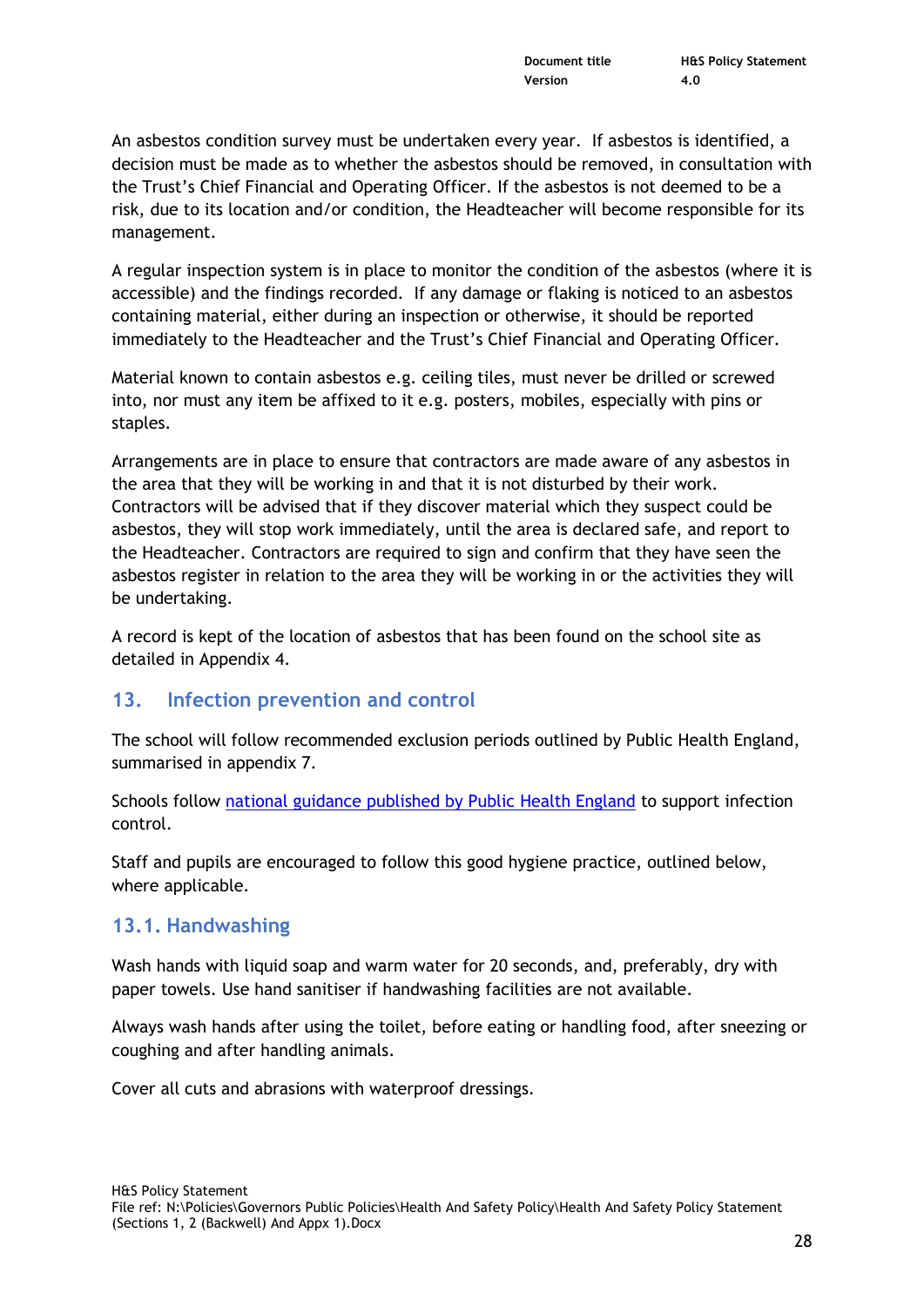#### **13.2. Coughing and sneezing**

Cover mouth and nose with a tissue and wash hands after using or disposing of tissues in line with 'Catch It, Bin It, Kill It advice'.

Spitting is discouraged.

#### **13.3. Personal protective equipment**

Personal protective equipment will be provided free of charge where it is identified as an appropriate control measure.

Wear disposable non-powdered vinyl or latex-free CE-marked gloves and disposable plastic aprons where there is a risk of splashing or contamination with blood/body fluids (for example, nappy or pad changing).

Wear goggles if there is a risk of splashing to the face.

Use the correct personal protective equipment when handling cleaning chemicals.

#### **13.4. Cleaning of the environment**

Clean the environment, including toys and equipment, frequently and thoroughly.

#### **13.5. Cleaning of blood and body fluid spillages**

Clean up all spillages of blood, faeces, saliva, vomit, nasal and eye discharges immediately and wear personal protective equipment.

When spillages occur, clean using a product that combines both a detergent and a disinfectant and use as per manufacturer's instructions. Ensure it is effective against bacteria and viruses and suitable for use on the affected surface.

Never use mops for cleaning up blood and body fluid spillages – use disposable paper towels and discard clinical waste as described below.

Make spillage kits available for blood spills.

#### **13.6. Laundry**

Wash laundry in a separate dedicated facility.

Wash soiled linen separately and at the hottest wash the fabric will tolerate.

Wear personal protective clothing when handling soiled linen.

Bag children's soiled clothing to be sent home, never rinse by hand.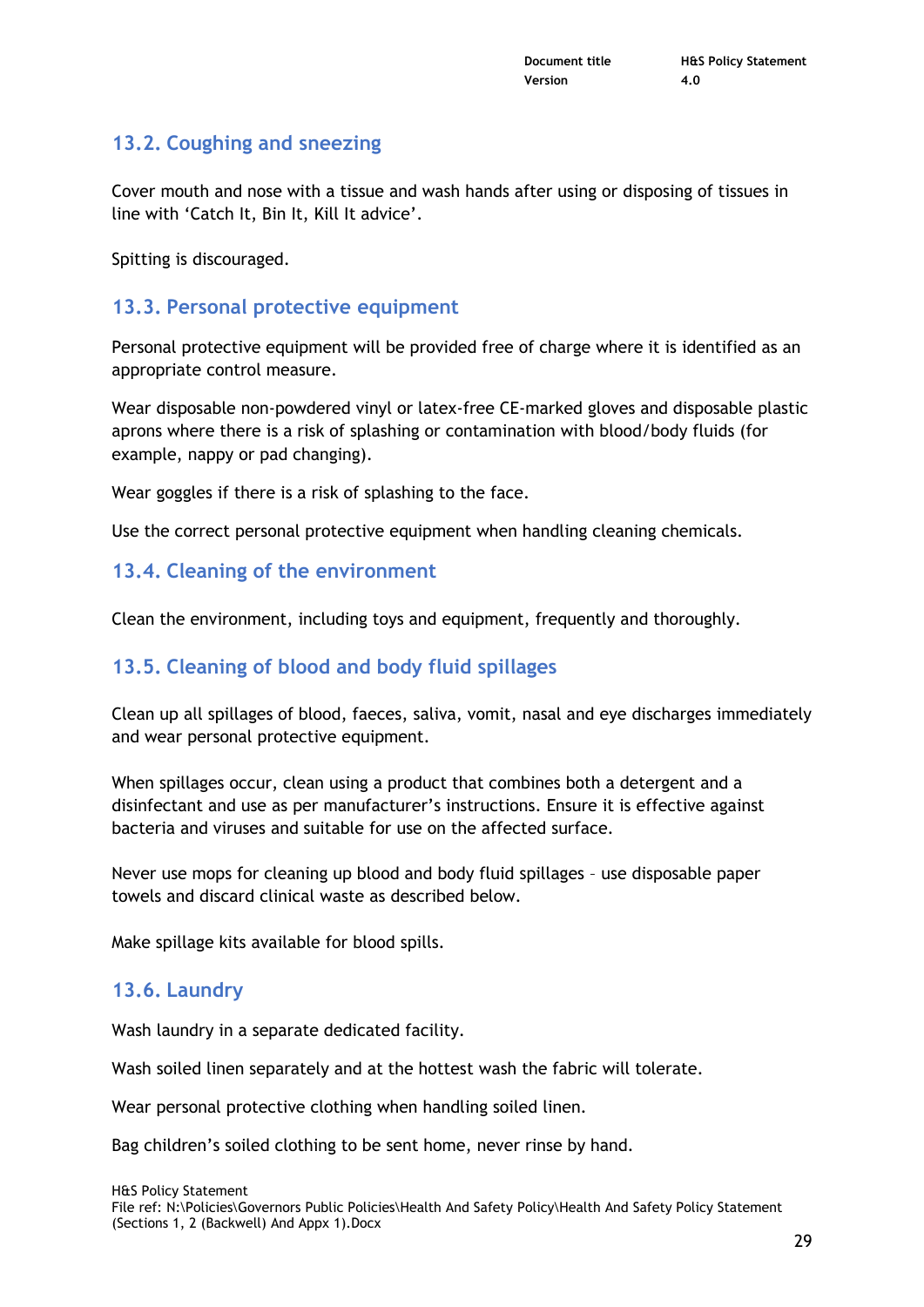## **13.7. Clinical waste**

Always segregate domestic and clinical waste, in accordance with local policy.

Used nappies/pads, gloves, aprons and soiled dressings are stored in correct clinical waste bags in foot-operated bins.

Remove clinical waste with a registered waste contractor.

Remove all clinical waste bags when they are two-thirds full and store in a dedicated, secure area while awaiting collection.

#### **13.8. Animals**

Wash hands before and after handling any animals.

Keep animals' living quarters clean and away from food areas.

Dispose of animal waste regularly, and keep litter boxes away from pupils.

Supervise pupils when playing with animals.

Seek veterinary advice on animal welfare and animal health issues, and the suitability of the animal as a pet

#### **13.9. Pupils or staff vulnerable to infection**

Some medical conditions make pupils vulnerable to infections that would rarely be serious in most children. The school will normally have been made aware of such vulnerable children. These children are particularly vulnerable to chickenpox, measles or slapped cheek disease (parvovirus B19) and, if exposed to either of these, the parent/carer will be informed promptly and further medical advice sought. These children should be advised to have additional immunisations, for example for pneumococcal and influenza.

Some medical conditions make staff vulnerable to infections that would rarely be serious in others. The school will normally have been made aware of such vulnerable staff.

Individual risk assessments should be completed for staff and pupils vulnerable to infection.

#### **13.10. Exclusion periods for infectious diseases**

The school will follow recommended exclusion periods outlined by Public Health England, summarised in appendix 7.

In the event of an epidemic/pandemic, the school will follow advice from Public Health England about the appropriate course of action.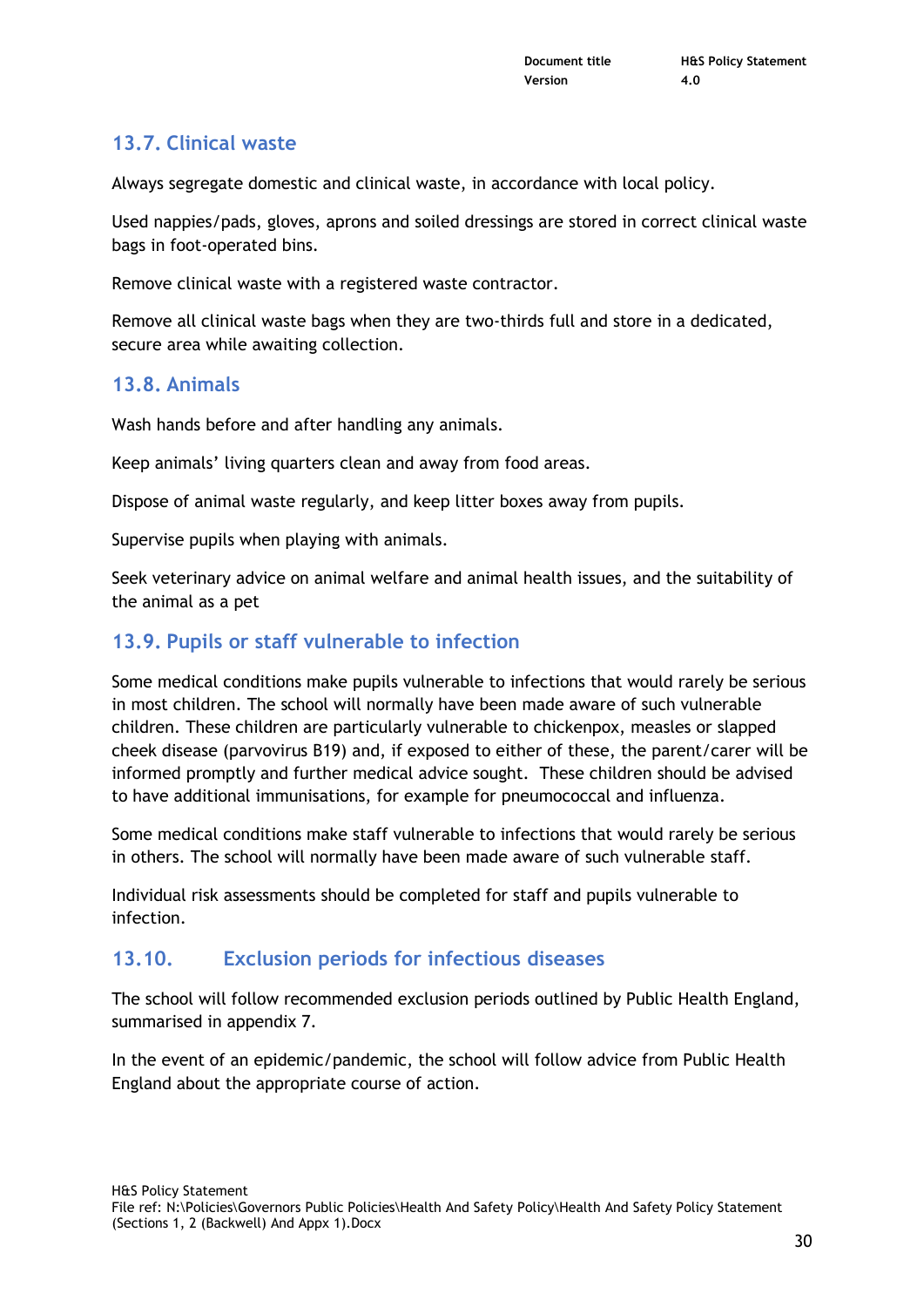### **14. Lettings of school facilities**

This policy applies to lettings. Those who hire any aspect of the school site or any facilities will be made aware of the content of the school's health and safety policy by the Head of Site Operations, and will have responsibility for complying with it.

#### **15. Lockdown procedures**

Management of the lockdown procedure is the responsibility of the Headteacher. The Headteacher will devise and communicate the lockdown procedure to all necessary staff, pupils, parents/carers, contractors and visitors.

The lockdown procedure will be practiced and reviewed at least annually.

#### **16. Lone working**

Lone working may include:

- Late working
- Home or site visits
- Weekend working
- Site manager duties
- Site cleaning duties
- Working in a single occupancy office

Potentially dangerous activities, such as those where there is a risk of falling from height, will not be undertaken when working alone. If there are any doubts about the task to be performed then the task will be postponed until other staff members are available.

If lone working is to be undertaken the colleague's line manager must will be informed about where the member of staff is and receive confirmation of their safe return.

A risk assessment should be completed for instances of lone working. The employee(s) has a responsibility to report any medical conditions that may make them unsuitable to work alone.

#### **17. Manual handling**

It is up to individuals to determine whether they are fit to lift or move equipment and furniture. If an individual feels that to lift an item could result in injury or exacerbate an existing condition, they will ask for assistance.

The school will ensure that proper mechanical aids and lifting equipment are available in school, where necessary and that staff are trained in how to use them safely.

A manual handling risk assessment should be carried out and recorded for all manual handling activities that pose a risk of injury to school staff.

Staff and pupils are expected to use the following basic manual handling procedure: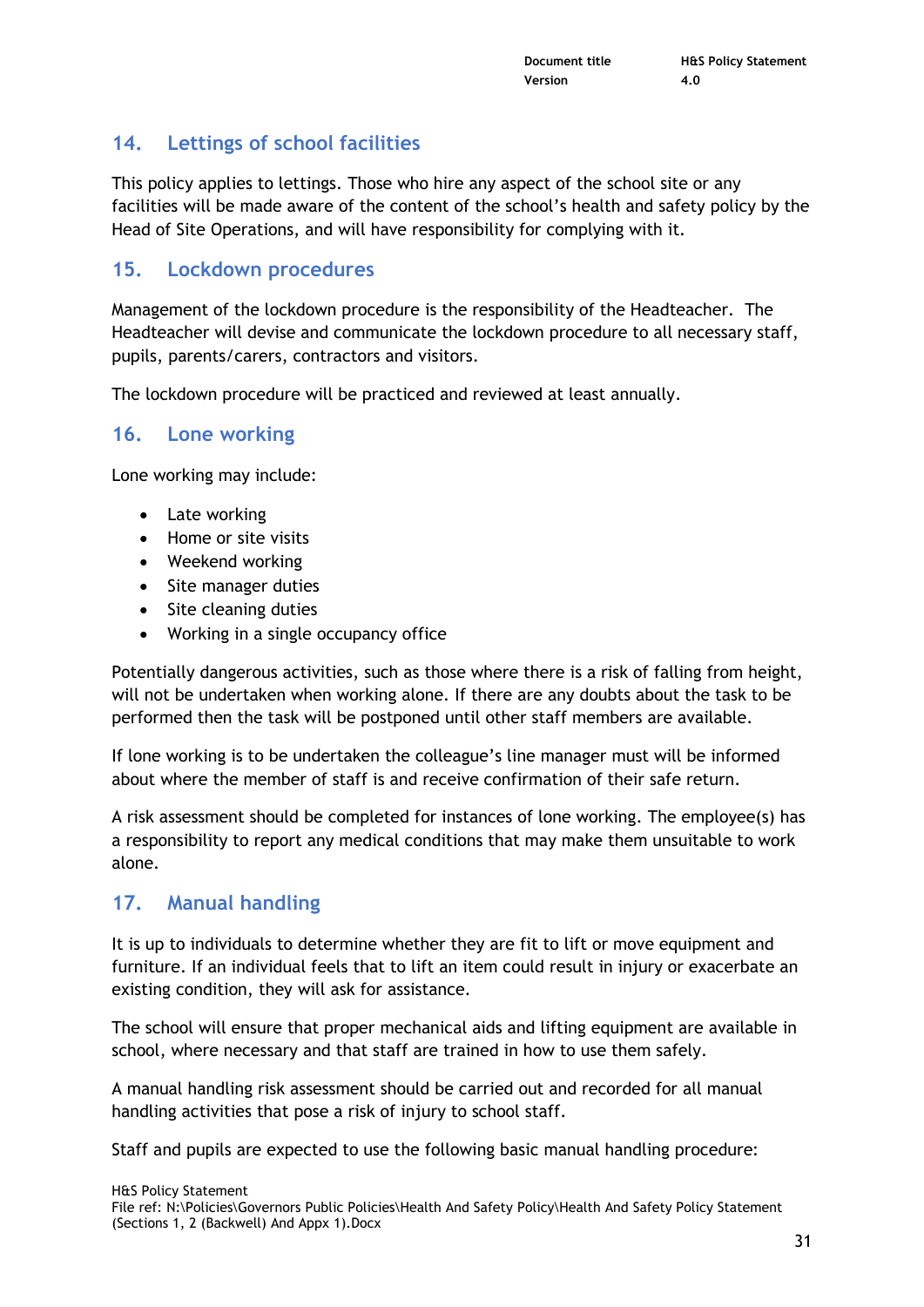- Plan the lift and assess the load. If it is awkward or heavy, use a mechanical aid, such as a trolley, or ask another person to help.
- Take the most direct route that is clear from obstruction and is as flat as possible.
- Ensure the area where you plan to offload the load is clear.
- When lifting, bend your knees and keep your back straight, feet apart and angled out. Ensure the load is held close to the body and firmly. Lift smoothly and slowly and avoid twisting, stretching and reaching where practicable.

Expectant mothers must not undertake any hazardous manual handling activities.

#### **18. New, breastfeeding and expectant mothers**

Risk assessments will be carried out whenever any employee or pupil notifies the school that they are pregnant.

Appropriate measures will be put in place to control risks identified. Some specific risks are summarised below:

- Chickenpox can affect the pregnancy if a woman has not already had the infection. Expectant mothers should report exposure to antenatal carer and GP at any stage of exposure. Shingles is caused by the same virus as chickenpox, so anyone who has not had chickenpox is potentially vulnerable to the infection if they have close contact with a case of shingles.
- If a pregnant woman comes into contact with measles or German measles (rubella), she should inform her antenatal carer and GP immediately to ensure investigation.
- Slapped cheek disease (parvovirus B19) can occasionally affect an unborn child. If exposed early in pregnancy (before 20 weeks), the pregnant woman should inform her antenatal care and GP as this must be investigated promptly.

#### **19. Occupational stress**

The school is committed to promoting high levels of health and wellbeing and recognises the importance of identifying and reducing workplace stressors through risk assessment.

Systems are in place within the school for responding to individual concerns and monitoring staff workloads.

Schools should refer to the Trust's Stress Management Policy for further information.

#### **20. Off-site visits**

The Educational Visits Coordinator (EVC) is responsible for all matters related to trips and educational visits. When taking pupils off the school premises, the EVC will ensure that:

- Risk assessments are completed where off-site visits and activities require them.
- All off-site visits are appropriately staffed.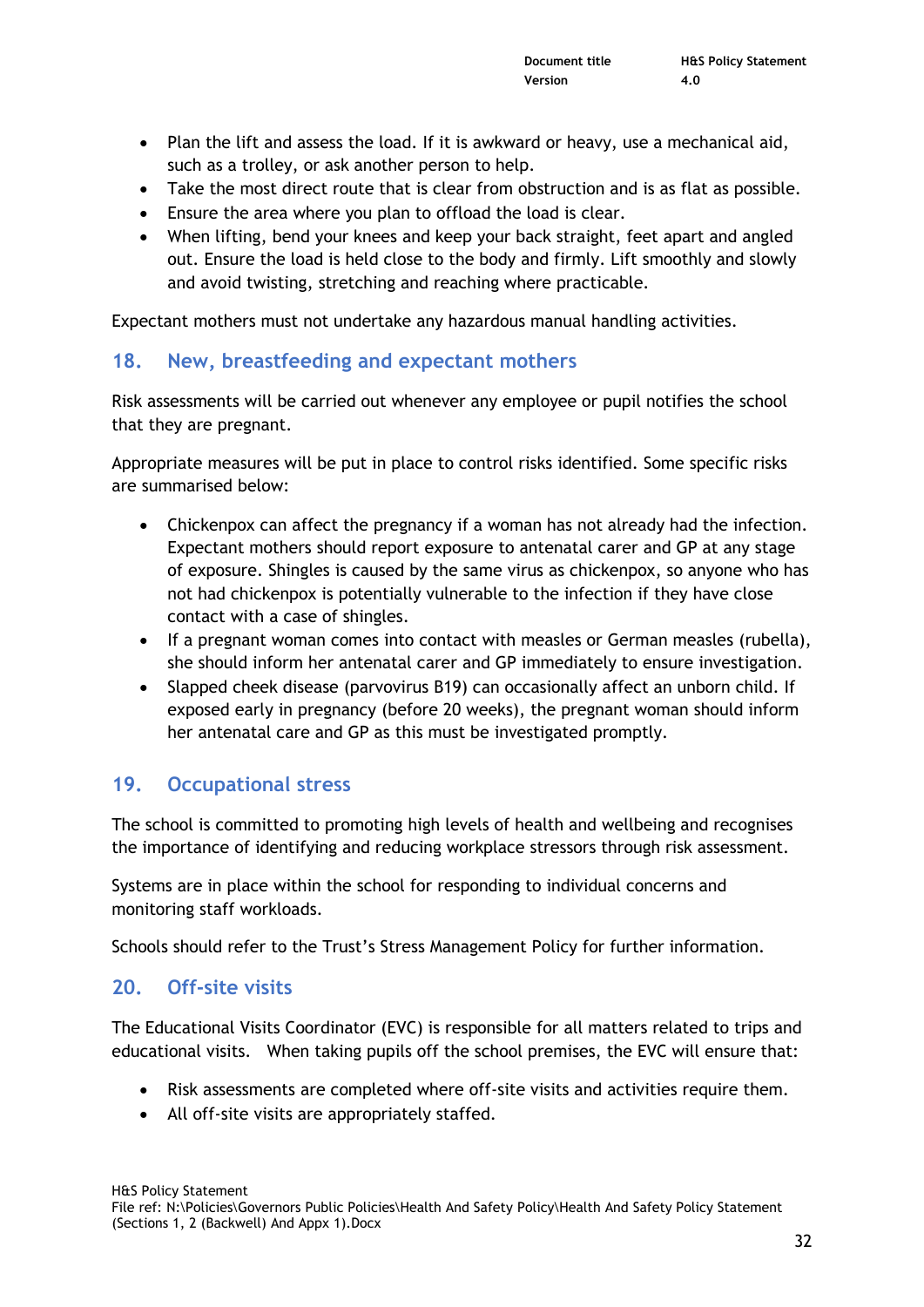- Staff will take a school mobile phone, a portable first aid kit, information about the specific medical needs of pupils along with the parents' contact details.
- There will always be at least one first aider on school trips and visits.

#### **21. Risk Assessments**

Assessing risk is an important part of the overall process used to control and mitigate risks in our school. The schools risk assessments consider what harm an activity may cause people and identifies the reasonable steps and control measures that we can take to prevent that harm.

Risk assessments are produced in consultation with all applicable staff.

Appendix 8 includes a list of the risk assessments that the school has in place. Risk assessments should be reviewed in a timely manner to reflect any changes in circumstances, procedures or legislation but at least every three years. Some risk assessments should be reviewed annually, and this is detailed in Appendix 8.

#### **22. Site security**

The Site Manager is responsible for the security of the school site in and out of school hours. They are responsible for visual inspections of the site, and for the intruder and fire alarm systems.

The following posts are key holders and will respond to an emergency during school open times (when the school is closed, the school's security contractor will contact the key holder):

- Head of Site Operations
- Site Manager
- Site Team

#### **23. Smoking**

Smoking is not permitted anywhere on the school premises. This includes electronic cigarettes.

#### **24. Training**

All staff are provided with health and safety training as part of their induction process and annual refresher training.

Staff who work in high risk environments, such as in science labs or with woodwork equipment, or work with pupils with special educational needs and disabilities (SEND), or work at height are given additional health and safety training.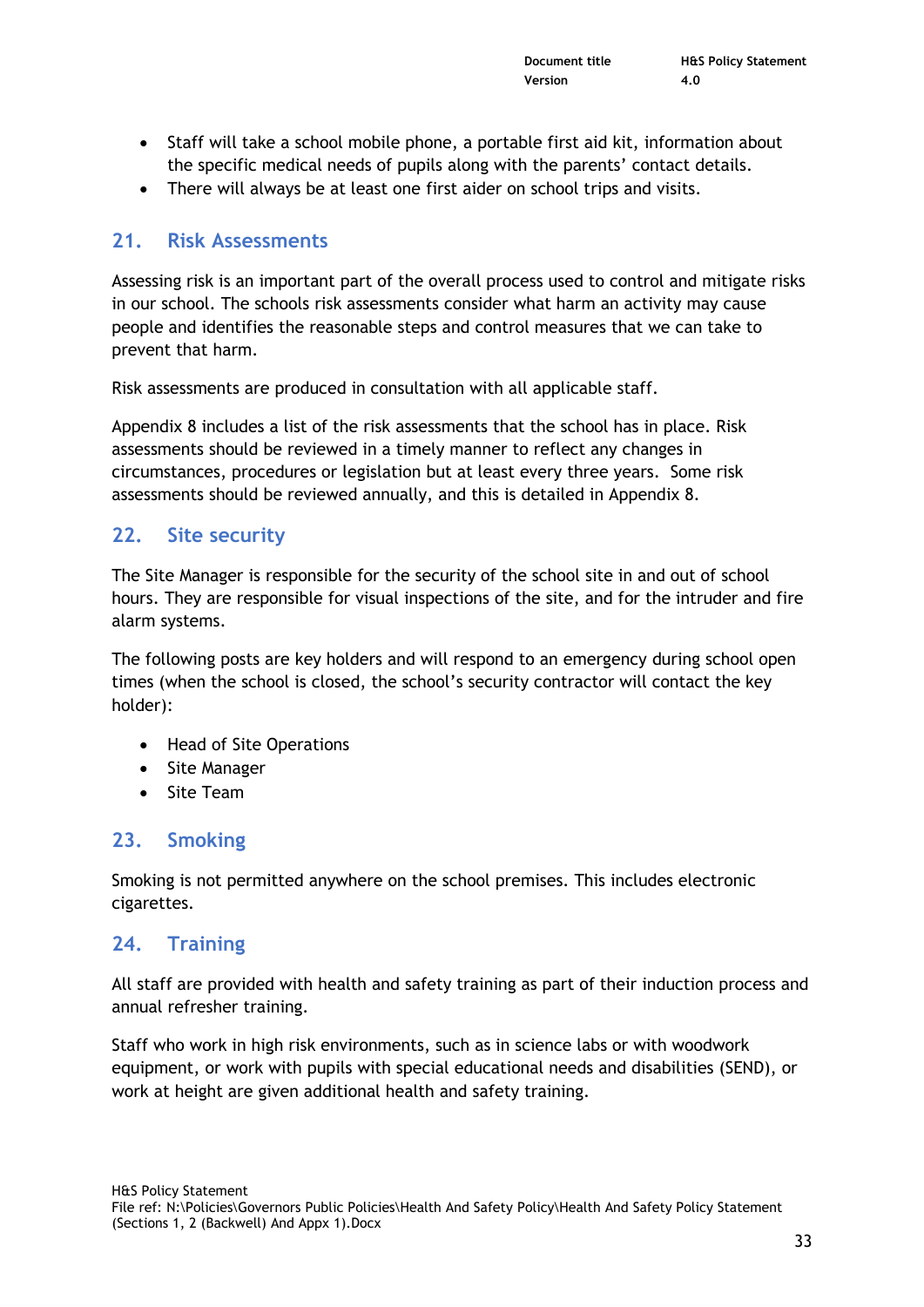#### **25. Violence at work**

Staff should not be in any danger at work, and violent or threatening behaviour towards staff will not be tolerated.

All staff will report and record (using the accident report form provided as Appendix 6) any incidents of aggression or violence (or dangerous occurrences) directed to themselves to their line manager immediately. This applies to violence from pupils, visitors or other staff.

#### **26. Warning and Banning**

The school will give warning in writing to any parent/carer that is behaving in a manner thought to be threatening or abusive to explain this behaviour is unacceptable and will not be tolerated.

Section 547 of the Education Act 1996, and its updates, make it a criminal offence to commit nuisance and trespass on school sites. The Headteacher, or the Trust's Competent Health & Safety Advisor acting on the Headteacher's behalf, is authorised to act on the school's behalf in taking proportionate action, in accordance with natural justice, in exercising those powers on our behalf.

Schools are not public places, and the school can decide who is welcome, or not, using their rights as Landlord of the site.

Parents/Carers will be given a home/school contract to explain expectations of their behaviour and procedures if these expectations are not met.

#### **27. Working at height**

The school will ensure that work is properly planned, supervised and carried out by competent people with the skills, knowledge and experience to do the work. A risk assessment should be completed for instances of working at height.

In addition:

- The Site Team retains ladders for working at height
- Pupils are prohibited from using ladders
- Staff will wear appropriate footwear and clothing when using ladders
- Contractors are expected to provide their own ladders for working at height
- Before using a ladder, staff are expected to conduct a visual inspection to ensure its safety
- Access to high levels, such as roofs, is only permitted by trained persons
- Contractors are expected to provide their own equipment and will not be permitted to use the school's equipment.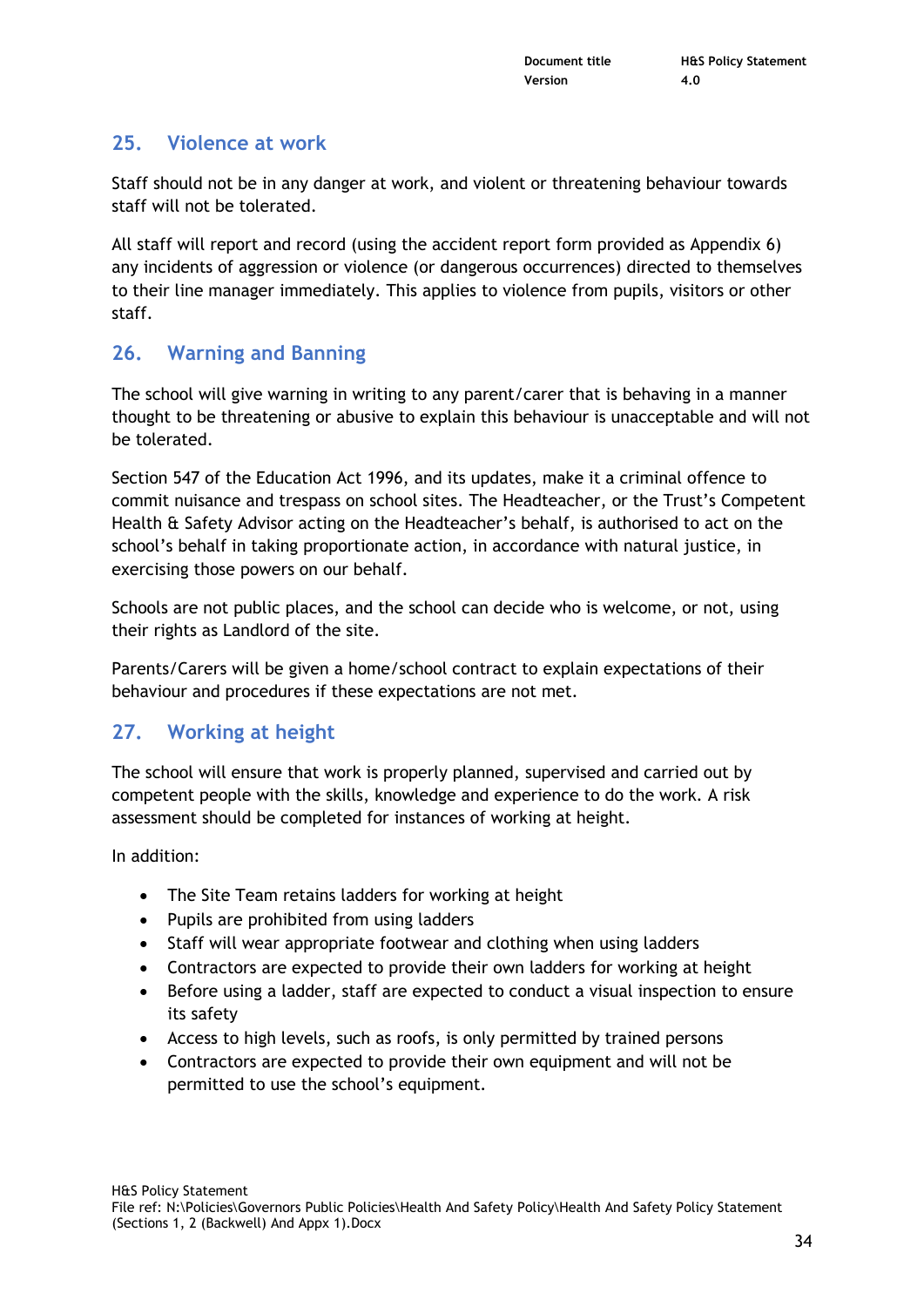| Document title | <b>H&amp;S Policy Statement</b> |
|----------------|---------------------------------|
| Version        | 4.0                             |

**Appendix 1**

**\*\*\*\* School - A high level summary of the school's strategic approach to effective Health and Safety management**

| <b>Schools</b>                                                                                                                                      |                                                                                                                                                                        |                                                                                                                                                       |                                                                                                                   |
|-----------------------------------------------------------------------------------------------------------------------------------------------------|------------------------------------------------------------------------------------------------------------------------------------------------------------------------|-------------------------------------------------------------------------------------------------------------------------------------------------------|-------------------------------------------------------------------------------------------------------------------|
| Plan                                                                                                                                                | Do                                                                                                                                                                     | Check                                                                                                                                                 | Act                                                                                                               |
| Annual conversation to discuss Health<br>& Safety performance and risks to<br>identify actions for the coming year<br>(H&S Committee or equivalent) | Comply with health and safety<br>legislation and the Trust's Health and<br>Safety Policy (Headteacher)                                                                 | Review, challenge and update<br>the risk register for any Health<br>and Safety concerns, changes or<br>legal requirements three times<br>a year (LGB) | Take remedial action to resolve<br>or improve Health & Safety<br>performance<br>(Headteacher/Business<br>Manager) |
| Biennial review of the schools Health<br>& Safety Policy following updated<br>template policy from the Trust                                        | Continually update the risk register for<br>any Health and Safety concerns,<br>changes or legal requirements<br>(Headteacher)                                          | Receive annual supportive audit<br>of Health & Safety performance<br>from the Trust's competent<br>advisor (H&S Committee or<br>equivalent)           |                                                                                                                   |
| Ensure sufficient resources are<br>planned within the budget to meet<br>Health & Safety responsibilities<br>(Headteacher and LGB)                   | Review risk assessments in a timely<br>manner to reflect any changes in<br>circumstances, procedures or legislation<br>but at least every three years<br>(Headteacher) | Have termly Health & Safety<br>meeting with the Hub Estates<br>Lead (Headteacher/Business<br>Manager)                                                 |                                                                                                                   |
|                                                                                                                                                     |                                                                                                                                                                        | Review H&S performance<br>including monitoring data three<br>times a year (H&S Committee<br>or equivalent)                                            |                                                                                                                   |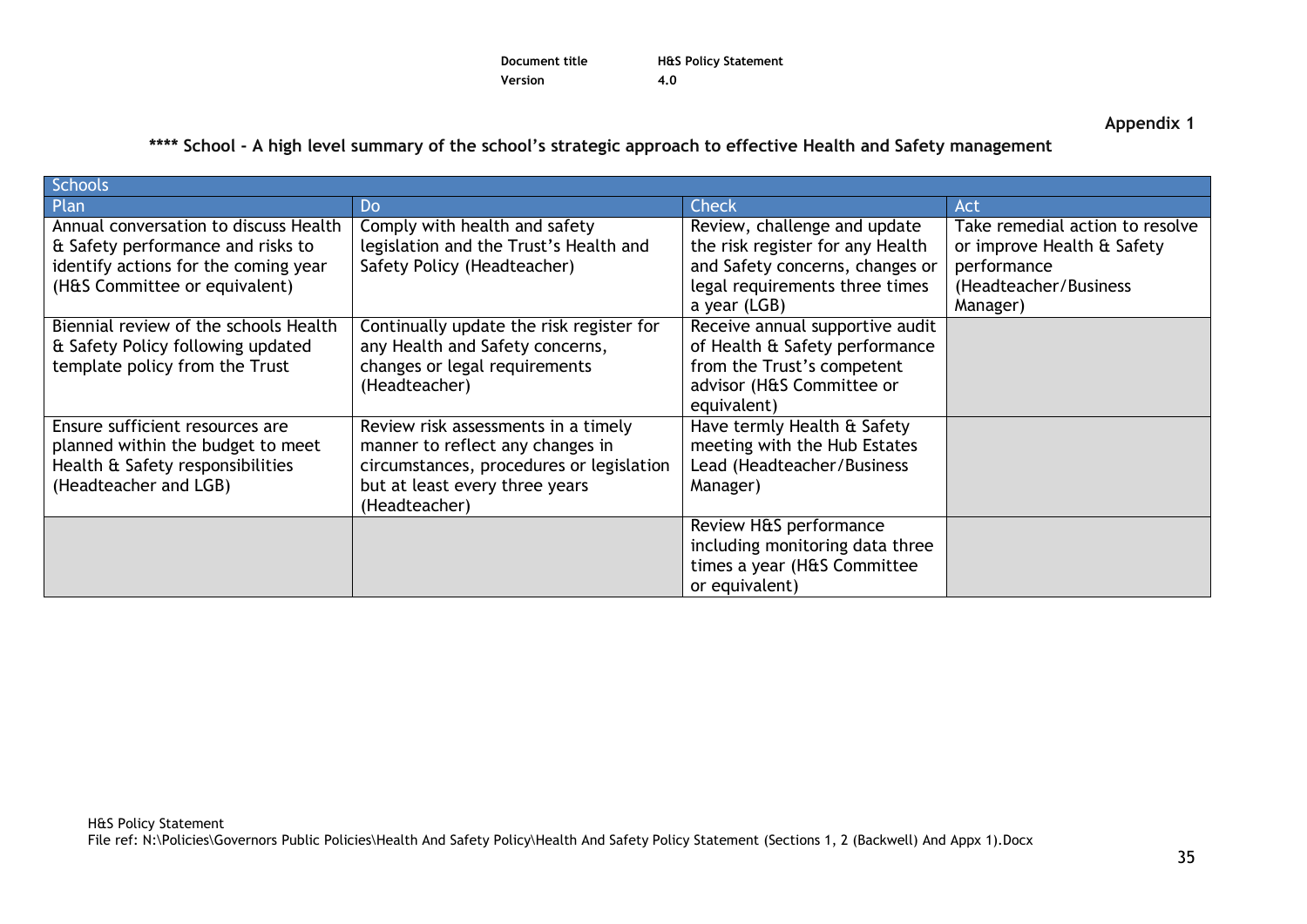# **Appendix 2- Fire safety checklist**

| <b>Issue to check</b>                                                                     | Yes/No |
|-------------------------------------------------------------------------------------------|--------|
| Are fire regulations prominently displayed?                                               |        |
| Is fire-fighting equipment, including fire blankets, in place?                            |        |
| Does fire-fighting equipment give details for the type of fire it<br>should be used for?  |        |
| Are fire exits clearly labelled?                                                          |        |
| Are fire doors fitted with self-closing mechanisms?                                       |        |
| Are flammable materials stored away from open flames?                                     |        |
| Do all staff and pupils understand what to do in the event of a fire? - please see below: |        |
| Refresher training provided annually for all staff and pupils                             |        |
| Induction training provided for new staff and pupils                                      |        |
| All staff and pupils made aware of any new fire risks                                     |        |
| Can you easily hear the fire alarm from all areas?                                        |        |

Signed:

Position:

Date: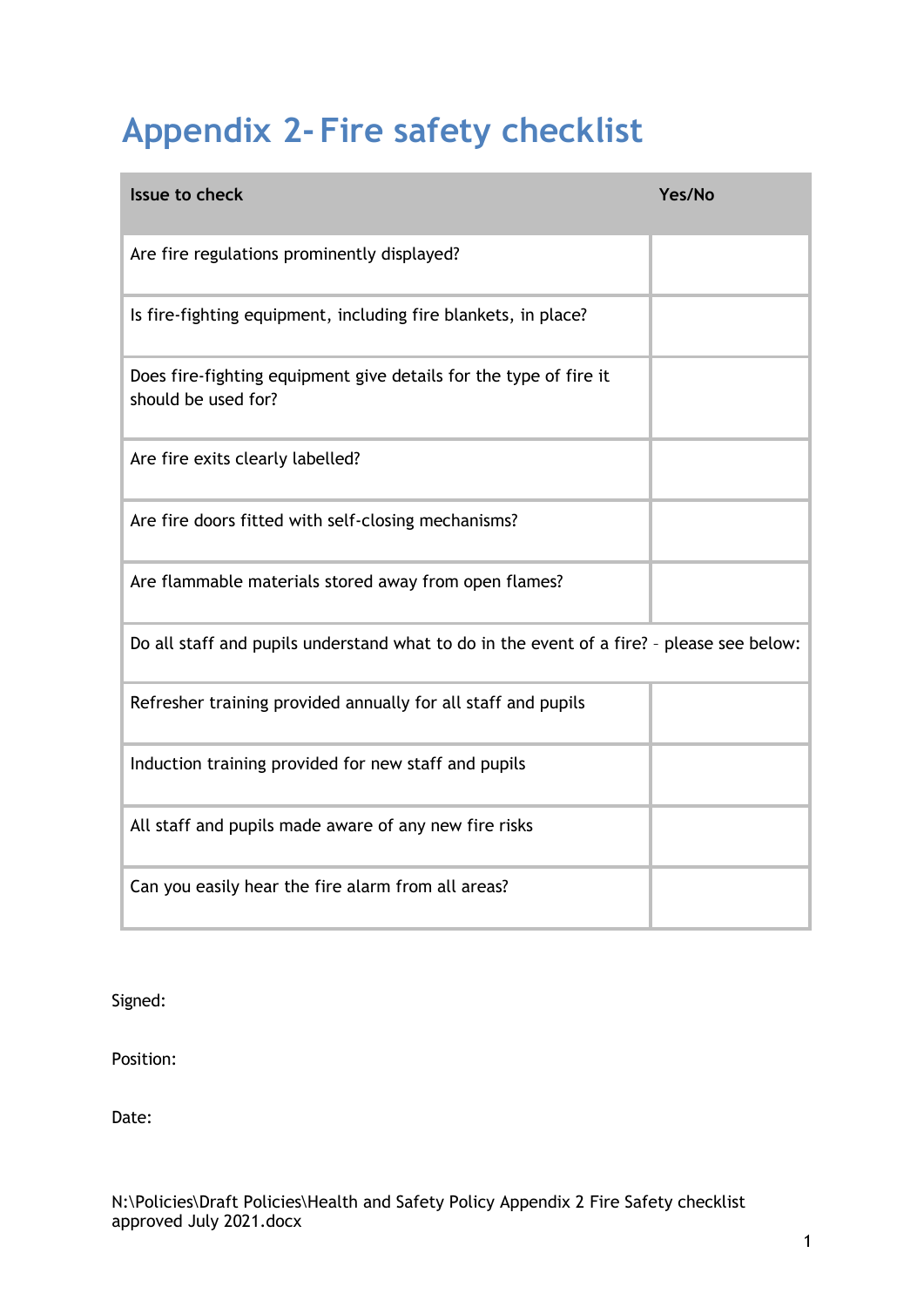## **Appendix 3- Asbestos Management Plan and Guidance**

#### **Introduction**

This document sets out the procedures for managing asbestos containing material on any Lighthouse Schools Partnership premises.

- a) The presence in the work place of asbestos containing materials (ACM's) does not in itself constitute an active danger. Persons may be exposed to significant risk, however, if activities which give rise to airborne asbestos fibre release-for example: cutting drilling breaking or machining are carried out, and good management techniques are not applied.
- b) No member of staff, contractor or member of public is expected be exposed to asbestos fibres when working on or visiting a Lighthouse Schools Partnership school. Staff whose normal duties may bring them into contact with existing ACM's such as site maintenance staff, electrical and building maintenance contractors will have previously attended an asbestos awareness training course.

#### **Statement**

The Trust is committed to providing a safe and healthy work place. To achieve this asbestos is managed and exposure eliminated or reduced in accordance with current regulations.

- a) An effective asbestos management strategy is maintained.
- b) Appropriate risk assessments are carried out recorded and reviewed.
- c) Safe systems of working with asbestos are promoted with the schools own staff and external contractors.
- d) Asbestos awareness for school staff is promoted through asbestos awareness training or tool box refresher training annually.
- e) Contractors working at any Trust school will provide written evidence of up to date staff asbestos awareness training on an annual basis.
- f) An up to date asbestos register listing all identified ACM's, with floorplans showing ACM locations (See Appendix 4).
- g) All Contractors and school maintenance staff are required to sign to confirm they have seen the asbestos register in relation to the area that they will be working in or the activity they will be undertaking.
- h) The designated duty holder for each school unless otherwise stated is the Headteacher. The Duty holder can nominate a member of staff to act as the responsible
- person for managing asbestos on the school premises. i) If any ACM is damaged the area will be sealed off immediately to prevent access to the area. Emergency procedures to be followed are: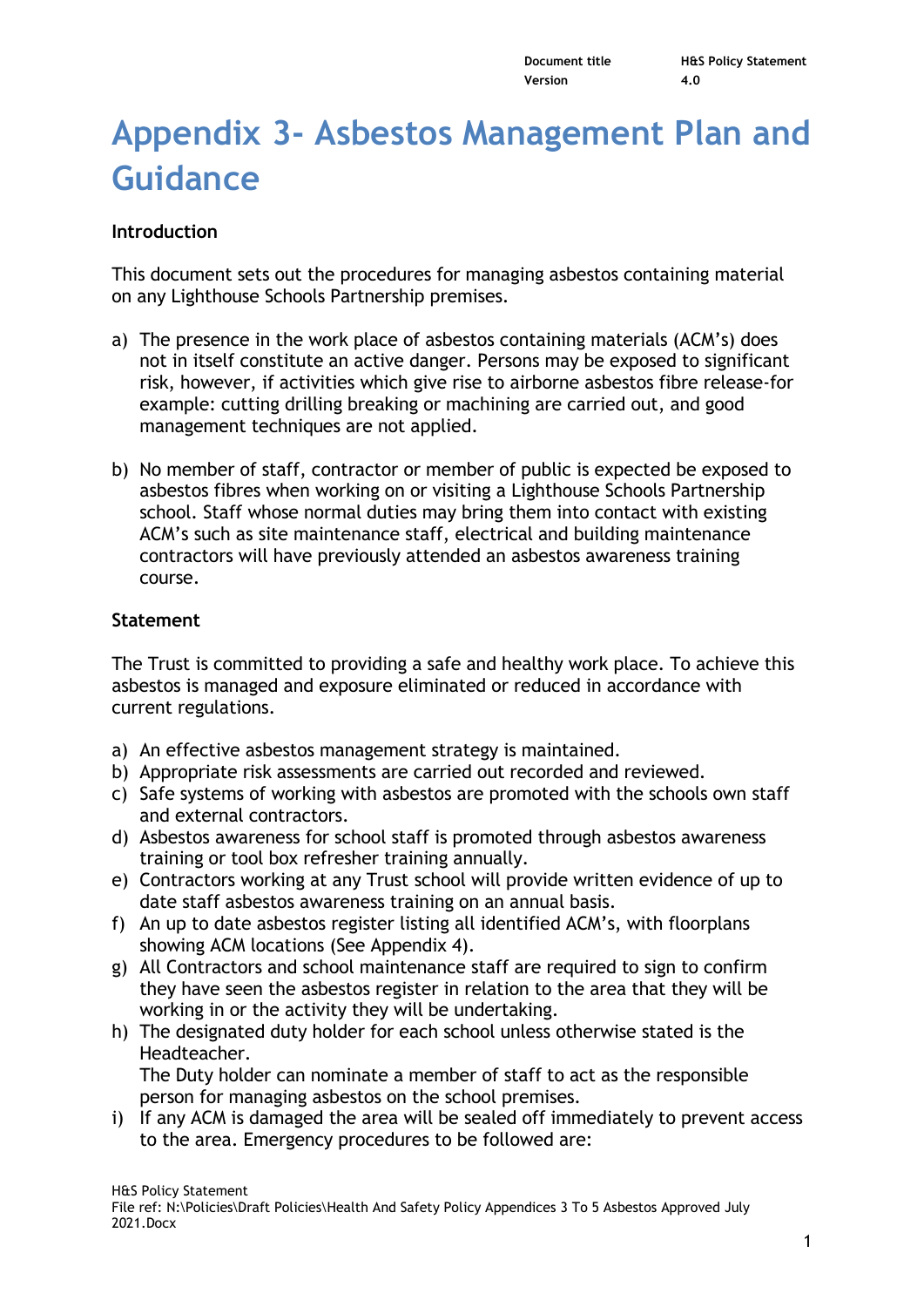#### EMERGENCY PROCEDURES

IF AT ANY TIME YOU COME ACROSS A DAMAGED ASBESTOS MATERIAL OR IDENTIFY A SUSPICIOUS MATERIAL YOU MUST:

- 1. STOP WORK
- 2. SECURE THE AREA e.g. close windows and doors affix warning signage.
- 3. NOTIFY THE SITE RESPONSIBLE PERSON OR DUTY HOLDER.
- 4. RECORD and REPORT the timeline of events and affected individuals at the earliest opportunity.
- j) A refurbishment or demolition survey will be required to be used to locate and describe, as far as reasonably practical, all asbestos containing materials in the area where the building works will take place or the whole building if demolition is planned.
- k) The survey will be fully intrusive and involve destructive inspection, as necessary, to gain access to all areas including those that may be hard to reach.

#### **Responsibilities**

The Board of Trustees have overall responsibility for the asbestos policy and management guidance and plan. The Trustees responsibilities include:

- Directing the asbestos policy at operational level.
- Ensure asbestos registers are in place.
- Ensure annual re-inspections are carried out by a competent person.
- Unless otherwise stated the Head teacher will be the designated Duty Holder for asbestos management within the School.
- The Head teacher can nominate a responsible person to manage the asbestos on the School premises but cannot discharge his or her legal duty.

The duty holder and/or the responsible person responsibilities include:

- Assess and monitor the condition of the ACM's
- Ensure that all contractors and School maintenance staff have sufficient and relevant asbestos training no more than 12 months apart.
- Record and report any damage caused to ACM's to the Chief Financial and Operating Officer.
- Ensure that all contractors are given access to the asbestos register and obtain a signature to retain as proof.
- Ensuring contractors work in accordance with this guidance document.
- Ensuring that asbestos management is included on the agenda at all building or maintenance pre-contract meetings.
- Maintain the asbestos management and communication plan provided as Appendix 5.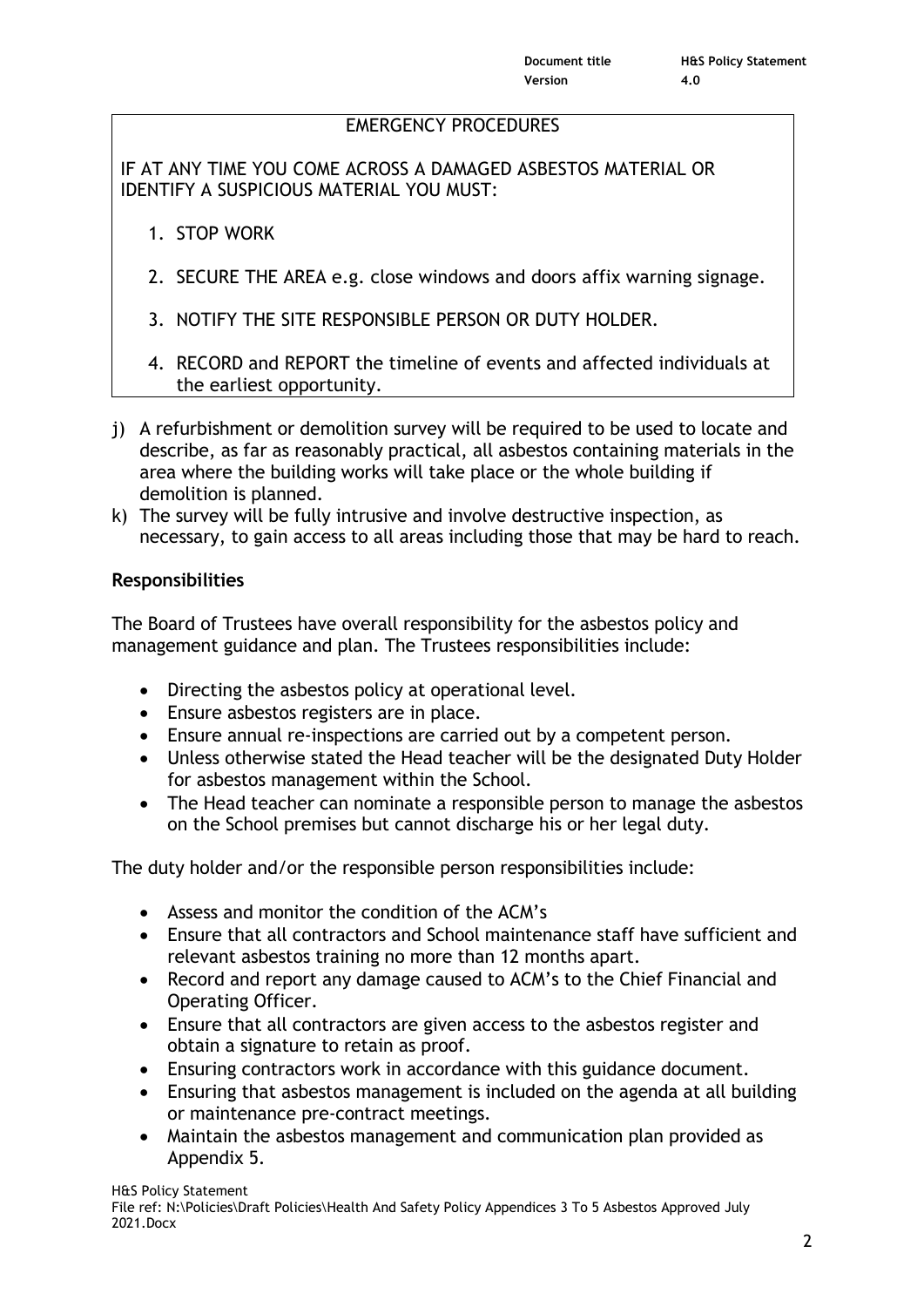Asbestos contractors are responsible for:

- Complying with current regulations.
- Providing the necessary documentation to the HSE before notifiable work commences.
- Attend pre- contract meetings and provide risk assessments and safe methods of work.
- Attending site to assess and prepare quotations for ACM removal of encapsulation work.
- Carry out annual asbestos register inspections
- Carry out refurbishment and demolition surveys.
- Attend and make safe any areas of School buildings affected by asbestos disturbance of damage.
- Provide copies of notification and consignment notes and other documentation for School records.

#### School staff

It is unlikely that school employees will be exposed to an ACM. However, they have the following responsibilities:

- Not to disturb or commission others to disturb any part of the fabric of a building without consultation with the duty holder or responsible person e.g. drilling or fixing nails or screws or using drawing pins.
- To report immediately any materials or damage in their work area which they suspect to be an ACM to the duty holder or nominated responsible person.

#### **IF IN DOUBT LEAVE IT ALONE AND REPORT IT**

Further reference Health and Safety at Work Act 1974 Control of Asbestos Regulations 2006 Management of Health and Safety at Work Regulations 1999 Construction Design Management Regulations 2015

Other related regulations Workplace (Health and Welfare regulations) 1992 CoSHH regulations 2002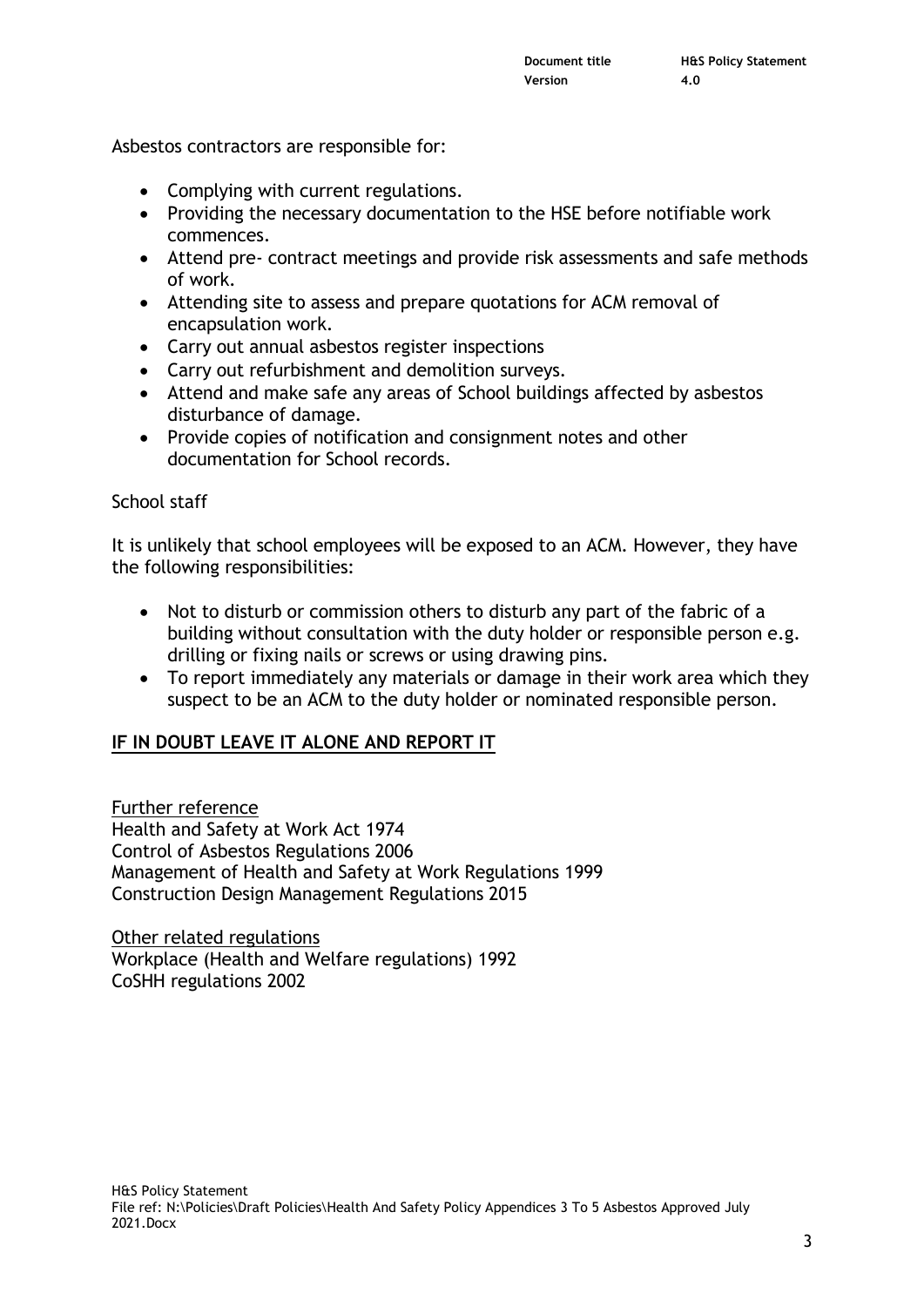## **Appendix 4- Asbestos Register**

The text in this table are suggestions only. The table will need to be adapted to your school's specific circumstances

|                      |                    | much          | coating       | Location Product How Surface Condition Ease of Asbestos Comment | access    | type    |  |
|----------------------|--------------------|---------------|---------------|-----------------------------------------------------------------|-----------|---------|--|
| Roof                 | Asbestos<br>cement | Whole<br>roof | None          | Fairly<br>good                                                  | Difficult | White   |  |
| <b>Store</b><br>room | Pipes              | 6x<br>3m      | Metal<br>case | Good                                                            | Medium    | Unknown |  |
|                      |                    |               |               |                                                                 |           |         |  |
|                      |                    |               |               |                                                                 |           |         |  |
|                      |                    |               |               |                                                                 |           |         |  |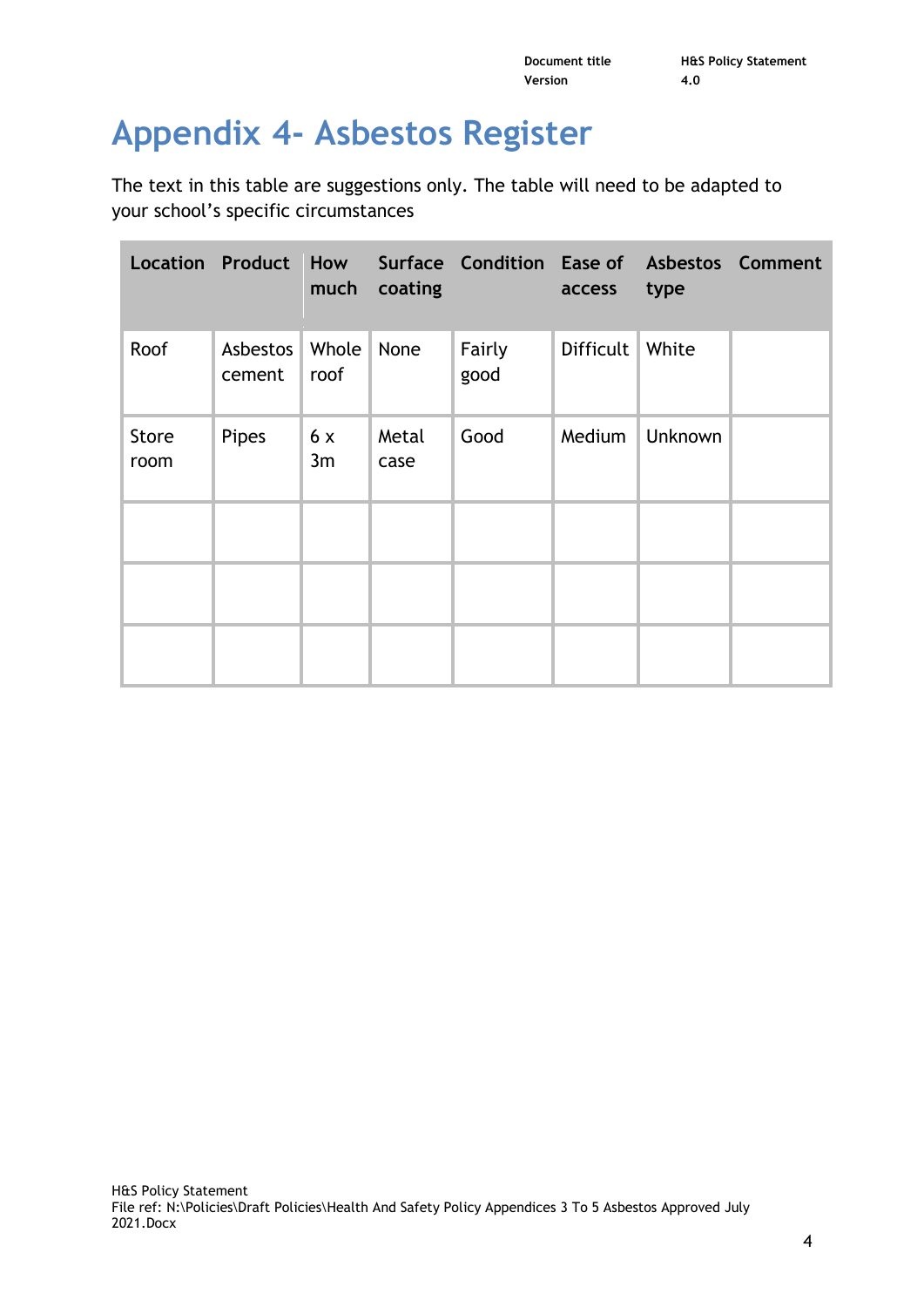**Document title H&S Policy Statement Version 4.0**

## **Appendix 5 - Asbestos Management and Communication Plan**

| 1.              | Name of premises                          |                                         |
|-----------------|-------------------------------------------|-----------------------------------------|
| $\overline{2.}$ | Duty Holder                               |                                         |
| $\overline{3.}$ | Nominated responsible person(s) for       |                                         |
|                 | managing asbestos on the premises.        |                                         |
| <u>4.</u>       | Statutory duty holder with overall        | Lighthouse Schools Partnership Board of |
|                 | responsibility                            | <b>Trustees</b>                         |
| <u>5.</u>       | Date the management plan was              |                                         |
|                 | produced                                  |                                         |
|                 | Date of next review                       |                                         |
| 6.              | How is the location and condition         |                                         |
|                 | recorded?                                 |                                         |
|                 | How and where is the information          |                                         |
|                 | recorded                                  |                                         |
|                 | Date of the last asbestos condition       |                                         |
|                 | annual inspection                         |                                         |
|                 | How is any ACM identified within the      |                                         |
|                 | School?                                   |                                         |
| 7.              | Results of the survey and any action      |                                         |
|                 | required                                  |                                         |
|                 | What action was taken as a result of the  |                                         |
|                 | last independent survey?                  |                                         |
|                 | Has the register been annotated with      |                                         |
|                 | actions taken                             |                                         |
|                 | Date of subsequent visual inspection of   |                                         |
|                 | all identified areas                      |                                         |
| 8.              | How is the information shared with staff  |                                         |
|                 | and contractors who may require it?       |                                         |
|                 | How have staff been informed              |                                         |
|                 | How are contractors and maintenance       |                                         |
|                 | staff made aware of the survey and any    |                                         |
|                 | ACM.                                      |                                         |
|                 | Who is the School point of contact for    |                                         |
|                 | contractors?                              |                                         |
|                 | What procedures are there for internal    |                                         |
|                 | maintenance staff who does the            |                                         |
|                 | required work go through to authorize     |                                         |
|                 | and ensure asbestos information is        |                                         |
|                 | shared                                    |                                         |
|                 | How have the staff been informed?         |                                         |
| <u>9.</u>       | <b>Training</b>                           |                                         |
|                 | List all staff who have received asbestos |                                         |
|                 | awareness training and annual refresher   |                                         |
|                 | training.                                 |                                         |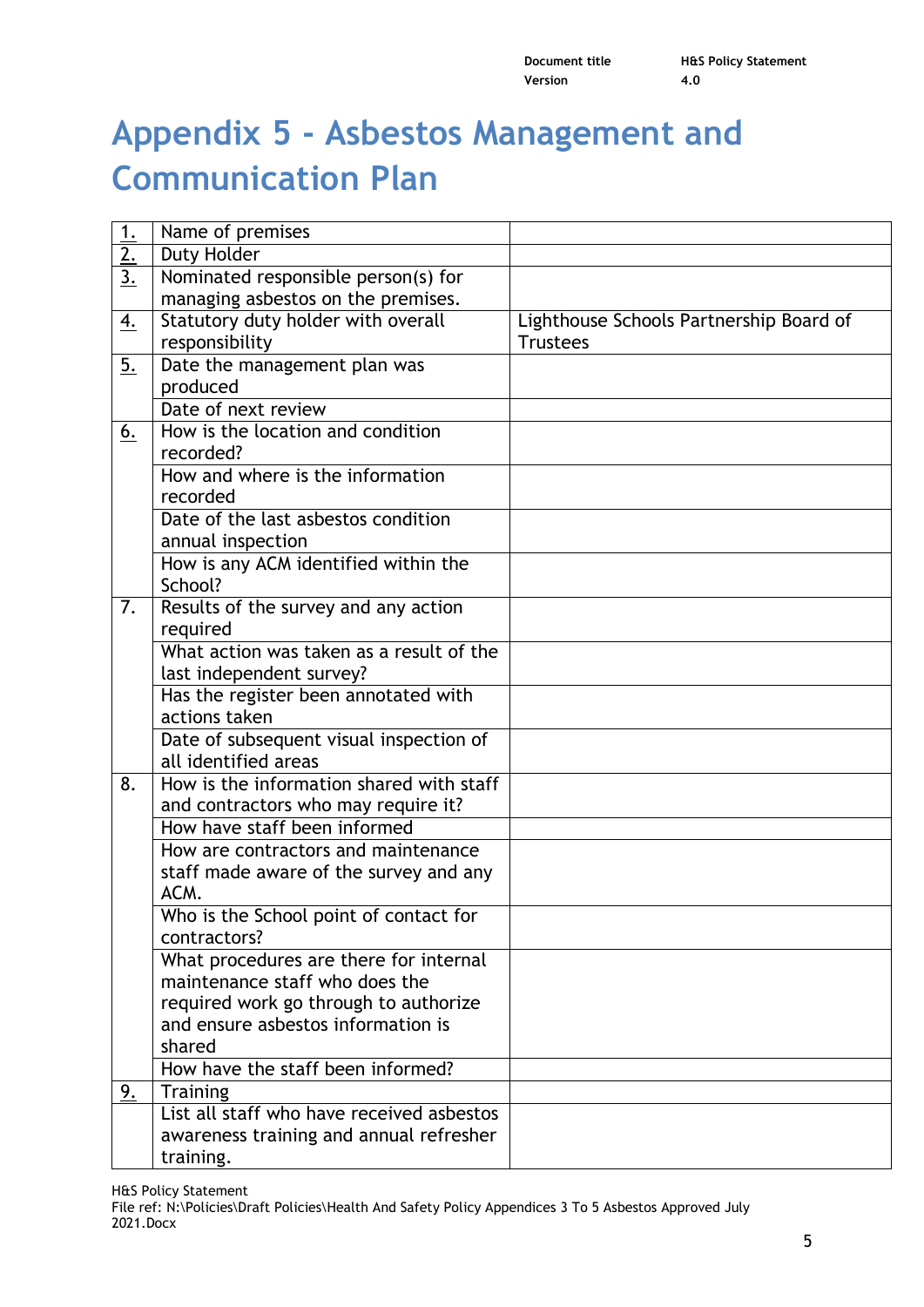|                                                                  | Version | 4.0 |
|------------------------------------------------------------------|---------|-----|
| The date the training took place and<br>who it was delivered by. |         |     |
| Competent asbestos contractor(s)<br>working with the School      |         |     |
| LSP Health and Safety advisors                                   |         |     |

**Document title H&S Policy Statement**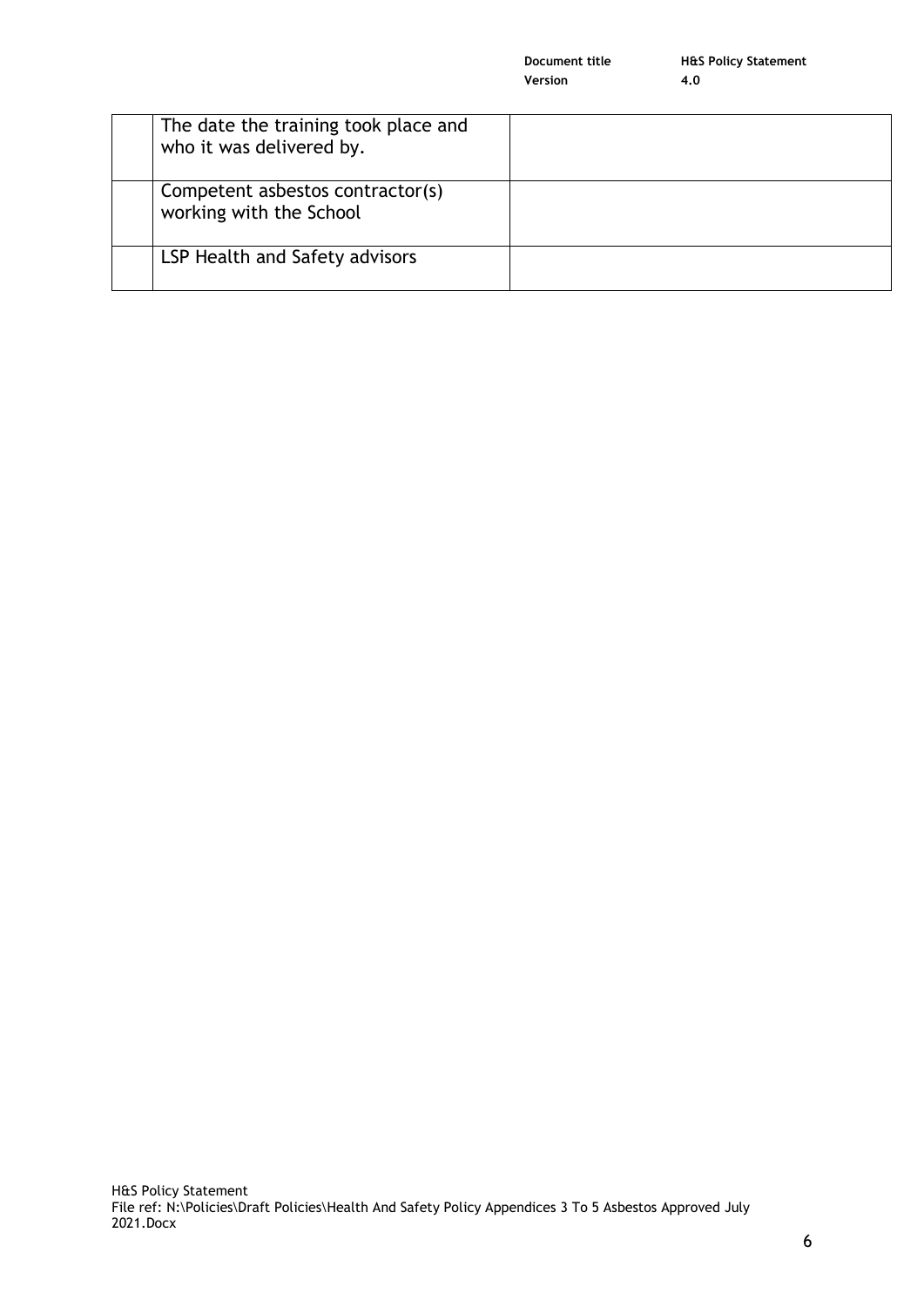| Document title | <b>H&amp;S Policy Statement</b> |
|----------------|---------------------------------|
| Version        | 4.0                             |

## **Appendix 6 - Accident, incident or dangerous occurrence report**

| Name of injured person                                                                                                                                   |  | <b>Role/class</b>           |  |  |  |
|----------------------------------------------------------------------------------------------------------------------------------------------------------|--|-----------------------------|--|--|--|
| Date and time of incident                                                                                                                                |  | <b>Location of incident</b> |  |  |  |
| Incident details                                                                                                                                         |  |                             |  |  |  |
| Describe in detail what happened, how it happened and what injuries the person incurred                                                                  |  |                             |  |  |  |
| <b>Action taken</b>                                                                                                                                      |  |                             |  |  |  |
| Describe the steps taken in response to the incident, including any first aid treatment, and what happened to the injured person immediately afterwards. |  |                             |  |  |  |
| Follow-up action required                                                                                                                                |  |                             |  |  |  |
| Outline what steps the school will take to check on the injured person, and what it will do to reduce the risk of the incident happening again           |  |                             |  |  |  |
| Name of person attending the incident                                                                                                                    |  |                             |  |  |  |
| Signature                                                                                                                                                |  | <b>Date</b>                 |  |  |  |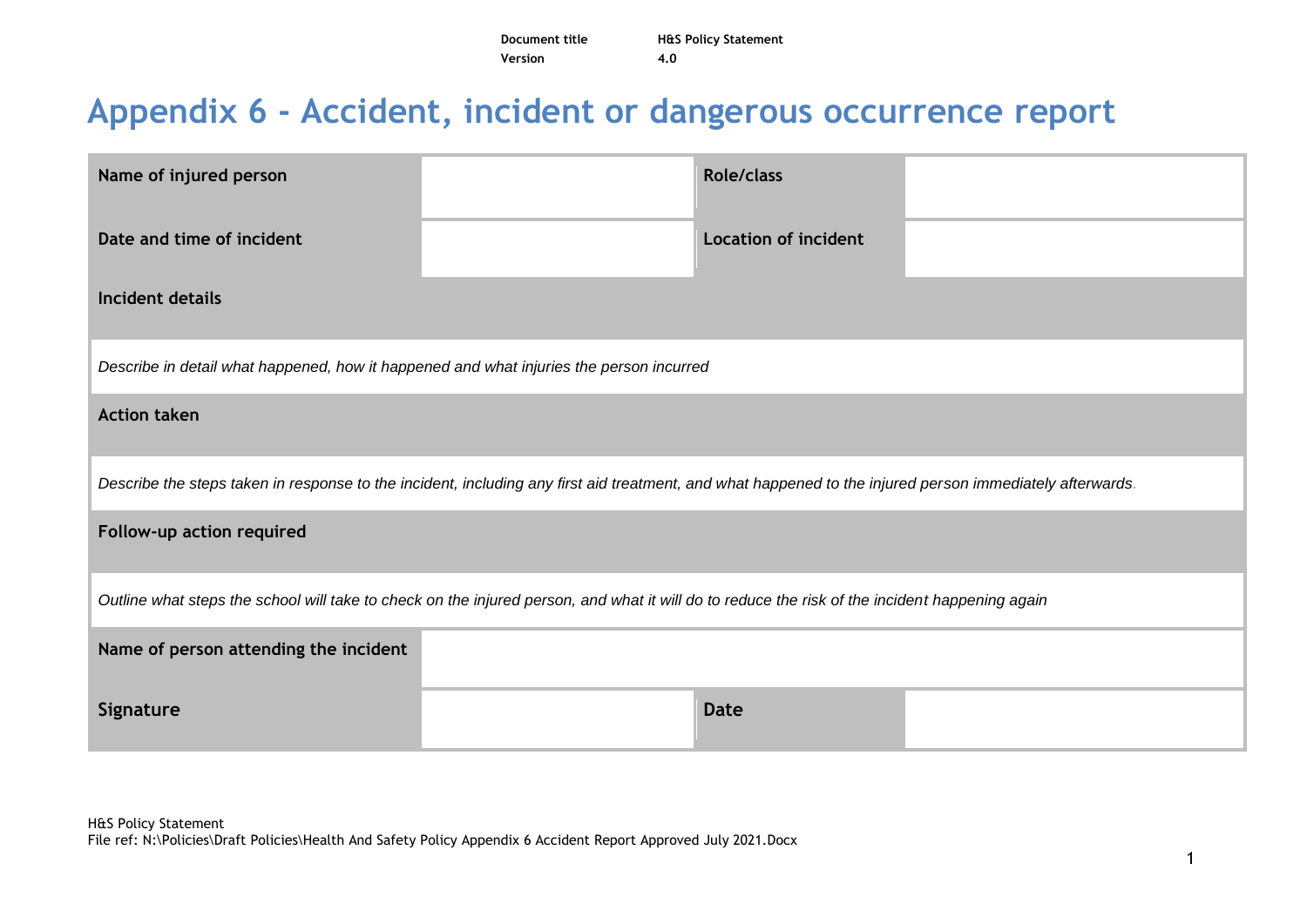## **Appendix 7 - Recommended absence period for preventing the spread of infection**

This list of recommended absence periods for preventing the spread of infection is taken from non-statutory guidance for schools and other childcare settings from Public Health England. For each of these infections or complaints, there [is further information in the](https://www.gov.uk/government/publications/health-protection-in-schools-and-other-childcare-facilities/chapter-9-managing-specific-infectious-diseases)  [guidance on the symptoms, how it spreads and some 'do's and don'ts' to follow t](https://www.gov.uk/government/publications/health-protection-in-schools-and-other-childcare-facilities/chapter-9-managing-specific-infectious-diseases)hat you [can check.](https://www.gov.uk/government/publications/health-protection-in-schools-and-other-childcare-facilities/chapter-9-managing-specific-infectious-diseases)

For further information, please also refer to the school risk assessment for Respiratory and Infectious Diseases.

| Infection or complaint                   | Recommended period to be kept away from school or<br>nursery                                                                                                                                                                                                   |
|------------------------------------------|----------------------------------------------------------------------------------------------------------------------------------------------------------------------------------------------------------------------------------------------------------------|
| Athlete's foot                           | None.                                                                                                                                                                                                                                                          |
| <b>Bacillary Dysentery</b><br>(Shigella) | Microbiological clearance is required for some types of<br>shigella species prior to the child or food handler<br>returning to school (age of child and infectious agent).                                                                                     |
| Campylobacter                            | Until 48 hours after symptoms have stopped.                                                                                                                                                                                                                    |
| Chicken pox (shingles)                   | Cases of chickenpox are generally infectious from 2<br>days before the rash appears to 5 days after the onset<br>of rash. Although the usual exclusion period is 5 days,<br>all lesions should be crusted over before children return<br>to nursery or school. |
|                                          | A person with shingles is infectious to those who have<br>not had chickenpox and should be excluded from school<br>if the rash is weeping and cannot be covered or until<br>the rash is dry and crusted over.                                                  |
| Cold sores                               | None.                                                                                                                                                                                                                                                          |
| Conjunctivitis                           | None.                                                                                                                                                                                                                                                          |

File ref: N:\Policies\Governors Public Policies\Health And Safety Policy\Health And Safety Policy Appendix 7 Absence Period For Preventing Infection Approved July 2021 (Updated May 2022).Docx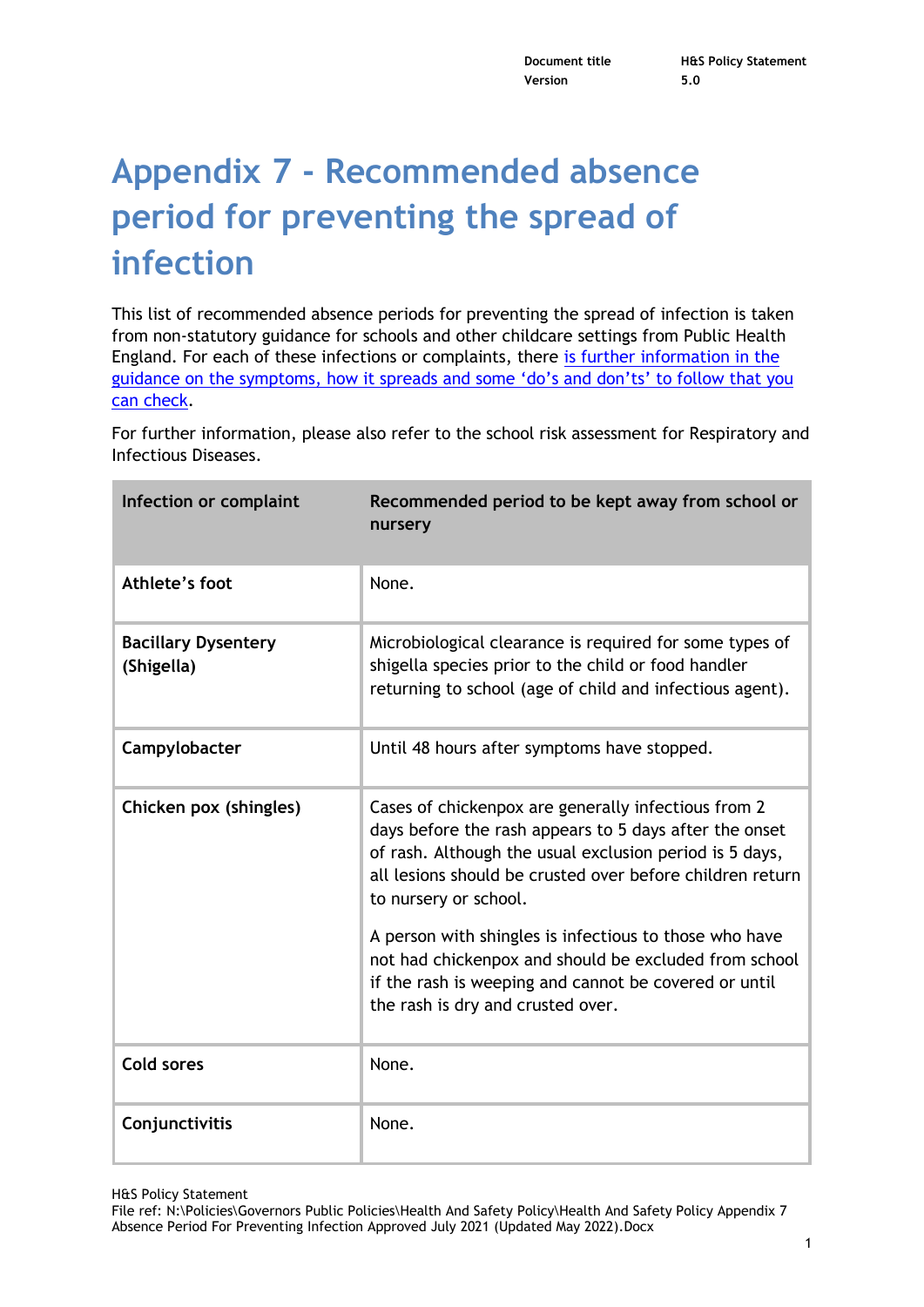| <b>Respiratory Infections</b><br>including coronavirus<br>(COVID-19) | Children and young people should not attend if they<br>have a high temperature and are unwell<br>Children and young people who have a positive test<br>result for COVID-19 should not attend the setting for 3<br>days after the day of the test.<br>Children with mild symptoms such as runny nose, and                                                                   |
|----------------------------------------------------------------------|----------------------------------------------------------------------------------------------------------------------------------------------------------------------------------------------------------------------------------------------------------------------------------------------------------------------------------------------------------------------------|
|                                                                      | headache who are otherwise well can continue to<br>attend school.                                                                                                                                                                                                                                                                                                          |
| Cryptosporidiosis                                                    | Until 48 hours after symptoms have stopped.                                                                                                                                                                                                                                                                                                                                |
| Diphtheria                                                           | Exclusion is essential.<br>Always consult with your UKHSA HPT                                                                                                                                                                                                                                                                                                              |
| Diarrhoea and/or vomiting<br>(Gastroenteritis)                       | Children and adults with diarrhoea or vomiting should<br>be excluded until 48 hours after symptoms have<br>stopped and they are well enough to return. If<br>medication is prescribed, ensure that the full course is<br>completed and there is no further diarrhoea or vomiting<br>for 48 hours after the course is completed.                                            |
|                                                                      | For some gastrointestinal infections, longer periods of<br>exclusion from school are required and there may be a<br>need to obtain microbiological clearance. For these<br>groups, your local health protection team, school<br>health advisor or environmental health officer will<br>advise.                                                                             |
|                                                                      | If a child has been diagnosed with cryptosporidium,<br>they should NOT go swimming for 2 weeks following the<br>last episode of diarrhoea.                                                                                                                                                                                                                                 |
| E. coli (verocytotoxigenic or<br>VTEC)                               | The standard exclusion period is until 48 hours after<br>symptoms have resolved. However, some people pose a<br>greater risk to others and may be excluded until they<br>have a negative stool sample (for example, pre-school<br>infants, food handlers, and care staff working with<br>vulnerable people). The health protection team will<br>advise in these instances. |
| <b>Food poisoning</b>                                                | Until 48 hours from the last episode of vomiting and<br>diarrhoea and they are well enough to return. For some<br>infections, longer periods of exclusion from school are<br>required and there may be a need to obtain                                                                                                                                                    |

H&S Policy Statement

File ref: N:\Policies\Governors Public Policies\Health And Safety Policy\Health And Safety Policy Appendix 7 Absence Period For Preventing Infection Approved July 2021 (Updated May 2022).Docx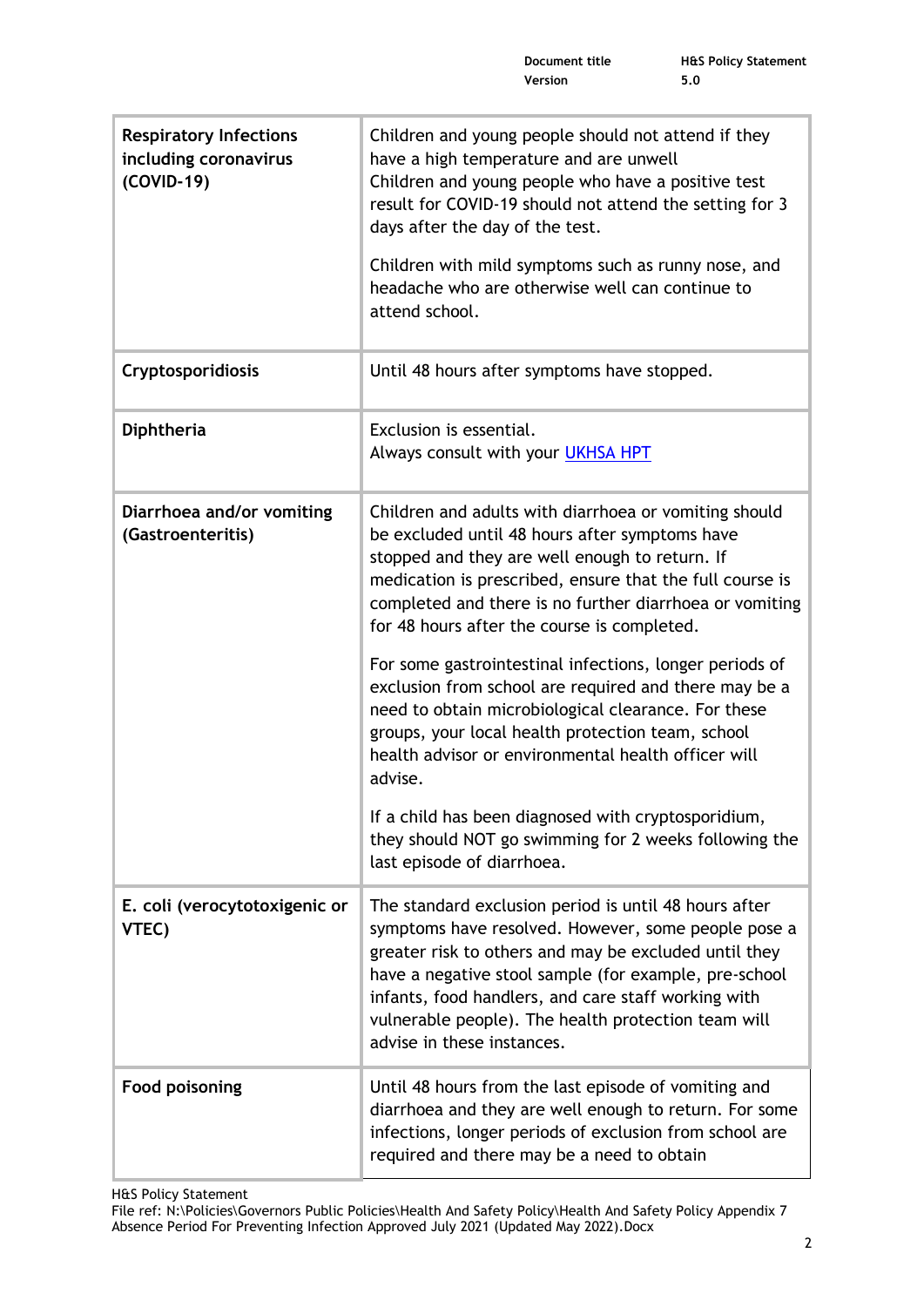| microbiological clearance. For these groups your local<br>Health Protection Team will advise. All outbreaks of<br>food poisoning need to be investigated in order to<br>identify their cause.                                                                                                                    |
|------------------------------------------------------------------------------------------------------------------------------------------------------------------------------------------------------------------------------------------------------------------------------------------------------------------|
| Until 48 hours after symptoms have stopped.                                                                                                                                                                                                                                                                      |
| None (can return once they feel well).                                                                                                                                                                                                                                                                           |
| Children are safe to return to school or nursery as soon<br>as they are feeling better, there is no need to stay off<br>until the blisters have all healed. Keeping your child off<br>for longer periods is unlikely to stop the illness<br>spreading. Exclusion of a well pupil is not required.                |
| None.                                                                                                                                                                                                                                                                                                            |
| Exclude cases from school while unwell or until 7 days<br>after the onset of jaundice (or onset of symptoms if no<br>jaundice, or if under 5, or where hygiene is poor).<br>There is no need to exclude well, older children with<br>good hygiene who will have been much more infectious<br>prior to diagnosis. |
| Hepatitis B and C and HIV are blood borne viruses that<br>are not infectious through casual contact. Contact<br>your UKHSA HPT for more advice                                                                                                                                                                   |
| Until lesions are crusted and healed, or 48 hours after<br>starting antibiotic treatment.                                                                                                                                                                                                                        |
| There is no precise exclusion period. Adults and<br>children with symptoms of influenza are advised to<br>remain at home until recovered.                                                                                                                                                                        |
| Cases are infectious from 4 days before onset of rash to<br>4 days after so it is important to ensure cases are<br>excluded from school during this period.<br>Pregnant staff contacts should seek prompt advice from<br>their GP or midwife.                                                                    |
|                                                                                                                                                                                                                                                                                                                  |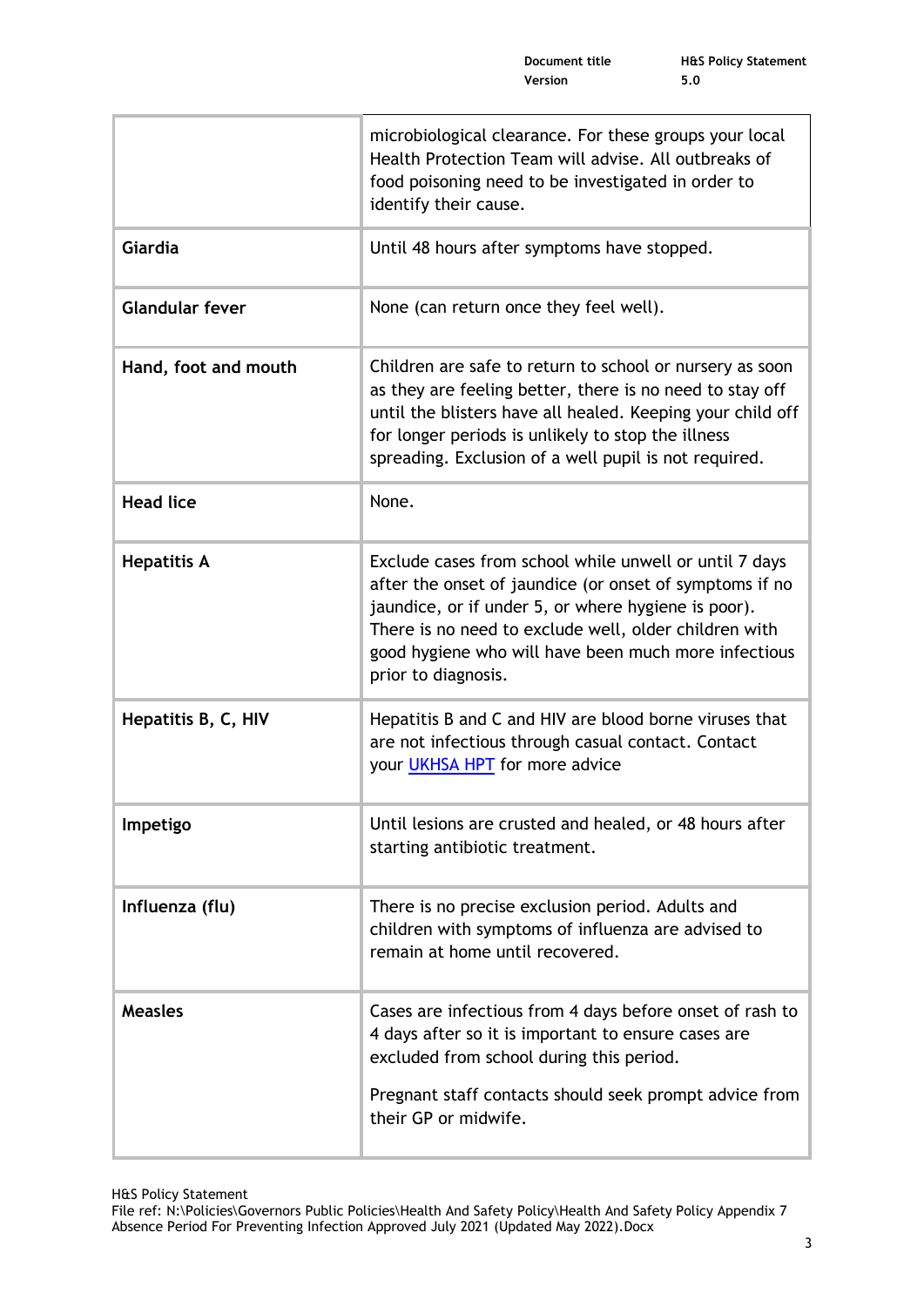| Meningitis                                            | Once the child has been treated (if necessary) and has<br>recovered, they can return to school. No exclusion is<br>needed.                                                                                                                                                   |
|-------------------------------------------------------|------------------------------------------------------------------------------------------------------------------------------------------------------------------------------------------------------------------------------------------------------------------------------|
| Meningococcal meningitis/<br>meningitis septicaemia   | If the child has been treated and has recovered, they<br>can return to school.                                                                                                                                                                                               |
| Meningitis viral                                      | No exclusion is required. Once the child is well the risk<br>of infection is minimal. There is no reason to exclude<br>siblings and other close contacts of a case.                                                                                                          |
| MRSA (methicillin resistant<br>Staphylococcus aureus) | None.                                                                                                                                                                                                                                                                        |
| <b>Mumps</b>                                          | 5 days after onset of swelling (if well).                                                                                                                                                                                                                                    |
| Ringworm                                              | Exclusion not usually needed once treatment has<br>started.                                                                                                                                                                                                                  |
| <b>Rotavirus</b>                                      | Until 48 hours after symptoms have subsided.                                                                                                                                                                                                                                 |
| Rubella (German measles)                              | 5 days from appearance of the rash.                                                                                                                                                                                                                                          |
|                                                       | Pregnant staff contacts should seek prompt advice from<br>their GP or midwife.                                                                                                                                                                                               |
| Salmonella                                            | Until 48 hours after symptoms have stopped.                                                                                                                                                                                                                                  |
| <b>Scabies</b>                                        | The infected child or staff member should be excluded<br>until after the first treatment has been carried out.                                                                                                                                                               |
|                                                       | Household and close contacts require treatment at the<br>same time.                                                                                                                                                                                                          |
| <b>Scarlet fever</b>                                  | Children can return to school 24 hours after<br>commencing appropriate antibiotic treatment. If no<br>antibiotics have been administered the person will be<br>infectious for 2 to 3 weeks. If there is an outbreak of<br>scarlet fever at the school or nursery, the health |